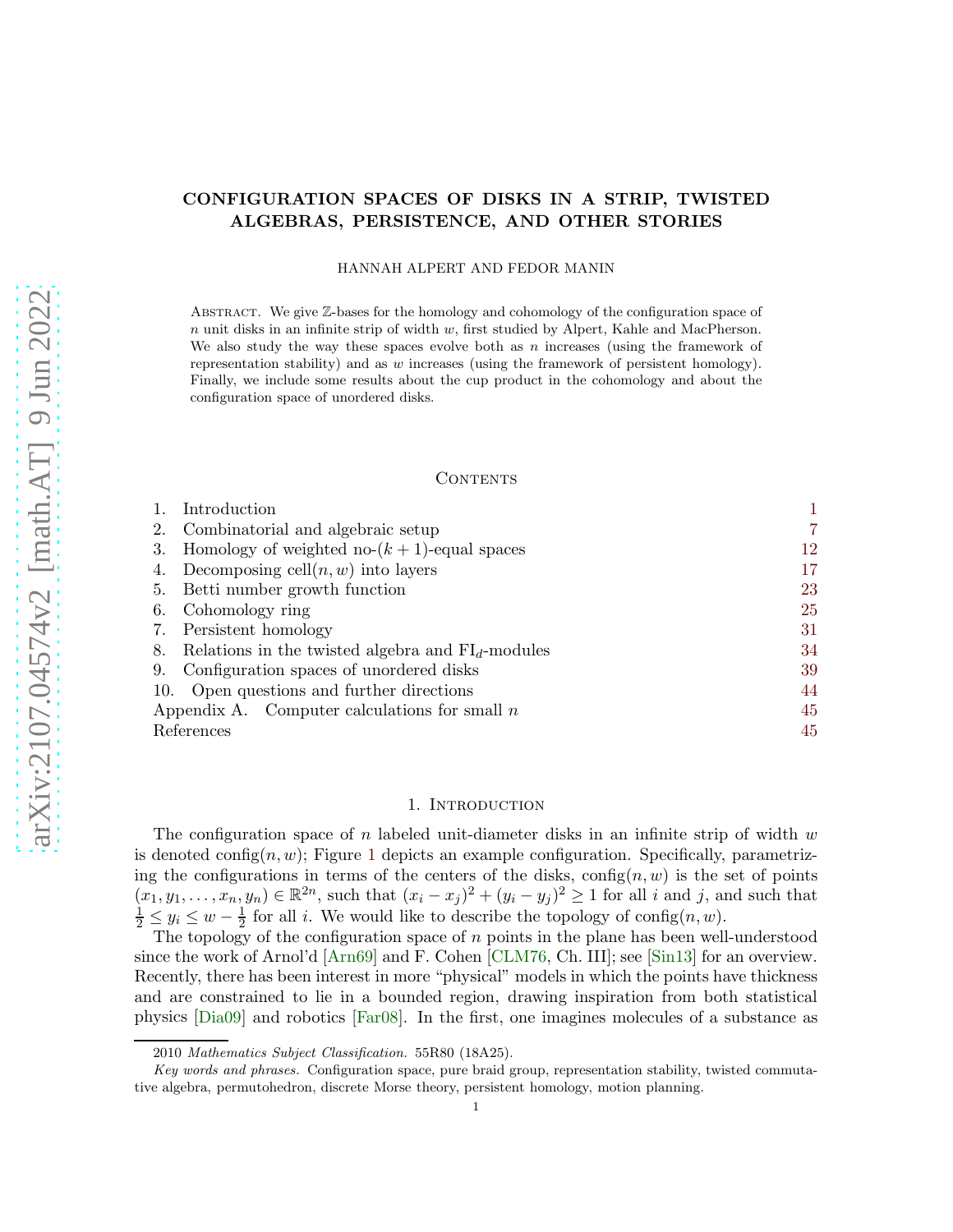

<span id="page-1-0"></span>FIGURE 1. The configuration space config $(n, w)$  is the set of ways to arrange n disjoint labeled disks of width 1 in  $\mathbb{R} \times [0, w]$ .

hard balls and extracts information about states of matter from the way they move past each other. In the latter, one can imagine a number of robots coordinating their movements so that they can travel to different points in a constrained region without bumping against each other; this amounts to a motion planning problem in a disk configuration space.

The topology of disk configuration spaces was first studied mathematically by Baryshnikov, Bubenik, and Kahle in [\[BBK14\]](#page-47-2) and experimentally by Carlsson et al. [\[CGKM12\]](#page-47-3). While these papers represent real progress, trying to fully understand even the connected components of these spaces seems daunting; see [\[Kah12\]](#page-48-2). Further work has taken two approaches to simplifying the question. One is to replace the disks by polygons, such as squares or hexagons, as in  $[A\bar{p}20]$  and  $[A\bar{B}K^+20]$ . The topology of the resulting configuration spaces is closely related to that of disk configuration spaces; in particular, it captures any of their topology that "survives for a long time" as disks grow or shrink. This observation can be formalized using persistent homology.

While it is simpler in some respects than that of disk configuration spaces, the topology of polygon configuration spaces still seems very difficult to understand. A more radical simplification, it turns out, is to remove the side walls of the rectangle, replacing it with the infinite strip, an idea introduced in [\[AKM21\]](#page-44-4). That paper defines the spaces config $(n, w)$ and computes the asymptotic growth of the rank of  $H_i$  (config $(n, w)$ ) as n increases, up to a constant factor depending on  $j$  and  $w$ . This turns out to be exponential unless the strip is wide compared to *j*.

In this paper, we present a number of results about the topology of config $(n, w)$  and related spaces. The majority of the paper seeks to understand  $H_*(\text{config}(n, w); \mathbb{Z})$ , and its dependence on  $n$  and  $w$ , in greater resolution and from a more algebraic perspective. For fixed n and w, we find a geometrically motivated basis for this homology. All the classes in this basis can be assembled out of a small number of classes involving a small number of disks, depending only on w; we make this idea precise using some algebraic machinery due to Sam and Snowden. We also track the appearance and disappearance of homology classes as the width of the strip changes, using the machinery of persistent homology.

The paper includes several additional results proven using similar methods. We give a basis for the cohomology of config $(n, w)$  and make progress in understanding its cup product. We explore the possibility of  $FI<sub>d</sub>$ -module structures on the homology of hard disk configuration spaces and no- $(k + 1)$ -equal spaces. Finally, we discuss the topology of the configuration space of unordered disks in a strip.

1.1. Main results. We now discuss our main results in greater detail, starting with a description of the homology of config $(n, w)$  for fixed w and all n.

<span id="page-1-1"></span>**Theorem A.** For fixed w,  $H_*(\text{config}(-, w); \mathbb{Z})$  forms a finitely generated, noncommutative twisted algebra whose generators live in  $H_{\leq \frac{3}{2}w-2}(\text{config}(\leq 3w/2,w);\mathbb{Z}).$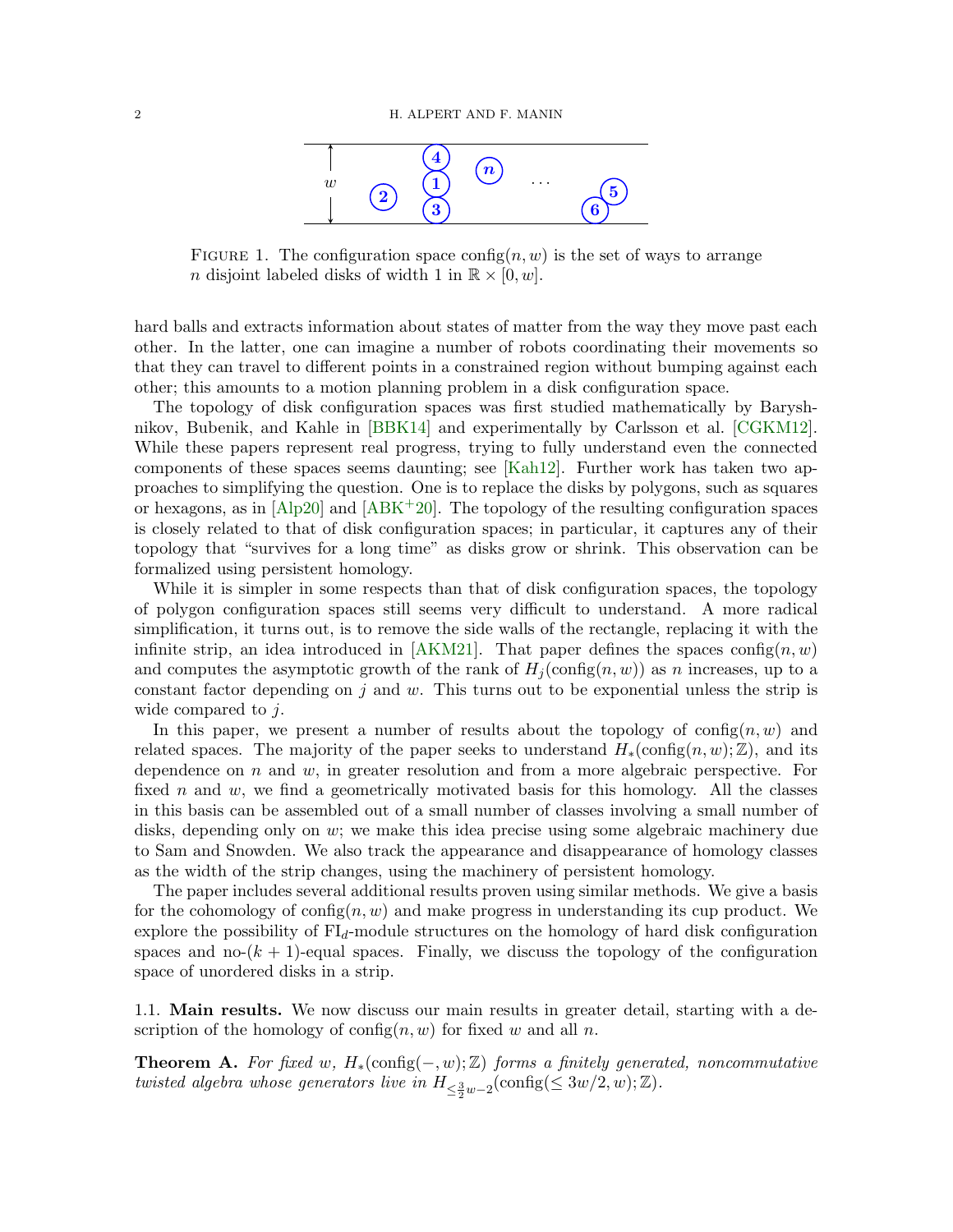This contrasts with the classical family of configuration spaces of points in the plane, which forms a commutative, but infinitely generated twisted algebra.

Informally, Theorem [A](#page-1-1) means that  $H_i(\text{config}(n, w); \mathbb{Z})$  is spanned by cycles built as follows:

- (1) Separate the *n* disks into groups of at most  $3w/2$ .
- (2) Place the groups in some order along the strip.
- (3) Label the disks in some way using the numbers 1 through  $n$ .
- (4) Let each group do its own thing, without interacting with the others.

The things a group can do—elementary cycles—come in two types: 1 to w disks can form a wheel, and  $w + 1$  to  $3w/2$  disks can form a **filter**. If  $z_1$  and  $z_2$  are elementary cycles, we refer to the act of placing them next to each other as the *concatenation product*, denoted  $z_1 \mid z_2$ .

<span id="page-2-0"></span>A wheel of k disks has  $k - 1$  circular degrees of freedom generated by the rotation of concentric disks, making for a cycle represented by a  $T^{k-1}$ .



FIGURE 2. Some configurations of a wheel with 5 disks. The first configuration gives a canonical (up to switching the first two) ordering of the disks.

A filter consists of  $r \geq 3$  wheels with  $k > w$  disks total, such that each wheel is made of at least  $k - w$  disks; the wheels are ordered. The filter can move as follows. Every wheel can perform its rotations independently, for a total of  $k - r$  degrees of freedom; each wheel can also move back and forth along the strip, crossing over each other in order. Any  $r-1$ wheels can have the same x-coordinate (since they contain at most  $w$  disks total) but all  $r$ cannot. This creates an  $S^{r-2}$  inside the configuration space, thus the whole  $(k-2)$ -cycle is represented by an  $S^{r-2} \times T^{k-r}$ .



Figure 3. The wheels in a filter always cross over and under each other in the same order. This figure shows a filter with three wheels of size 1 and one wheel of size 3. The resulting cycle is an  $S^2 \times T^2$ .

For some purposes, it makes sense to consider filters with  $r = 2$ : such a filter consists of two wheels  $b_1$  and  $b_2$  that don't commute, and can be written as  $b_2 | b_1 - b_1 | b_2$ .

Our next theorem gives a basis from among the cycles generated in this way.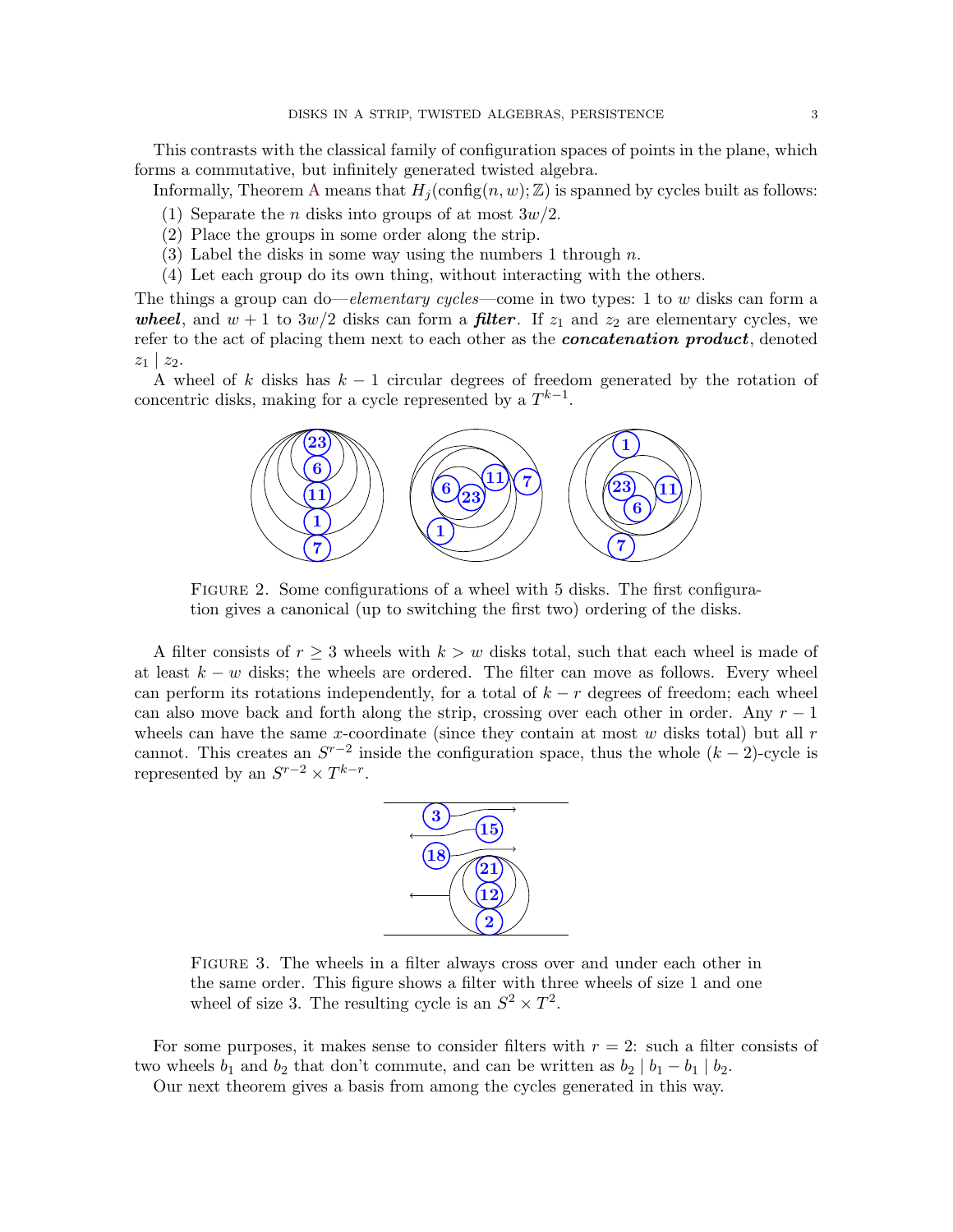

FIGURE 4. A basic 14-cycle in config(24,5) represented by an  $S^1 \times S^0 \times S^2 \times$  $T^{12}$ : the three red boxes are filters giving an  $S^1$ , an  $S^0$  and an  $S^2$  respectively, and there are 11 additional circular degrees of freedom from spinning the wheels (in black). We also remark:

- (a) If the disks  $(10)$  and  $(3)$  switched places, this would no longer represent a basic cycle, by property (iv) in Theorem [B.](#page-3-0)
- <span id="page-3-2"></span>(b) The single disk  $(10)$  can move freely past all the disks to its left. So in a basic cycle, it has to appear all the way on the right.

<span id="page-3-0"></span>**Theorem B.**  $H_*(\text{config}(n, w); \mathbb{Z})$  is free abelian and has a basis consisting of concatenations of wheels and filters with  $r > 2$ . We say one wheel ranks above another if it has more disks, or has the same number of disks and its largest disk label is greater. A cycle is in the basis if and only if:

- (i) Each wheel is ordered so that the largest label comes first.
- (ii) The wheels inside each filter are in ascending order by largest label (regardless of the number of disks).
- (iii) Adjacent wheels not inside a filter are ordered from higher to lower rank.
- (iv) Every wheel immediately to the left of a filter ranks above the least wheel in the filter.

This combinatorial structure admits a natural interpretation via homotopical algebra. Notice that config $(n, w)$  naturally embeds in config $(n, w + 1)$ , forming a filtration. The union of this filtration is the classical configuration space config(n) of n points in the plane, which turns out to be homotopy equivalent to config $(n, n)$ . The algebraic structure of  $H_*(\text{config}(-))$ was considered by Arnol'd [\[Arn69\]](#page-45-0) and F. Cohen [\[CLM76,](#page-47-0) Ch. III], who showed (in our terms) that it is a commutative, but infinitely generated twisted algebra whose generators are wheels of all degrees.

For any two wheels in  $\text{config}(n)$ , we have a choice of commuting them "over" or "under". However, if we order all the wheels (for example, in ascending order by largest label) and make them cross over each other in order, then they commute in a *homotopy coherent* way: informally, this means that concatenated cycles can be permuted in any sequence, or all at the same time, and that all such paths in the space of cycles in  $\text{config}(n)$  are homotopic<sup>[1](#page-3-1)</sup>. Just as filters with two wheels are commutators of wheels, other filters can then be thought of as nontrivial "higher commutators" that obstruct this homotopy coherence.

These higher commutators appear and disappear as we move up the filtration, increasing w, while wheels of size k are born when  $w = k$  and stay forever. This observation can be made precise by considering the filtration's persistent homology.

<span id="page-3-1"></span><sup>1</sup>Unfortunately, these choices cannot be made equivariantly with respect to relabeling, which underlies the seemingly unavoidable non-equivariance of many of our results.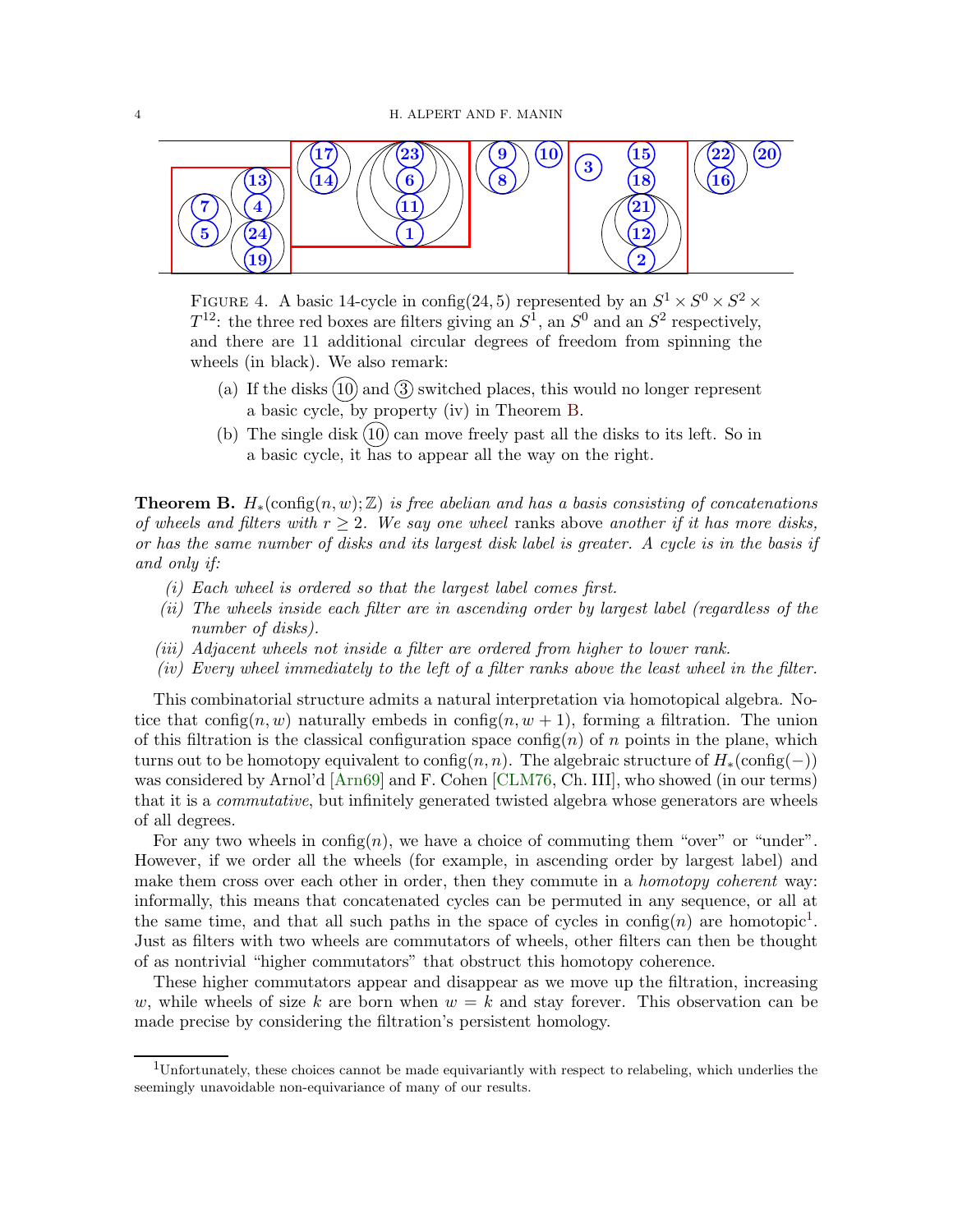<span id="page-4-0"></span>**Theorem C.** The basic cycles from Theorem [B](#page-3-0) form a  $\mathbb{Z}[t]$ -basis for  $PH_*(\text{config}(n,*); \mathbb{Z})$ . Every bar born at time w is either infinite or dies by time 2w.

1.2. **Proof ideas.** We analyze  $\text{config}(n, w)$  by relating it to a class of simpler spaces. The no-(w+1)-equal space of n points in R, which we denote  $\text{no}_{w+1}(n,\mathbb{R})$ , is the subspace of  $\mathbb{R}^n$  in which at most w of the coordinates are the same. The topology of this space is fairly easy to understand, although it is related to more complicated questions about hyperplane arrangements; see [\[BW95\]](#page-47-4). The space config(n, w) projects onto  $\text{no}_{w+1}(n,\mathbb{R})$  by forgetting the y-coordinates of the disks. Conversely, for every ordering on the numbered disks, there is an injective map from the no- $(w + 1)$ -equal space to the configuration space of the strip in which the disks, when they meet, go around each other "in order" from top to bottom. Each subspace generated in this way is actually a retract of  $\text{config}(n, w)$ .

However, in many places, two such injections coincide. For example, if we transpose two neighboring disks  $(a)$  and  $(b)$ , then the two injections coincide everywhere except for an open neighborhood of the codimension-1 subspace of the no- $(w + 1)$ -equal space where  $\alpha$  and  $\beta$ coincide. Abstractly, we can think of this subspace as a "weighted" no- $(w + 1)$ -equal space with  $n-1$  symbols, of which one has weight 2. Write  $n\omega_{\nu+1}(n-1,\mathcal{W})$  for this space; W represents the set of weights of different points.

In the example, the subspace has codimension 1, so its neighborhood looks like  $no_{w+1}(n 1, \mathcal{W} \times (0, 1)$ ; we can decompose the union of the images of the two injections into a copy of  $n\omega_{w+1}(n-1,\mathcal{W})\times[0,1]$  glued onto  $n\omega_{w+1}(n)$ . We will see that we can model config $(n,w)$  by breaking it up into layers that similarly look like thickened weighted no- $(w + 1)$ -equal spaces.

To compute the homology of config $(n, w)$ , we write it as a direct sum of homology groups of weighted no- $(w + 1)$ -equal spaces. We use combinatorics (specifically, discrete Morse theory) to compute the homology of these spaces.

1.3. Additional results. Besides Theorems [A,](#page-1-1) [B,](#page-3-0) and [C,](#page-4-0) the paper includes a number of other results about  $\text{config}(n, w)$  and related spaces.

Counting the basis elements. Theorem [B](#page-3-0) gives us a way to compute formulas for the Betti numbers of config $(n, w)$ . We describe a finite computation for each j and w that gives a formula for the rank of  $H_i(\text{config}(n, w); \mathbb{Z})$  as a function of n, and we show that this function is a sum of products of polynomial and exponential functions.

The cohomology of config $(n, w)$ . We can represent cohomology classes in  $H^j(\text{config}(n, w); \mathbb{Z})$ via Poincaré–Lefschetz duality as  $(2n - j)$ -dimensional compact submanifolds of the configuration space. We give a basis for the cohomology, showing that it is a basis by exploiting the pairing with homology. The main goal of the section is to gain some understanding of the cup product in the cohomology ring, which is fairly complicated and has many indecomposable elements—in contrast with  $H^*(\text{config}(n);\mathbb{Z})$ , which is generated as a ring by one-dimensional classes whose pairing with homology measures the winding of two points around each other, see [\[Sin13\]](#page-48-0). All higher-dimensional classes are linear combinations of cup products of these.

On the other hand, in config $(n, w)$ , pairing with cup products often cannot distinguish between  $h \mid h'$  and  $h' \mid h$ , where h and h' are homology classes. In such cases, a cohomology class which pairs nontrivially with the commutator is perforce indecomposable. This observation allows us to prove Theorem [6.4:](#page-27-0)

**Theorem.** The ring  $H^*(\text{config}(n, w); \mathbb{Z})$  has indecomposables: (a) Only in degree 1, when  $w = 2$ .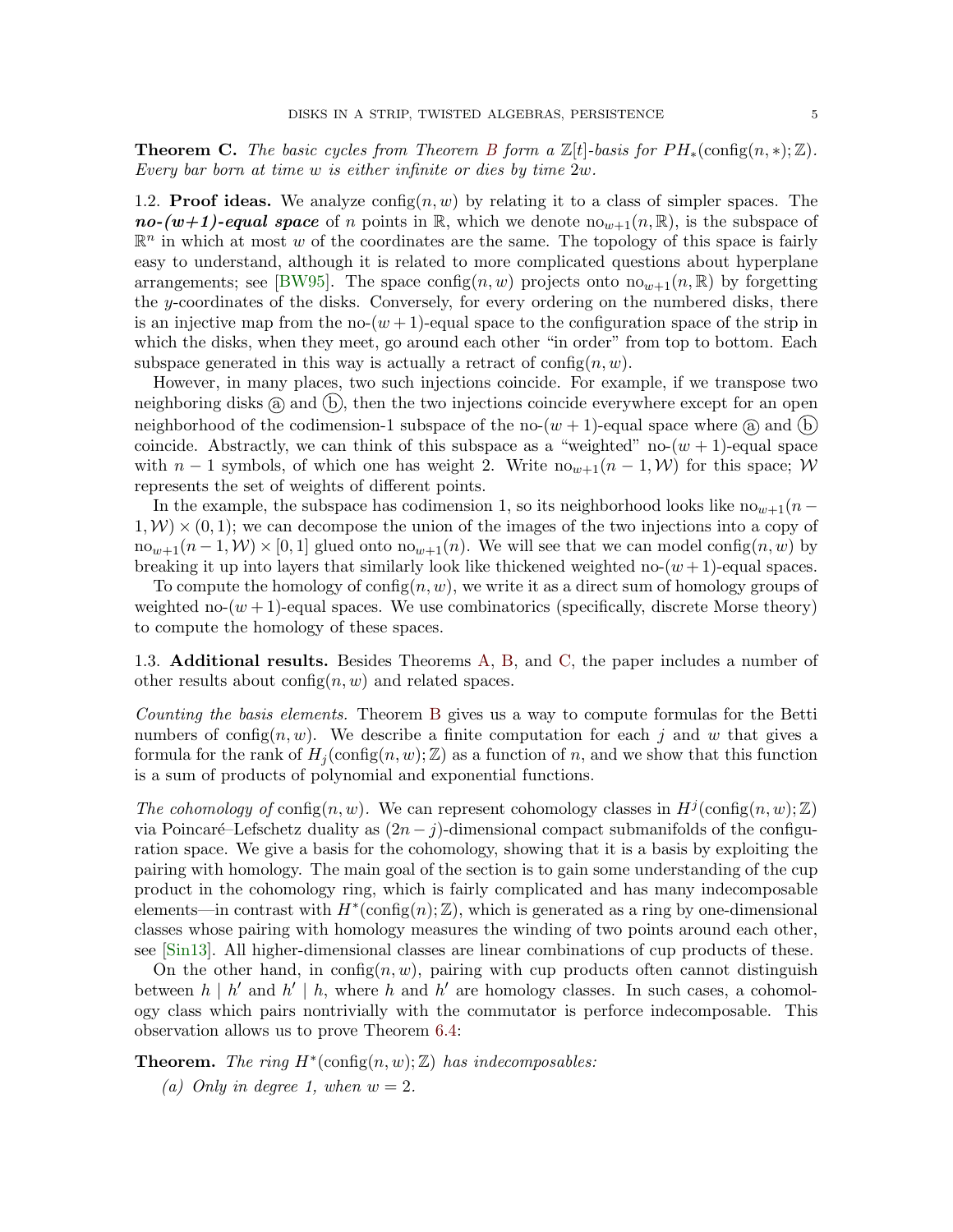#### 6 H. ALPERT AND F. MANIN

- (b) In every degree between 1 and  $\lfloor n/2 \rfloor$  and no others, when  $w = 3$ .
- (c) In degree 1 and in every degree between  $w-1$  and  $\frac{n+w-3}{2}$  $\left(\frac{w-3}{2}\right)$  and no degree greater than  $n - \left\lceil \frac{n}{m} \right\rceil$  $\left\lfloor \frac{n}{w-1} \right\rfloor$ , when  $w \geq 4$ .

Other algebraic structures. One possible operation which takes j-cycles in config(n, w) to jcycles in config $(n+1, w)$  is inserting a singleton disk. If this operation were well-defined, then  $\text{config}(-, w)$  would be an FI-module, one of the central objects of study in representation stability. However, since some cycles do not commute with singletons, there may be several nonequivalent ways of inserting a singleton, separated by "barriers". In some cases, if these several ways are in turn well-defined, this can be formalized via an  $FI<sub>d</sub>$ -module structure. We show that  $H_j(\text{no}_{k+1}(-, \mathbb{R}); \mathbb{Z})$  and  $H_j(\text{config}(-, 2); \mathbb{Z})$  have natural FI<sub>d</sub>-module structures for appropriate d. On the other hand, for  $w = 3$  we give an example which suggests that the notion of a "barrier" is not well-defined and therefore there is no natural  $FI<sub>d</sub>$ -module structure on  $H_i(\text{config}(-, w); \mathbb{Z})$  for  $w \geq 3$ .

Another strategy to pin down explicitly the algebraic structure of  $H_*(\text{config}(-, w); \mathbb{Z})$ is to write down a presentation for the twisted algebra using generators and relations. Category theory dictates that generators and relators in this situation are not just elements but  $S_n$ -representations for various n. We write down the generators and relations for  $H_*(\text{config}(-,2);\mathbb{Z})$ , but already there is some extra difficulty because of the failure of Maschke's theorem integrally. A potential avenue for future research is to write down relations for  $H_*(\text{config}(-, w); \mathbb{Q})$  and explore the implications for the multiplicity of various  $S_n$ -representations in  $H_i(\text{config}(n, w); \mathbb{Q})$ .

Unordered disks. We also discuss the homology of the configuration space of unordered disks, config $(n, w)/S_n$ . Taking this quotient produces a large amount of torsion in the homology, so instead of trying to write down all the torsion we compute homology with coefficients in  $\mathbb{F}_p$  and Q. (In the bulk of the paper, we use coefficients in Z.) The concatenation product can still be defined in this case and gives  $H_*(\text{config}(-, w)/S_-)$  the structure of a bigraded algebra over the base field. We compute a basis for the homology and give generators and relations for this algebra.

Structure of the paper. Section [2](#page-6-0) contains preliminaries, including descriptions of the cell complexes we study and the algebraic framework we use in Theorem [A.](#page-1-1) Sections [3](#page-11-0) and [4](#page-16-0) prove Theorem [B,](#page-3-0) with Theorem [A](#page-1-1) as a consequence; Section [3](#page-11-0) addresses the homology of weighted no- $(k + 1)$ -equal spaces, and Section [4](#page-16-0) proves its relationship to homology of configuration spaces of disks in a strip. This is the core technical content of the paper.

The rest of the sections are largely independent of each other and may appeal to different audiences (e.g. Section [6](#page-24-0) to those interested in motion planning, and Section [8](#page-33-0) to experts in representation stability). Section [5](#page-22-0) concerns finding a formula for the Betti numbers, by counting the basis elements from Theorem [B.](#page-3-0) Section [6](#page-24-0) describes aspects of the cup product structure of the cohomology of our configuration spaces. Section [7](#page-30-0) proves Theorem [C](#page-4-0) about how the homology changes with w, the width of the strip. Section [8](#page-33-0) concerns additional algebraic properties, in particular the question of whether our homology groups form  $FI<sub>d</sub>$ modules. Section [9](#page-38-0) characterizes the homology with field coefficients in the case of unordered disks. Finally, Section [10](#page-43-0) lists some questions for further study.

Acknowledgements. H.A. and F.M. were supported by the National Science Foundation under Awards No. DMS-1802914 and DMS-2001042, respectively. We thank Matt Kahle, Jenny Wilson, and Nick Wawrykow for many helpful conversations about this material, as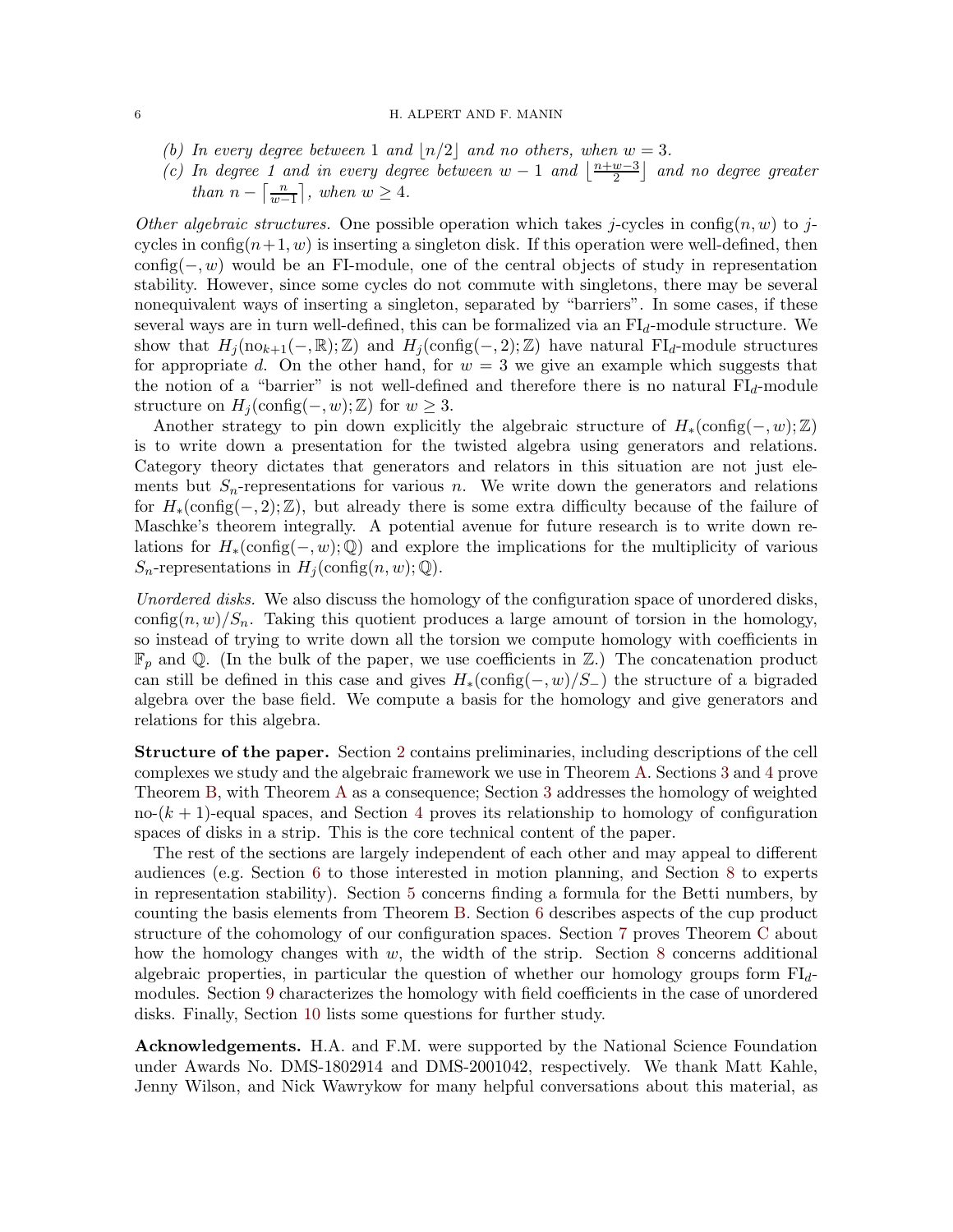<span id="page-6-0"></span>well as the referee for comments that pushed us to make many sections easier to follow. F.M. also thanks Shmuel Weinberger for the suggestion to look at cup products.

## 2. Combinatorial and algebraic setup

For the purpose of computation, the paper [\[AKM21\]](#page-44-4) replaces the configuration space config(n, w) by a homotopy-equivalent cell complex cell(n, w). We use the same complex; we also use the same method to find a cell complex  $P(n, W, k)$  that is homotopy equivalent to the weighted no- $(k + 1)$ -equal space no<sub>k+1</sub> $(n, W)$ . In the case of ordinary, unweighted no- $(k + 1)$ -equal spaces this recovers a result of Björner in [Bjö08].

In this section, we define the complexes cell $(n, w)$  and  $P(n, W, k)$  and describe various algebraic structures on their cells which induce a similar structure on their homology. In particular, we introduce twisted algebras and show that for each w,  $H_*(\text{config}(-, w))$  and  $H_*(no_{w+1}(-, \mathbb{R}))$  are examples. In the remainder of the paper, unless otherwise specified, homology and cohomology are always computed with coefficients in  $\mathbb{Z}$ .

2.1. The complex cell(n). The cell complex cell(n, w) is defined as a subcomplex of a cell complex cell(n) described by [\[BZ14\]](#page-47-6). The complex cell(n) is defined in terms of the permutohedron  $P(n)$ , which is the  $(n-1)$ -dimensional polytope in  $\mathbb{R}^n$  equal to the convex hull of the n! points with coordinates  $1, 2, ..., n$  in some order. The faces of  $P(n)$  can be labeled by partitions of  $\{1, 2, \ldots, n\}$  where the sets of the partition are ordered but the elements of each set are unordered. We refer to each set of the partition as a **block**. For instance, each vertex is labeled by a sequence of  $n$  singleton blocks, and the top-dimensional face is labeled by the one block  $\{1, 2, \ldots, n\}$ . Given any permutation  $\sigma \in S_n$ , thought of as an ordering on  $\{1, 2, \ldots, n\}$ , we can order the elements of each block according to  $\sigma$ . Then, to write out the label of a given face, we can write out the elements of each block in order, with vertical bars between blocks. We refer to a label of this form as a **symbol**. For example, the following is a symbol with 4 blocks that could come from the ordering  $4 \lt 5 \lt 6 \lt 7 \lt 8 \lt 1 \lt 2 \lt 3$ :

# $(72 | 6 | 4 5 1 | 8 3).$

To define cell(n), we start with n! copies of  $P(n)$ , one for each  $\sigma \in S_n$ . For the copy of  $P(n)$  associated with  $\sigma$ , we use  $\sigma$  to label each face of that copy of  $P(n)$  by a symbol. Then, whenever faces from multiple different copies of  $P(n)$  have the same symbol, we identify those faces. For instance, all copies of  $P(n)$  have the same vertices, but each of them has its own distinct top-dimensional face. In this way,  $\text{cell}(n)$  has exactly one cell for every possible symbol on  $\{1, 2, \ldots, n\}$ .

The incidence relation on cells of  $\text{cell}(n)$  can be deduced from the geometry, or can be described explicitly on symbols as follows. A cell f in cell(n) is a face of the boundary of a cell g if g can be obtained from f by deleting a bar and **shuffling** the entries of the two neighboring blocks, preserving the ordering of the entries in each block. For example, one shuffle of 4 6 1 | 7 3 2 would be 7 4 6 3 1 2. A d-dimensional cell consists of  $n - d$  blocks.

Informally, we think of the elements of each block of a given symbol as the labels of disks in a vertical stack in config $(n, w)$ , as in Figure [5.](#page-7-0) Accordingly, as a way to specify that no more than w disks should be in each vertical stack, we define cell $(n, w)$  to be the subcomplex of cell(n) consisting of all cells for which every block has at most w elements.

To describe the relationship between  $\text{cell}(n, w)$  and  $\text{config}(n, w)$ , we start by defining config $(n, w)$  more precisely as the set of configurations of n ordered open disks of diameter  $\frac{1}{w}$  in the strip  $\mathbb{R} \times (0,1)$ . This is a subspace of the set of configurations of *n* ordered distinct points in  $\mathbb{R} \times (0,1)$  such that no more than w points are on any vertical line, and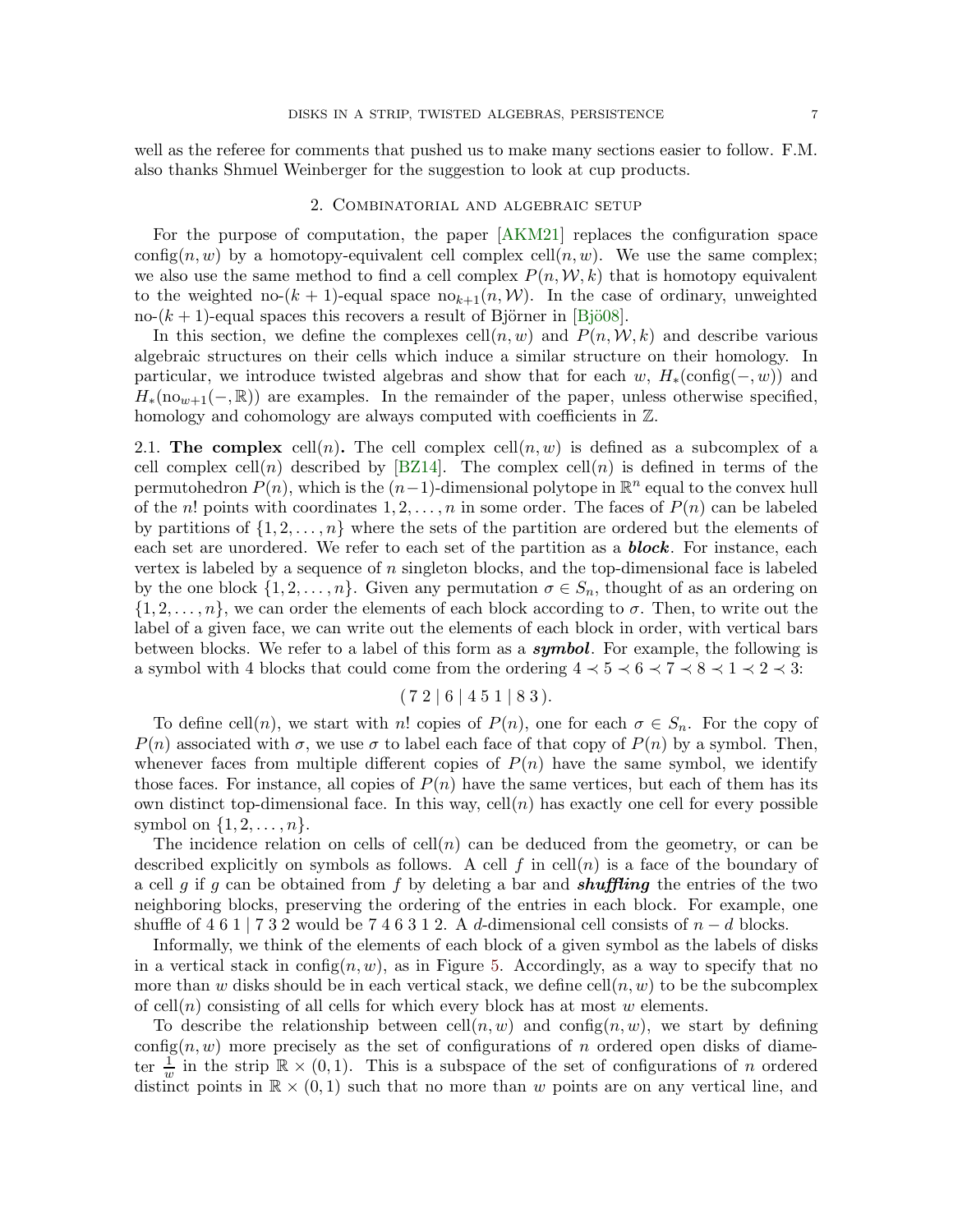<span id="page-7-0"></span>

FIGURE 5. We can imagine each symbol of  $\text{cell}(n, w)$  as a configuration in config(n, w) where the numbers in each block are the labels in a column of disks. Pictured are configurations representing the symbol  $(72 | 6 | 4 5 8 1 3)$ and its face  $(7\ 2\ 6\ 4\ 5\ 1\ 8\ 3).$ 

Theorem 3.3 of [\[AKM21\]](#page-44-4) constructs a deformation retraction between the two spaces. Thus, we abuse notation and use  $\text{config}(n, w)$  to mean configurations of points with no more than w vertically aligned. We use  $\text{config}(n)$  to mean configurations of points either in  $\mathbb{R} \times (0,1)$ or in  $\mathbb{R}^2$ , not distinguishing between these homotopy equivalent spaces.

<span id="page-7-1"></span>**Theorem 2.1.** There is an affine embedding of the barycentric subdivision of cell(n) into config(n), such that for each w, the restriction to cell(n, w) maps into config(n, w) and is a homotopy equivalence.

*Proof.* We use the following description of  $\text{config}(n)$  in coordinates:

config(n) = {
$$
(x_1,...,x_n,y_1,...,y_n) \in \mathbb{R}^n \times (0,1)^n | (x_i,y_i) \neq (x_j,y_j)
$$
 if  $i \neq j$  }.

To define the map on a point p in cell(n), we need to specify x-coordinates and y-coordinates, as well as check the condition  $(x_i, y_i) \neq (x_j, y_j)$ .

Let p be an arbitrary point in cell(n). It is in at least one of the permutohedra  $P(n)$  that comprise cell $(n)$ , and  $P(n)$  is embedded in  $\mathbb{R}^n$ , so in this sense p has coordinates in  $\mathbb{R}^n$ . We set the x-coordinates of the image of p to be these coordinates of p in  $\mathbb{R}^n$ .

For the y–coordinates, we start with the case where p is the barycenter of a cell in cell(n). To set each  $y_i$ , we find the location of the number i in the symbol of the cell of p. If i appears as the  $\ell$ th element of a block of size k, we set  $y_i$  to be  $\frac{k-\ell+1}{n+1}$ . In other words, for each block of size k we set the y–coordinates of the points in the block, in order, to be  $\frac{k}{n+1}, \frac{k-1}{n+1}, \ldots, \frac{1}{n+1}$ . To assign y–coordinates when  $p$  is not a barycenter, we extend the map so that its restriction to each simplex of the barycentric subdivision of  $\text{cell}(n)$  is affine.

Note that in any given cell, away from the barycenter, the  $y$ –coordinates of the points in each block remain in order. This is because in the closure of our cell, blocks may merge but may not separate, and when merging, the elements from each smaller block remain in order. This implies that our map is injective, because different points with the same x–coordinates are distinguished by their  $y$ –coordinates, which in each block appear in the same order as in the corresponding symbol from cell $(n)$ .

To check that the resulting map lands in config(n), suppose that we have a point  $p$  for which  $x_i = x_j$ . The permutohedron coordinates imply that in the symbol of the cell of p, the numbers  $i$  and  $j$  are in the same block, and so the note in the previous paragraph implies that  $y_i \neq y_j$ . Thus the image of p is in config(n).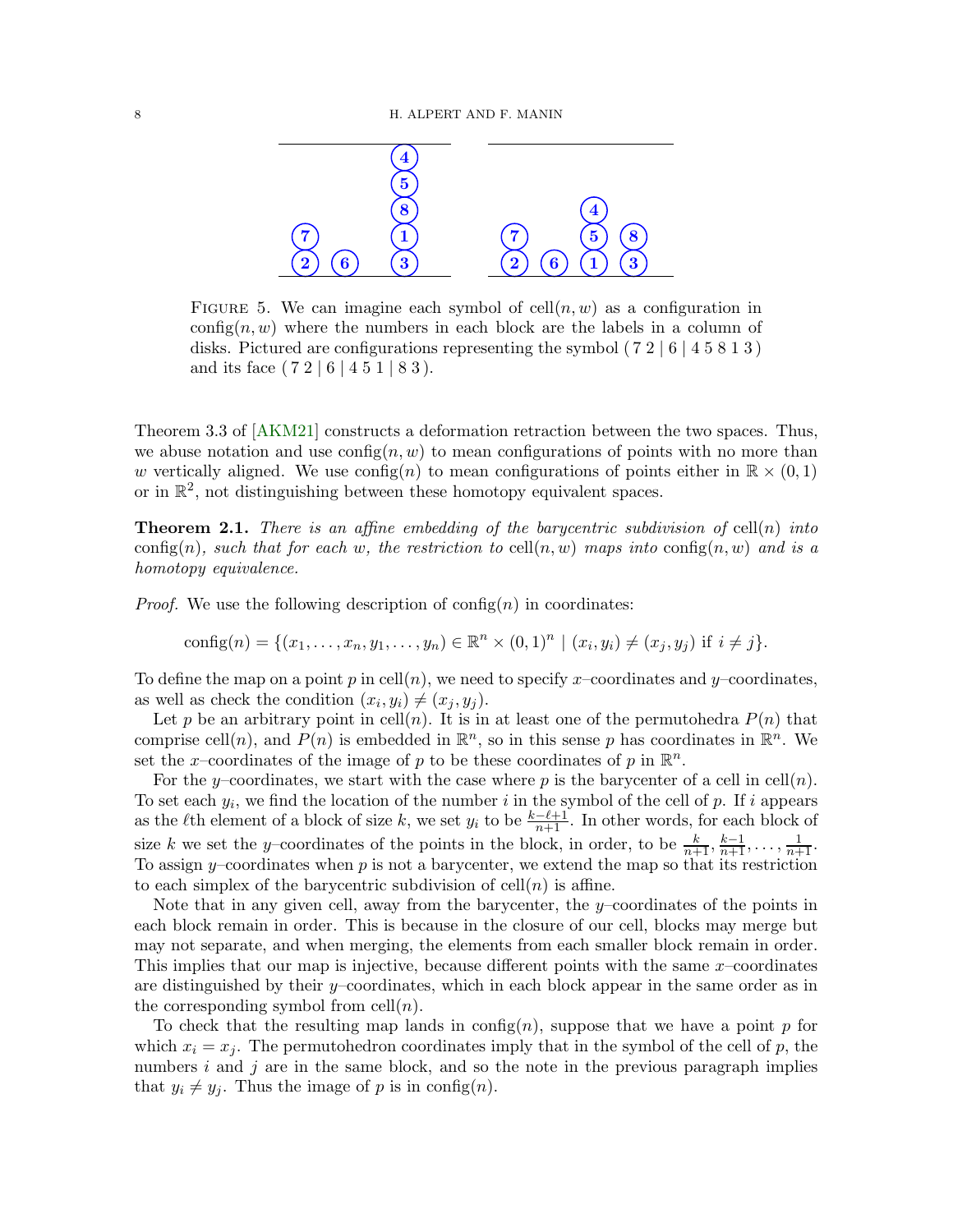To show that the map is a homotopy equivalence, for each symbol  $\alpha$  from cell $(n)$ , as in [\[AKM21\]](#page-44-4) we define the corresponding open set  $U_{\alpha} \subseteq \text{config}(n)$  to be the set of points  $(x_1, \ldots, x_n, y_1, \ldots, y_n)$  in  $\mathbb{R}^n \times (0,1)^n$  such that

- Whenever i appears before j in the same block, we have  $y_i > y_j$ .
- Whenever *i* appears before *j* in different blocks, we have  $x_i < x_j$ .
- If k and l are in the same block, and k' and l' are in different blocks (with  $k', \ell'$  not necessarily distinct from  $k, \ell$ , then we have

$$
|x_k-x_\ell|<|x_{k'}-x_{\ell'}|.
$$

We claim that the union of  $U_{\alpha}$  where  $\alpha$  ranges over the symbols from cell $(n, w)$  is config $(n, w)$ . If  $\alpha$  is a symbol of cell $(n, w)$ , then  $U_{\alpha}$  is contained in config $(n, w)$  because points from different blocks have different  $x$ –coordinates, so no more than  $w$  points can be vertically aligned. For the reverse inclusion, every element of config $(n, w)$  is in some  $U_{\alpha}$ , because we can construct  $\alpha$ by taking the blocks to be the sets of points with the same y–coordinate, ordering the blocks from left to right, and ordering the elements of each block from top to bottom.

Each  $U_{\alpha}$  is an open convex set, and Theorem 3.4 of [\[AKM21\]](#page-44-4) proves that the nerve of this open cover of config $(n, w)$  is the barycentric subdivision of cell $(n, w)$ . Thus, because our map sends the barycenter of each cell  $\alpha$  into a point of the corresponding open set  $U_{\alpha}$ , our map is a homotopy equivalence for each w.

<span id="page-8-0"></span>2.2. Signs of the boundary operator. In order to study the integral cellular chain complex of cell $(n, w)$ , we need to specify orientations on cells and signs for the boundary operator. To describe these, we first generalize slightly. Observe that the entries of a symbol don't have to be the numbers 1 through  $n$ , but can be any n-element set. So for any finite set  $A$ , we have a complex cell(A). (Similarly, we will sometimes write  $P(A)$  for the permutohedron whose coordinates are indexed by elements of  $A$ .) Moreover, there is a cellular map

$$
|: \text{cell}(A) \times \text{cell}(B) \to \text{cell}(A \sqcup B)
$$

which takes a pair of symbols to the symbol obtained by putting them next to each other with a bar in between. We call this the *concatenation product*.

Any cell in cell(n) is either top-dimensional or a concatenation product. We define the boundary operator on a top-dimensional cell g by taking the coefficient of a cell  $f = a \mid b$  in ∂g to be

<span id="page-8-1"></span> $(-1)^{\operatorname{length}(a)} \cdot \operatorname{sign}(\text{permutation } g \mapsto ab).$ 

On a cell  $g_1 | g_2$ , we define  $\partial$  via a Leibniz rule:

(2.2) 
$$
\partial(g_1 \mid g_2) = \partial g_1 \mid g_2 + (-1)^{\dim(g_1)} g_1 \mid \partial g_2.
$$

This defines an injective chain complex homomorphism on cellular chains,

$$
|: C_*(\operatorname{cell}(A)) \otimes C_*(\operatorname{cell}(B)) \to C_*(\operatorname{cell}(A \sqcup B)),
$$

using the standard tensor product on chain complexes, where the differential is defined by

$$
\partial(a\otimes b) = \partial a\otimes b + (-1)^{\deg a} a\otimes \partial b.
$$

**Proposition 2.3.** (a) The boundary operator defined above satisfies  $\partial^2 = 0$ .

(b) The  $S_n$ -action on cell(n) induced by permutations of [n] preserves orientations of cells.

These two features will allow us to define a twisted algebra structure on  $H_*(\text{cell}(-))$ .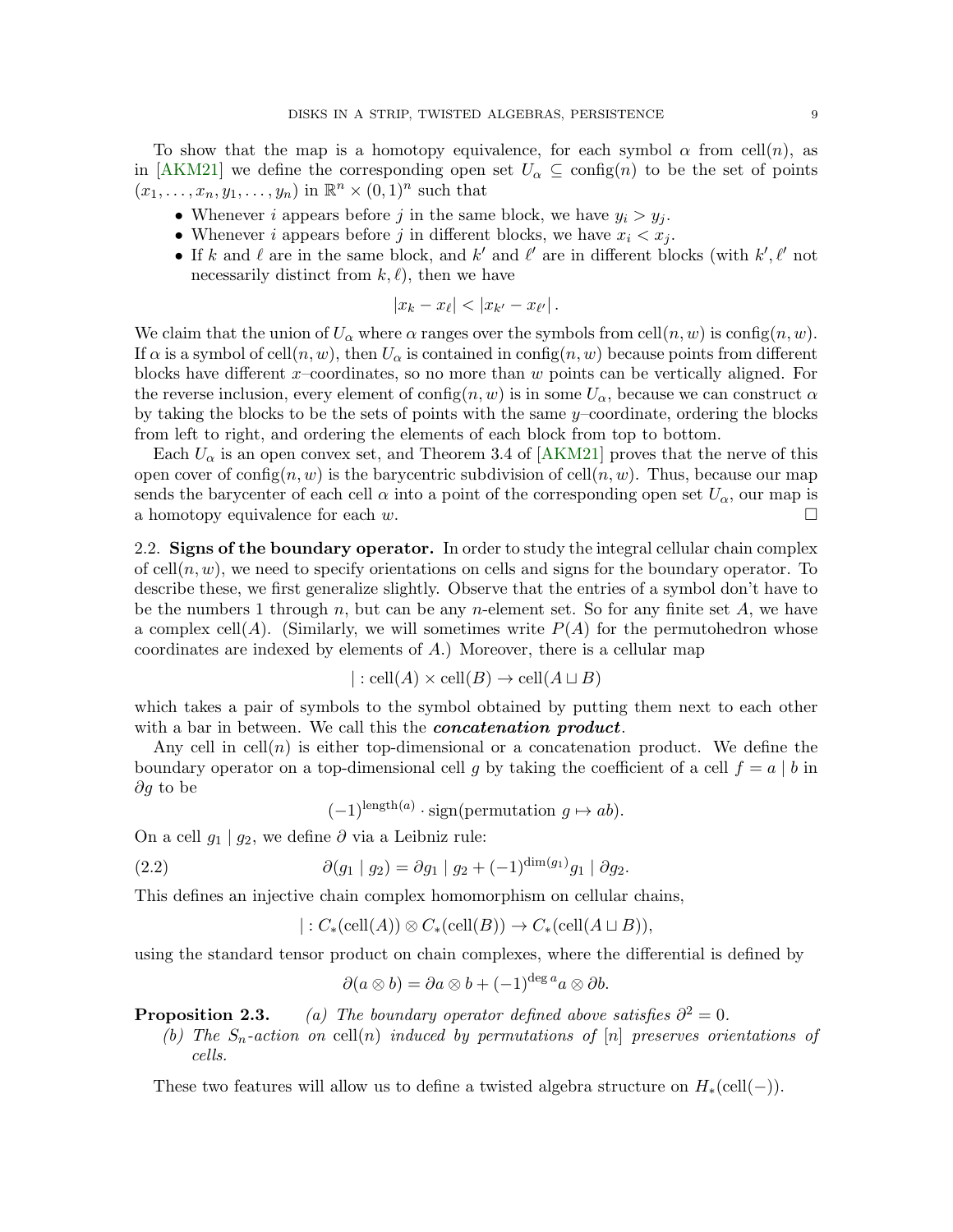*Proof.* Let q be a cell in cell $(n)$ .

First, suppose that g is top-dimensional, and let  $e$  be a codimension-2 face of g. Then  $e = e_1 \mid e_2 \mid e_3$ , where  $e_1, e_2$ , and  $e_3$  are blocks. There are two intermediate faces between e and g, which we denote by  $f = b \mid e_3$  and  $f' = e_1 \mid b'$ . We compare

$$
sign(e \text{ in } \partial f) \cdot sign(f \text{ in } \partial g)
$$
 and  $sign(e \text{ in } \partial f') \cdot sign(f' \text{ in } \partial g)$ ,

and we show that these two products are opposite signs. This will show that  $\partial^2 g = 0$ .

If we consider just the contribution from the signs of the permutations, both products give the sign of the permutation relating  $e$  and  $g$ , so those contributions are equal. For the contribution from the Leibniz rule, only the incidence between  $e$  and  $f'$  involves splitting a block that is not the first, so that incidence has a sign contribution of

$$
(-1)^{\dim(e_1)} = (-1)^{\operatorname{length}(e_1) - 1}
$$

from the Leibniz rule, and all the other incidences have a sign contribution of 1 from the Leibniz rule. Finally, the contribution from the length of the first block gives

$$
(-1)^{\operatorname{length}(b) + \operatorname{length}(e_1)} = (-1)^{\operatorname{length}(e_2)}
$$

for the path through f and  $(-1)^{\text{length}(e_1)+\text{length}(e_2)}$  for the path through f'. Taking the product of all of these, we see that the two paths give opposite signs.

If g is not top-dimensional, then g is a concatenation product  $g_1|g_2$ , in which case we use a standard argument. The Leibniz rule gives

$$
\partial^2(g_1 \mid g_2) = \partial^2 g_1 \mid g_2 + \left[(-1)^{\dim(g_1)} + (-1)^{\dim(\partial g_1)}\right] \cdot \partial g_1 \mid \partial g_2 + g_1 \mid \partial^2 g_2,
$$

which is zero by induction on the number of blocks of  $g$ . This proves (a).

For (b), notice that the definitions of the signs of the boundary operator do not use any particular ordering on the numbers  $1$  through  $n$ . Therefore they are invariant with respect to permutations. Since the  $S_n$ -action preserves signs of 0-cells, it preserves signs of all cells.  $\Box$ 

<span id="page-9-0"></span>2.3. Twisted algebra structure. Let FB be the category of finite sets and bijective maps. Then cell(−) is a functor from FB to the category of cell complexes and cellwise maps (an FB-complex, for short). (This is just a categorical way of saying that there is a cellular  $S_n$ -action on cell(n).) In particular, the cellular chains  $C_*(\text{cell}(-))$  form an FB-chain complex. Moreover, we can define a tensor product (the **Day convolution**) on FB-objects in a monoidal category by

$$
(F \otimes G)(S) = \bigoplus_{A \sqcup B = S} F(A) \otimes F(B).
$$

A unital monoid object with respect to this tensor product is called a **twisted algebra** (see [\[SS12\]](#page-48-3) for a detailed discussion of twisted commutative algebras). In plain English, a twisted algebra is a family of objects  $A_n$ ,  $n = 0, 1, \ldots$  (e.g. abelian groups) equipped with the following structure:

- Each  $A_n$  is equipped with an  $S_n$ -action.
- For every partition of  $\{1, \ldots, n\}$  into subsets of size i and j, there is a "multiplication"  $A_i \otimes A_j \to A_n$ . For different partitions, these multiplications commute with the  $S_n$ action on  $A_n$ .
- There is a unit in  $A_0$  such that multiplying by it induces the identity map on  $A_n$ . The observations about the differential in §[2.2](#page-8-0) show that the concatenation product

$$
|: C_i(\text{cell}(A)) \otimes C_j(\text{cell}(B)) \to C_{i+j}(\text{cell}(A \sqcup B))
$$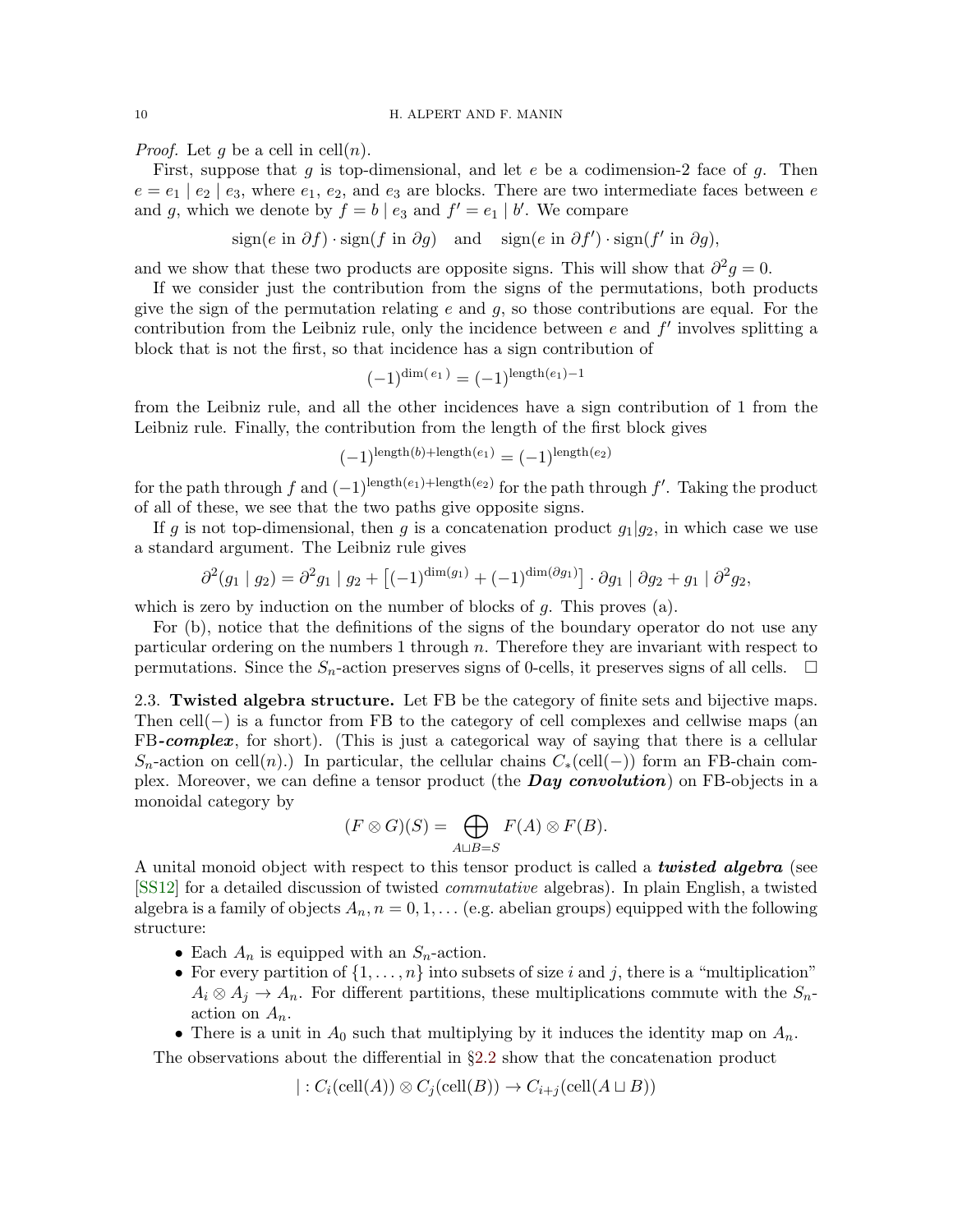makes  $C_*(\text{cell}(-))$  into a (noncommutative) differential graded twisted algebra or **dgta**, whose unit is the unique 0-cell () in  $C_*(\text{cell}(\emptyset))$ . (By definition, a dgta is simply a twisted algebra in the category of chain complexes. The fact that the multiplication maps  $A_i \otimes A_j \to A_n$  are chain maps forces the differential to satisfy a Leibniz rule such as [\(2.2\)](#page-8-1).) The homology of a dgta naturally forms a graded twisted algebra. The graded twisted algebra  $H_*(\text{cell}(-))$  is well-understood since the work of F. Cohen in the 1970s and is in fact commutative; see e.g. [\[MW19,](#page-48-4) Theorem 3.4].

We are most interested in the subcomplex  $\text{cell}(n, w)$  consisting of cells whose every block has size at most w. Since the concatenation product of two such cells again has the same property,  $C_*(\text{cell}(-, w))$  is a sub-dgta of  $C_*(\text{cell}(-))$ . Our goal in this paper is to understand the graded twisted algebra  $H_*(\text{cell}(-, w))$ , and in particular to show that it is finitely generated.

2.4. The permutohedron and no- $(k + 1)$ -equal spaces. The difference between cell $(n)$ and  $P(n)$  is that in cell(n) the numbers within a block are ordered and in  $P(n)$  they are not. This gives a natural projection cell $(n) \to P(n)$  (forget the ordering of entries inside each block) and, for every global ordering of  $1, \ldots, n$ , an injective map  $P(n) \to \text{cell}(n)$  (arrange the entries in each block in the given order).

 $P(n)$  is a polytope, and is in particular contractible. As with cell $(n)$ , we can filter  $P(n)$  by the largest size of a block, producing a sequence of complexes  $P(n, k)$ . These are homotopy equivalent to the no- $(k+1)$ -equal space of n points in R, as pointed out by Björner in [Bjö08, Theorem 2.4]; their homology was computed first by Björner and Welker in [\[BW95\]](#page-47-4). As with cell $(n, w)$ ,  $C_*(P(-, k))$  naturally has a dgta structure which induces a graded twisted algebra structure on  $H_*(P(-, k))$ . From the results of [\[BW95\]](#page-47-4), one sees that this is finitely generated, in fact just has two generators: one in degree 0 (a point) and one in degree  $k-1$ (the boundary of a  $P(k+1)$ ). We recover this, together with a set of relations, in §[8.](#page-33-0)

However, we are interested in a somewhat more complicated structure. Let FBW be the category of weighted finite sets and weight-preserving bijections. That is, every element is associated with a natural number which is its weight. Then given a weighted set  $(A, \mathcal{W} \in \mathbb{N}^A)$ , there is a complex  $P(A, W, k)$  which consists of all the cells for which the sum total weight of every block is at most k. The following generalization of  $[Bj\ddot{o}08,$  Theorem 2.4] follows by the same argument:

**Theorem 2.4.** The complex  $P(A, W, k)$  is homotopy equivalent to the **weighted no-** $(k+1)$ **equal space**  $\text{no}_{k+1}(A, W)$  of |A| points in R with weights W, that is, the space of configurations of |A| points in  $\mathbb R$  such that no set of coincident points has total weight greater than k.

**Remark 2.5.** The functor  $C_*(P(-,k))$  is an FBW-chain complex, and in fact an FBW-dga. That is, we can define a tensor product on FBW-objects in a monoidal category by

$$
(F \otimes G)(S, W) = \bigoplus_{(A, W_A) \sqcup (B, W_B) = (S, W)} F(A, W_A) \otimes F(B, W_B),
$$

and the concatenation product on  $C_*(P(-,k))$  then makes it into a monoid object. This in turn makes  $H_*(P(-,k))$  into a graded FBW-algebra. Once one makes all this precise, Theorem [3.4](#page-15-0) can be interpreted as showing that this algebra is finitely generated for every k, analogously to our results about cell $(-, w)$ .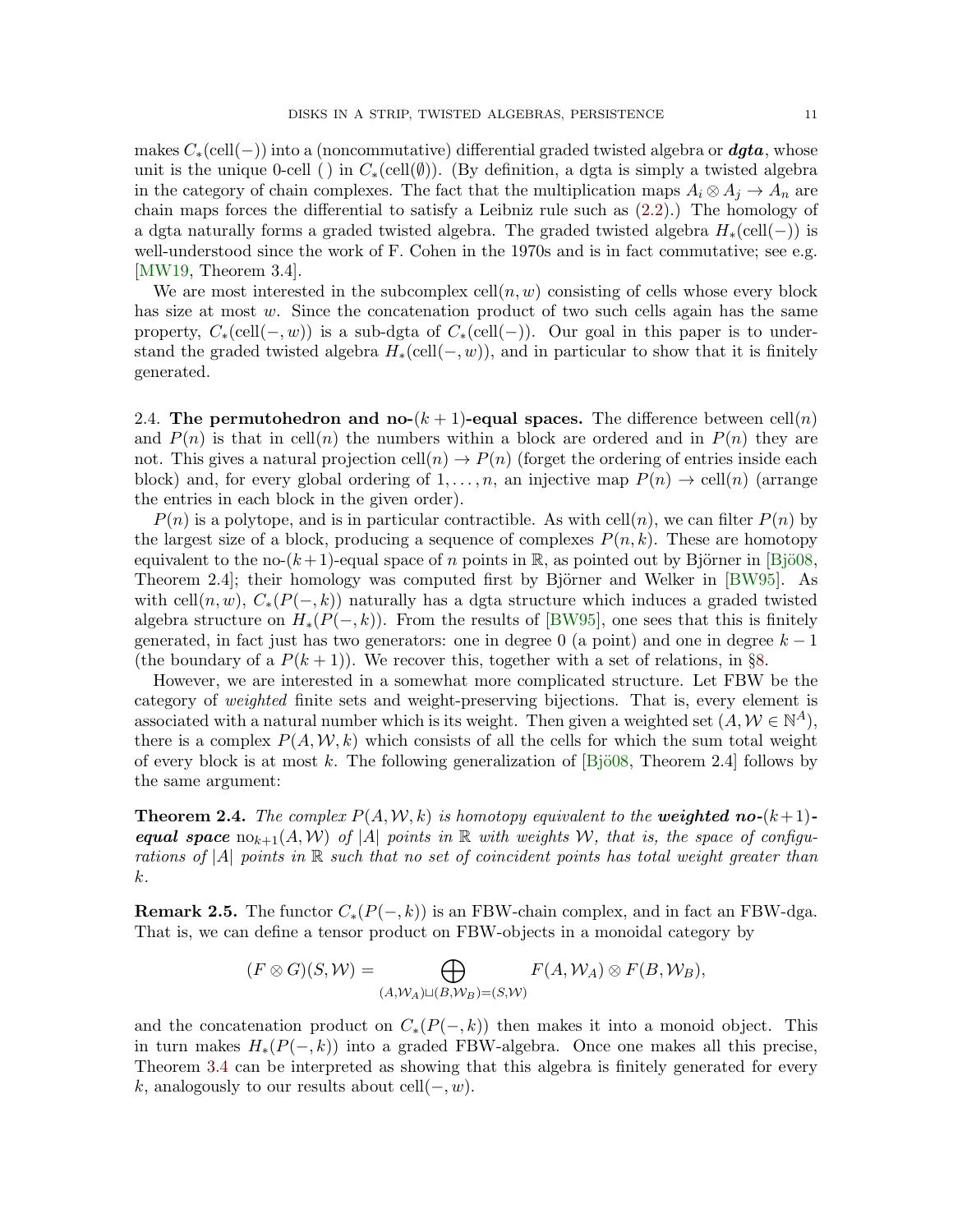2.5. Generators and relations for twisted algebras. The above discussion deduces the following facts:

**Theorem 2.6.** The sequences of graded abelian groups  $H_*(\text{cell}(-))$ ,  $H_*(\text{cell}(-, w))$ , and  $H_*(P(-,k))$  admit the structure of graded twisted algebras.

To demonstrate Theorem [A,](#page-1-1) we will show that wheels and filters form a finite generating set for  $H_*(\text{cell}(-, w))$ . Later we will also give presentations of  $H_*(\text{cell}(-, 2))$  and  $H_*(P(-, k))$ by generators and relations. To make this precise, we define a *free twisted algebra* functor  $F_{\tau}$  from FB-modules to twisted algebras as the left adjoint to the forgetful functor  $U_{\tau}$  from twisted algebras to FB-modules; such a functor always exists for monoids in a reasonable monoidal category [\[ML98,](#page-48-5) VII.3 Thm. 2]. Informally, a basis element for a free twisted algebra on a set  $\{V_i\}$  of representations of various  $S_{n_i}$  is specified by a list of basis vectors of the various  $V_i$ , each labeled by a set of  $n_i$  labels; one takes products by concatenating these lists and retaining the labels.

If A is a twisted algebra, we say an FB-submodule  $G \subset A$  generates A if the induced morphism  $F_{\tau}G \to A$  is surjective; A is **finitely generated** if it has a finite-dimensional generating module G. A **presentation** of a twisted algebra A by generators and relations formally consists of a coequalizer diagram

$$
F_{\tau}R \xrightarrow[0]{r} F_{\tau}G \to A,
$$

where G and R are FB-modules of generators and relations, respectively, and  $r : F_{\tau}R \to F_{\tau}G$ is an FB-module homomorphism [\[Rie17,](#page-48-6) §5.4]. By the adjunction, it suffices to provide a homomorphism  $R \to U_{\tau}F_{\tau}G$ , i.e. to describe the relators of A as linear combinations of words in G.

Informally, to prove finite generation, it's enough to provide a finite number of elements whose closure under multiplication and  $S_n$ -action is all of A. However, to provide a full description of a presentation, one must also understand the  $S_n$ -action on the generators. To show that A is presented by a generating set G with relations  $R$ , it is enough to show that A is generated by  $G$  and that every product of elements of  $G$  can be reduced to a basis element of A via the relators.

# 3. HOMOLOGY OF WEIGHTED NO- $(k + 1)$ -EQUAL SPACES

<span id="page-11-0"></span>In the previous section, we showed that the space  $n\omega_{k+1}(n, \mathcal{W})$  retracts to a subcomplex  $P(n, \mathcal{W}, k)$  of the permutohedron  $P(n)$ . To compute the homology of  $P(n, \mathcal{W}, k)$ , we use a discrete gradient vector field on  $P(n)$ .

3.1. Discrete Morse theory. In any cell complex, the cellular homology comes from a chain complex generated by the cells; very broadly, discrete Morse theory gives a way to decompose the chain complex as a direct sum of a chain complex that has no homology (which we discard) and a chain complex generated by a smaller subset of cells, the critical cells. To compute the homology exactly, we need to:

- (1) Reduce to the smaller chain complex.
- (2) Show that the differentials in the smaller chain complex are all zero, so that the homology has a  $\mathbb{Z}$ -basis in bijection with the set of critical cells.

The basic definitions in discrete Morse theory are as follows. In any polyhedral cell complex, we say that cell f is a **face** of cell g if f is in the boundary of g and dim  $f = \dim g - 1$ , and we say that g is a *coface* of f if f is a face of g. A *discrete vector field* on a polyhedral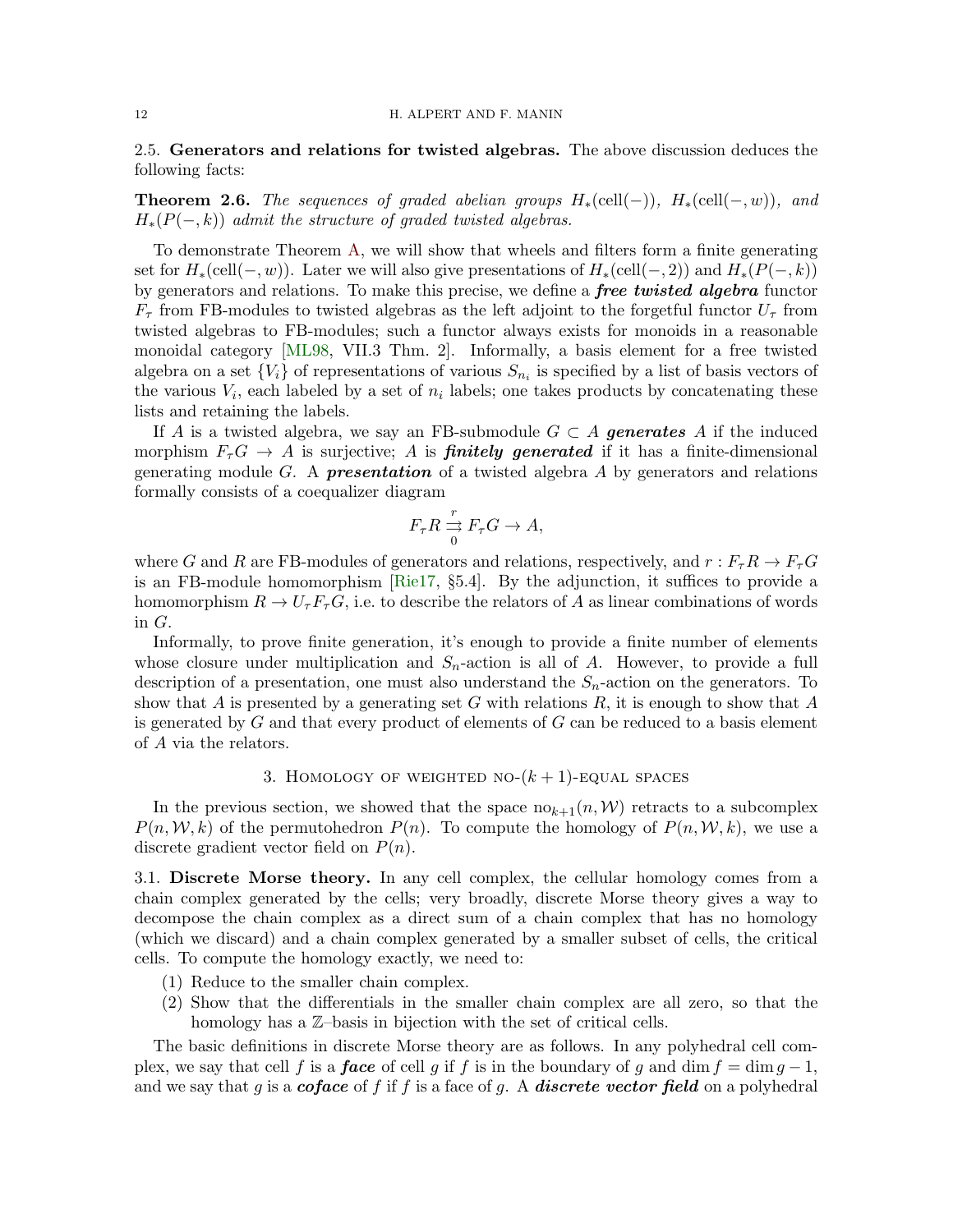<span id="page-12-0"></span>

FIGURE 6. A *discrete gradient vector field* consists of a set of disjoint pairs of cells, each pair incident and of consecutive dimensions. The complex is homotopy equivalent to one in which the paired cells are collapsed, and only the *critical* (unpaired) cells remain.

cell complex is a set V of pairs of cells  $[f, g]$  such that f is a face of g and each cell can be in at most one pair; an example is shown in Figure [6.](#page-12-0) A discrete vector field  $V$  is gradient if there are no closed V-walks. A V-walk is a sequence of pairs  $[f_1, g_1], \ldots, [f_r, g_r]$  with  $[f_i, g_i] \in V$ , such that each  $f_{i+1}$  is a face of  $g_i$  other than  $f_i$ . The V-walk is closed if  $f_r = f_1$ .

A cell is critical with respect to a discrete gradient vector field V if the cell is not in any pair in V. The fundamental theorem of discrete Morse theory  $[For 02]$  states that there is a cell complex that is a strong deformation retraction of the original cell complex, in which there is one cell per critical cell of V. Thus, we can compute the homology groups  $H_i(P(n,\mathcal{W},k))$ by defining discrete gradient vector fields and computing the homology of the collapsed chain complexes generated by the critical cells.

Our cell complexes cell $(n, w)$  are not polyhedral cell complexes because, for instance, there are distinct cells with the same boundary. However, discrete Morse theory still gives an isomorphism on homology between the original chain complex and the collapsed chain complex, as long as the following property holds: for each pair  $[f, g]$  of the discrete gradient vector field, the coefficient of f in the boundary of g is a unit in our coefficient ring, in this case  $\pm 1$  because we are using coefficients in Z. In cell $(n, w)$ , every coefficient in every boundary map is  $\pm 1$ , so this property holds automatically. Alternatively, the barycentric subdivision of cell $(n, w)$  is a polyhedral cell complex, so our arguments could be adapted to work with the barycentric subdivision instead. Thus, we proceed with the discrete Morse theory as if  $cell(n, w)$  were a polyhedral cell complex.

One way to define a discrete gradient vector field on a cell complex is by defining a total ordering on all the cells. Given a total ordering, the resulting vector field contains a pair  $[f, g]$  if and only if both f is the greatest face of g and g is the least coface of f (and for non-polyhedral complexes, we also require the coefficient of  $f$  in the boundary of  $g$  to be a unit). One can prove that this vector field is gradient (see Remark 3.7 of [\[Bau21\]](#page-45-1)).

One advantage of doing the construction in this way is that there is a simple criterion guaranteeing that the discrete gradient vector field forms a perfect Morse function. The term "perfect Morse function" refers to the case where, on the collapsed chain complex generated by the critical cells, the differential is zero, so the critical cells form a basis for the homology of the complex. The following general lemma shows that it suffices to construct, for each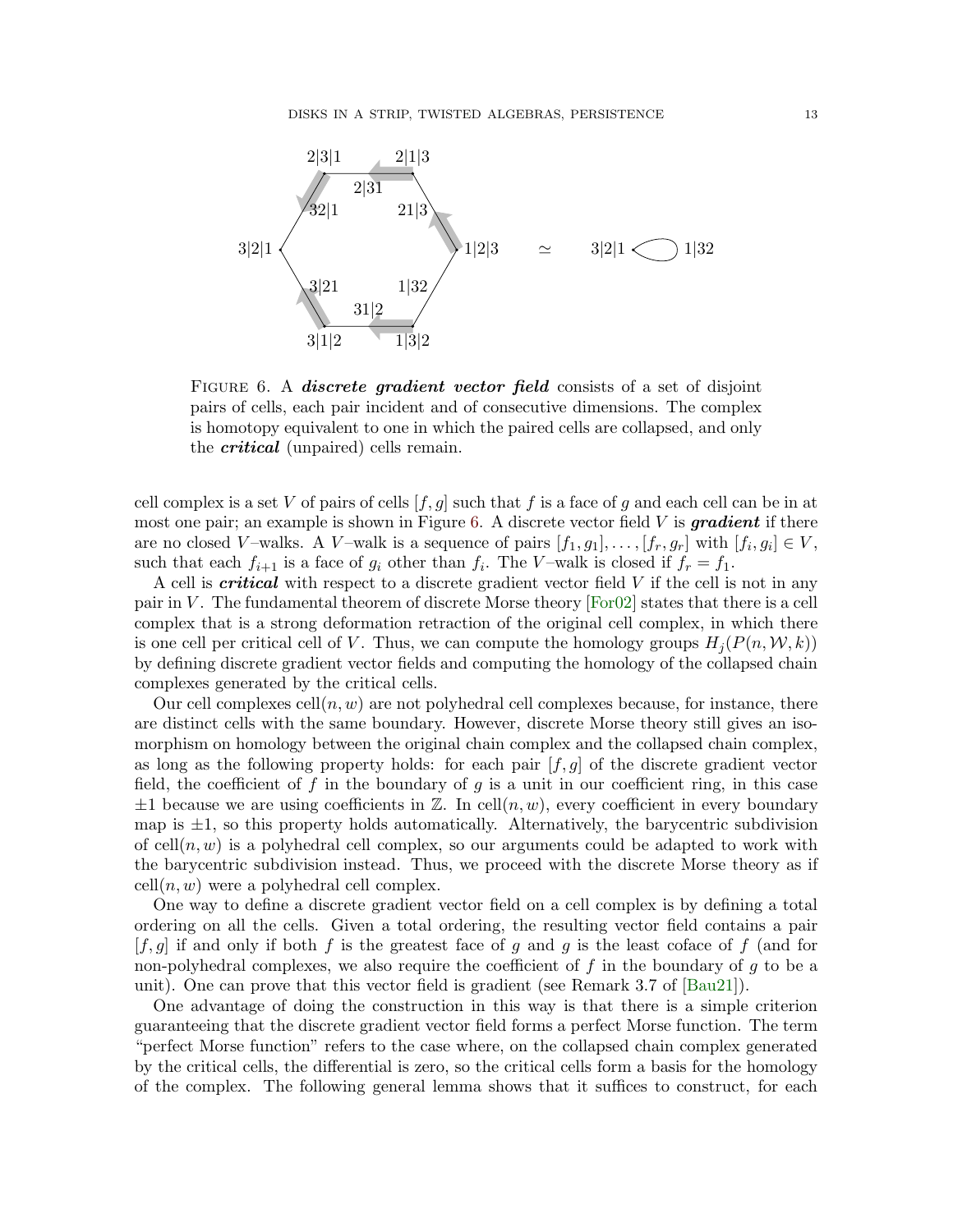critical cell e, a cycle  $z(e)$  such that e is its maximum cell and has coefficient equal to a unit in the coefficient ring. It turns out that such cycles automatically represent linearly independent homology classes. In our main theorems we use the lemma with  $\mathbb Z$  coefficients, and in Section [9](#page-38-0) we use it with field coefficients  $\mathbb{Q}$  and  $\mathbb{F}_p$ .

<span id="page-13-0"></span>**Lemma 3.1.** Let X be any finite cell complex with a total ordering on the cells, giving a discrete gradient vector field. Let R be a ring of coefficients. Suppose there is a collection of cellular cycles with the following properties:

- The cycles in our collection are in bijection with the critical cells of the discrete gradient vector field. For each critical cell e, we denote the corresponding cycle by  $z(e)$ .
- Under the total ordering, the greatest of all the cells appearing with nonzero coefficient in the cellular chain  $z(e)$  is the cell e.
- The coefficient of e in the chain  $z(e)$  is a unit in R.

Then every homology class in  $H_*(X;R)$  can be written uniquely as an R-linear combination of the homology classes of the cycles  $z(e)$ .

*Proof.* For any pair  $[f, g]$  in the discrete vector field, we refer to f as a "match-up cell" and refer to g as a "match-down cell". We also define  $z'(f)$  to be the boundary of g; we know that f is the greatest cell appearing in  $z'(f)$ , and that it has unit coefficient because of how we have defined the discrete vector field from the ordering.

First, we show that every j-cycle z is an R-linear combination of cycles  $z(e)$  and  $z'(f)$ , where e ranges over the critical j-cells and f ranges over the match-up j-cells. This follows from the following observation: if a match-down cell g is the greatest cell in a j-chain, then in the boundary of that chain, the corresponding match-up cell  $f$  appears with nonzero coefficient, because g is the least coface of f, so no other cell in the chain has f as a face. Thus, for any j-cycle z, the greatest cell of z cannot be a match-down cell. It is either a critical cell e or a match-up cell f, so we subtract the appropriate multiple of  $z(e)$  or  $z'(f)$  to get a new cycle with lesser maximum. Repeating this process gives us z as a linear combination of cycles  $z(e)$  and  $z'(f)$ , so because each  $z'(f)$  is a boundary, this implies that z is homologous to a linear combination of the cycles  $z(e)$  only.

To show the uniqueness, we need to show that no nontrivial linear combination of cycles  $z(e)$  is null-homologous. Because the cycles  $z(e)$  and  $z'(f)$  have distinct maxima, they are linearly independent. Thus, it suffices to show that if a j-cycle  $z$  is a boundary, it is a linear combination of the boundaries  $z'(f)$ . To see this, we look at the set of all  $j+1$ -chains. The chains  $z(e)$ ,  $z'(f)$ , and g (as e ranges over all critical  $(j+1)$ -cells, f ranges over all match-up  $(j+1)$ -cells, and g ranges over all match-up  $(j+1)$ -cells) form an R-basis for the set of all  $(j + 1)$ -chains, because they have distinct maxima equal to the set of all j-cells. When we apply the boundary map to this basis, the cycles  $z(e)$  and  $z'(f)$  map to zero, and the matchdown cells g map to the j-dimensional boundaries  $z'(f)$ . Thus indeed every j-dimensional boundary is a linear combination of these boundaries  $z'(f)$ .

Thus, every homology class in  $H_*(X)$  can be written as an R-linear combination of the homology classes of the cycles  $z(e)$ , and the combination is unique.

3.2. Discrete gradient vector fields on permutohedra. In what follows, we define a total ordering on all of  $P(n)$ , the polyhedral complex that contains  $P(n, \mathcal{W}, k)$  as a subcomplex. We use the resulting discrete gradient vector fields to compute the homology, by analyzing the critical cells and constructing cycles dual to each one.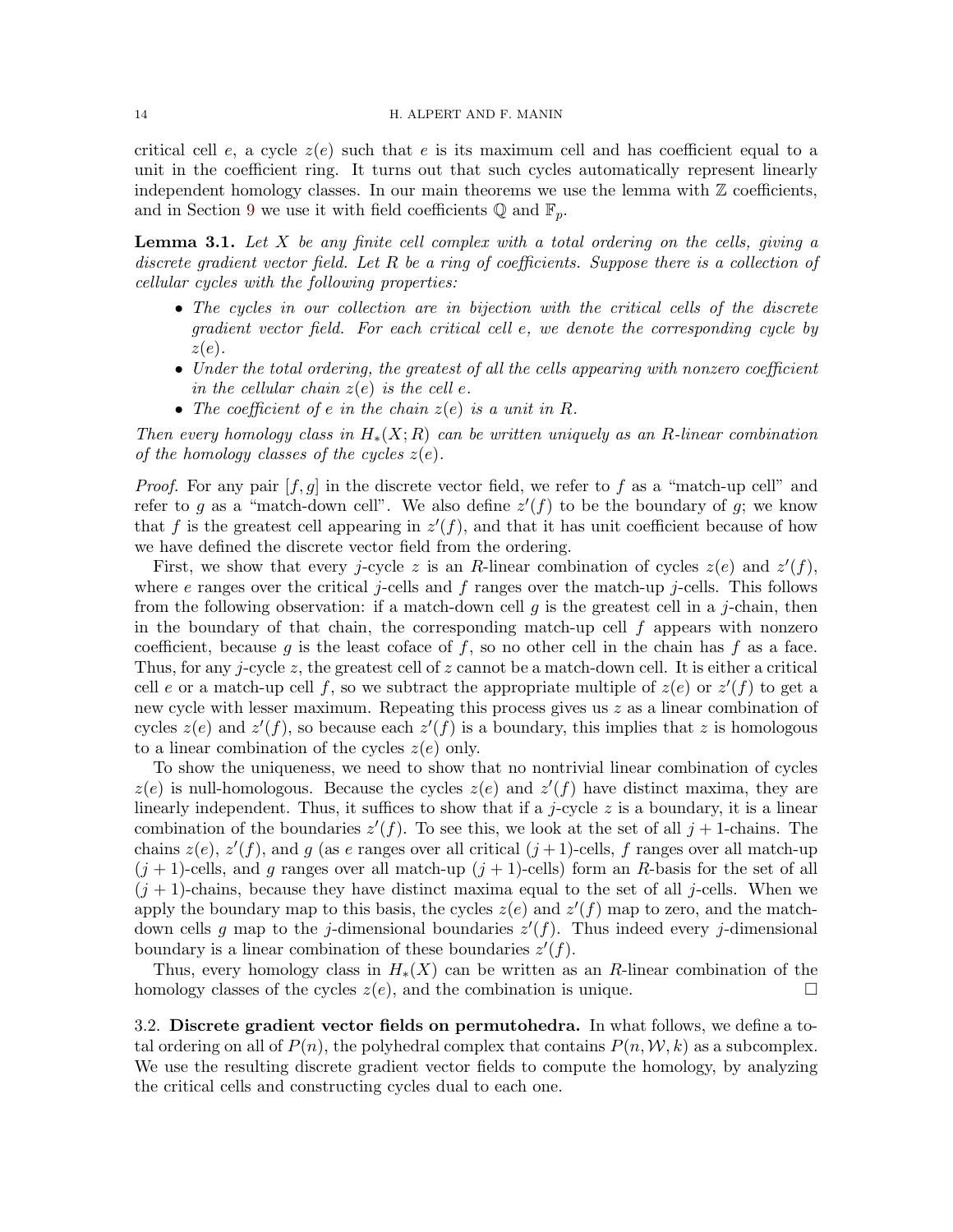<span id="page-14-0"></span>

FIGURE 7. The 3-cycle in  $\text{no}_6(13,\mathcal{W})$ , with weights indicated by circle size and in parentheses, corresponding to the critical cell

 $(6 | 8 11 | 9 | 13 | 7 | 5 | 1 | 3 4 12 | 10 | 2).$ 

The red boxes enclose leader–follower pairs and indicate the boundaries of a  $P(3)$ , a  $P(2)$ , and a  $P(4)$  respectively; thus the cycle as a whole is represented by an  $S^1 \times S^0 \times S^2$ .

Recall that the cells of  $P(n)$  are in bijection with ordered partitions of  $[n]$  into blocks. We say the weight of a block is the sum of the weights of its elements. A block is a *singleton* if it only has one element. We assign some blocks to *leader–follower pairs* by walking left to right. A block is a **follower** if it follows a singleton (its **leader**) whose element is smaller than any of the follower's elements and which is not itself a follower. Then a total ordering  $\prec$  on cells with symbols f and g is given by looking at the first block at which they differ. Let's call the two blocks  $f_i$  and  $g_i$ . Then the ordering is given as follows:

- (i) If  $f_i$  is a follower and  $g_i$  is not, then  $f \prec g$ .
- (ii) If  $f_i$  and  $g_i$  are both followers, then they are ordered by number of elements, and then arbitrarily (e.g. in lexicographic order) if they have the same number of elements.
- (iii) If  $f_i$  and  $g_i$  are not followers, then we order their elements from largest to smallest; they are then ordered lexicographically, but according to a backwards order on the "alphabet". That is,

 $3 \prec 3$  2  $\prec 3$  2 1  $\prec 3$  1  $\prec 2$   $\prec 2$  1  $\prec 1$ .

<span id="page-14-1"></span>**Lemma 3.2.** A cell in  $P(n, \mathcal{W}, k)$  is critical if and only if every block is either

- (a) A singleton which is not a follower; or,
- (b) A follower such that its weight and that of its leader add up to at least  $k + 1$ .

Proof. We claim that the matching of the other cells is as follows. We look at the first block where a given cell does not match the characterization of critical given above. There are two possibilities:

- The block is a follower and, together with its leader, has total weight at most  $k$ . In that case, the cell matches up to the cell in which the follower and its leader are combined.
- The block is not a follower or a singleton; if preceded by a non-follower singleton, it has at least one element smaller than that singleton. Then the cell matches down to the cell where the least element of the block is split off into its own block which comes before the rest. This is now a leader–follower pair, and its leader is not also a follower.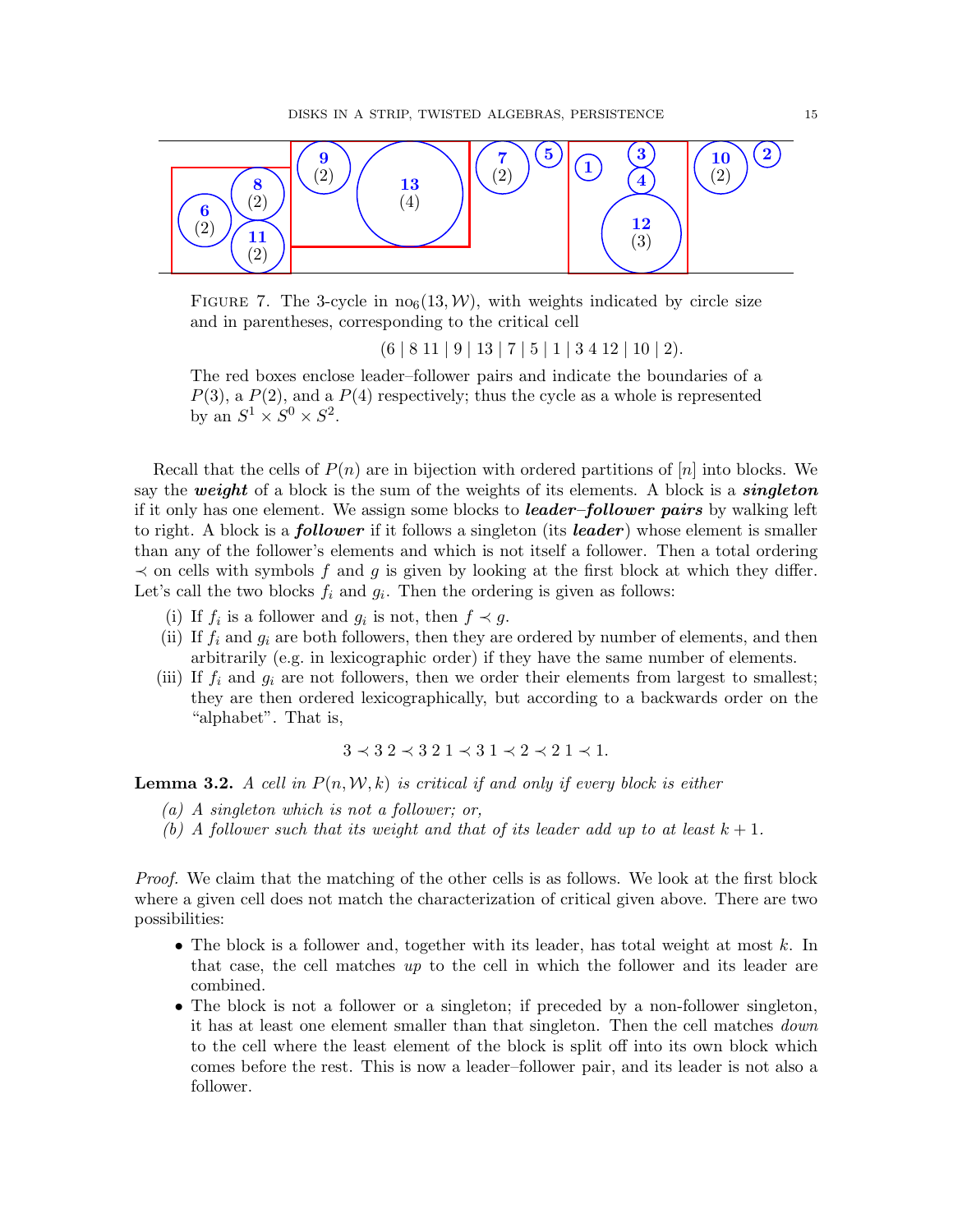If f matches up to g, then g matches down to f, because the new combined block cannot be a follower (otherwise the leader in f would also be a follower, contradicting the definition of leader). Similarly, if g matches down to f, then f matches up to g. Thus, the match-up and match-down cells pair to form a discrete vector field.

It remains to show that this discrete vector field is induced by our ordering. Let  $f$  be a match-down cell and  $g$  be the corresponding match-up cell. We need to show  $f$  is the greatest face of q and q is the least coface of  $f$ .

To show that  $f$  is the greatest face of  $g$ , consider the result of splitting any earlier block of g. Because g looks like a critical cell at that stage, that block is a follower; after splitting, it is shorter and is still a follower, so it is smaller by property (ii) of the ordering. In contrast, among ways to split the  $k$ th block another way, or to split a later block,  $f$  is the greatest because it is the only one for which the kth block begins with the least element of the kth block of  $g$  (here we apply properties (i) and (iii)).

To show that  $g$  is the least coface of  $f$ , consider the result of combining any earlier blocks of f. Because f looks like a critical cell at that stage, the two blocks would be non-follower singletons in decreasing order, so the combined block would be larger, not be a follower, and have the same first element as the first of the two singletons; therefore the new block is larger by property (iii). In contrast, among ways to combine later blocks of  $f, g$  is the least because it is the only one that increases the first element of the kth block (again applying property (iii)).  $\Box$ 

3.3. **Basis for homology.** We now give a basis for the homology of  $P(A, W, k)$  for an nelement set  $A$ , thereby demonstrating that it is free abelian. By Lemma [3.1,](#page-13-0) it is sufficient to exhibit a cycle for every critical cell such that the critical cell is the largest cell in the cycle. The construction implicitly relies on an ordering on  $A$ ; for it to work, we must fix an ordering so that  $W = (w_1, \ldots, w_n)$  satisfies

$$
(3.3) \t\t\t w_1 \leq w_2 \leq \cdots \leq w_n.
$$

Every critical cell e is a concatenation product of non-follower singletons and leader-follower pairs  $(b_i | b_{i+1})$ . We now build a corresponding cycle  $z(e) \in P(A, W, k)$ . For a cell consisting of one singleton, the cycle will simply be the corresponding 0-cell. Now suppose  $e$  consists of a single leader-follower pair  $(b_1 | b_2)$ . Then our cycle  $z(e)$  will be the boundary of the top cell  $(b_1b_2)$  of  $P(A)$ . Since by [\(3.3\)](#page-15-1) each element of  $b_2$  has greater or equal weight to the singleton  $b_1$ , every cell in the boundary is a cell of  $P(A, W, k)$ . Moreover,  $(b_1 | b_2)$  is the highest cell of  $z(e)$  according to our total ordering, since  $b_1$  is the highest-ranked block.

For a general critical cell, we define z by requiring that

<span id="page-15-1"></span>
$$
z(e) = z(e_1 \mid e_2) = z(e_1) \mid z(e_2)
$$

for any splitting  $e = e_1 \mid e_2$  which does not split a leader-follower pair. Here  $z(e_i)$  is defined based on the ordering on  $A_i \subset A$  inherited from A. To see that e is the highest cell in the resulting cycle, note that the ordering on cells depends on the first block in which two cells differ. For any two cells in  $z(e)$ , this block will be a leader and the above argument will apply.

It is clear also that all the nonzero coefficients of  $z(e)$  are  $\pm 1$ . We have now proved:

<span id="page-15-0"></span>**Theorem 3.4.** Suppose that  $W = (w_1, \ldots, w_n)$  is a nondecreasing sequence of weights. Then  $H_*(P(n, \mathcal{W}, k))$  is free abelian, with a basis given by the classes of the cycles  $z(e)$ , where e ranges over all cells whose blocks are of the following two types:

(a) A singleton which is not a follower.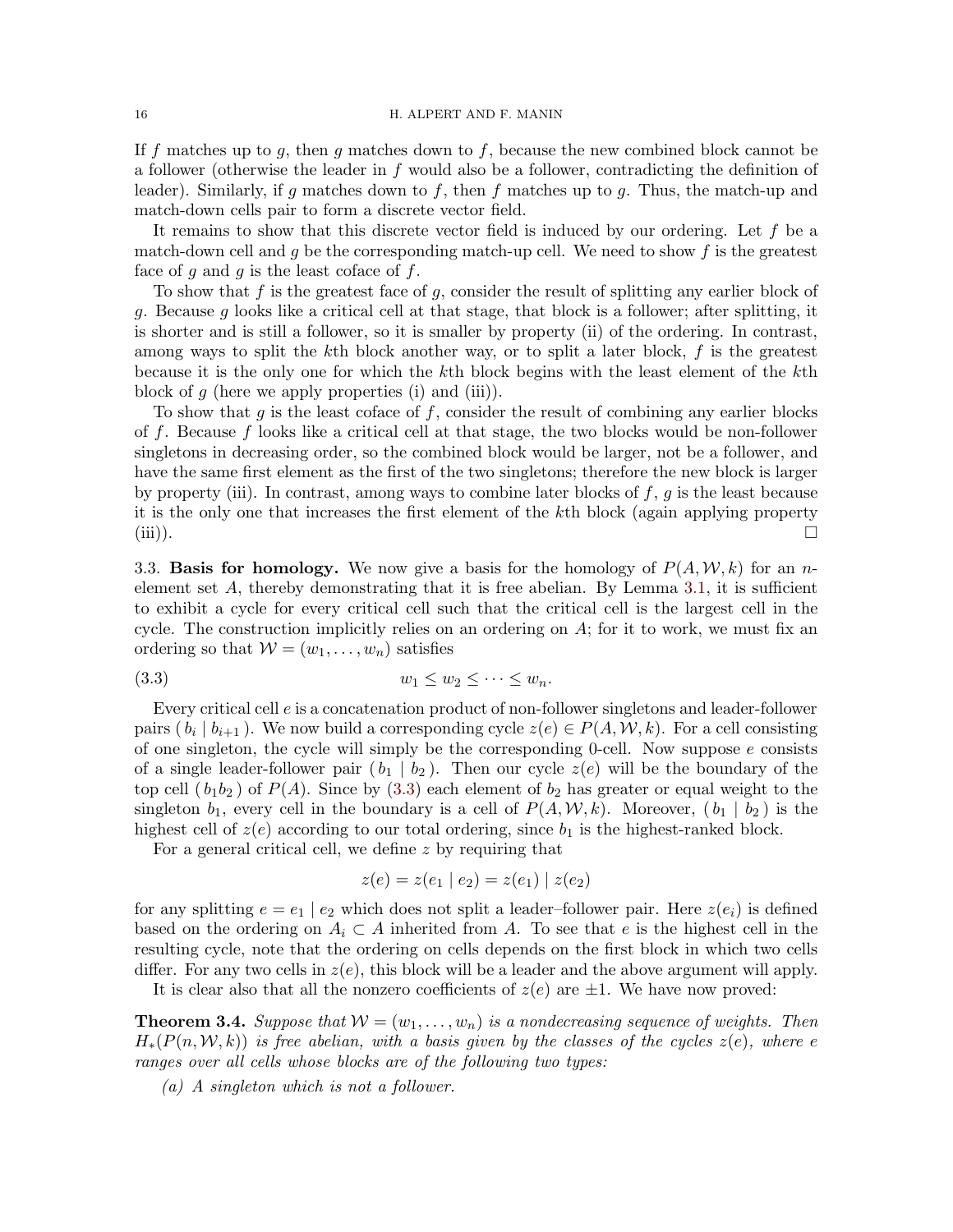## (b) A follower such that its weight and that of its leader add up to at least  $k + 1$ .

Translating these cellular cycles into cycles in  $n\omega_{k+1}(n,\mathcal{W})$ , we get the following picture:

- Singletons and leader–follower pairs correspond to points and groups of points arranged in order along the line.
- Every leader–follower pair corresponds to a set of  $r$  points moving back and forth of which any  $r - 1$  can coincide, but all r cannot.

## 4. DECOMPOSING CELL $(n, w)$  INTO LAYERS

<span id="page-16-0"></span>In this section we will prove Theorems [A](#page-1-1) and [B](#page-3-0) by expressing  $H_*(\text{cell}(n, w))$  in terms of the homology of weighted no- $(w + 1)$ -equal spaces. To this end, we assign an ordering to the top-dimensional cells of cell(n). For a lower-dimensional cell, its **layer** will be indexed by the first top-dimensional cell containing it: this is when that cell appears in the complex when we think of the complex as glued, in order, out of its top-dimensional cells. Recall that these top cells are identified with permutations in  $S_n$ .

The intersections of layers of cell(n) with cell(n, w) form the layers of cell(n, w). We will show that  $H_*(\text{cell}(n, w))$  is a direct sum of pieces which appear once each subsequent layer is glued on. Topologically, the layer associated to a permutation  $\sigma \in S_n$  is a copy of  $P(n$  $r, \mathcal{W}, w) \times [0, 1]^r$ , where r and W depend on  $\sigma$ , which is glued on along  $P(n-r, \mathcal{W}, w) \times \partial [0, 1]^r$ ; the combinatorial structure is rather more complicated. It follows (once homological triviality of the gluing is established) that the added summand of  $H_i(\text{cell}(n, w))$  is in bijection with elements of  $H_{j-r}(P(n-r,W,w))$ . The main technical result of this section states:

<span id="page-16-2"></span>**Theorem 4.1.** The homology of cell $(n, w)$  decomposes as

$$
H_*\left(\text{cell}(n, w)\right) = \bigoplus_{\sigma \in S_n} H_{*-\#\sigma}(P(n - \#\sigma, \mathcal{W}(\sigma), w)).
$$

We will define  $\#\sigma$  and  $\mathcal{W}(\sigma)$  combinatorially.

From the configuration space point of view, the new cycles in layer  $\sigma$  are those basic cycles from Theorem [B](#page-3-0) that have a particular collection of wheels (irrespective of how those wheels are grouped into filters). The bijection above is given by replacing wheels of  $k$  disks by points of weight k. Thus, for example, this bijection in an appropriate layer takes the 14-cycle depicted in Figure [4](#page-3-2) to the 3-cycle depicted in Figure [7.](#page-14-0)

The decomposition depends in a crucial way on the ordering of labels of disks; it is not at all equivariant with respect to the  $S_n$ -action on cell $(n, w)$ . Therefore, the methods of this section will tell us little about the  $S_n$ -module structure on the homology.

4.1. Combinatorial description of layers. Given a cell in cell $(n)$  broken up into blocks, we further (deterministically) break up each block into **wheels**: each entry of a block is the axle of a wheel if it is the largest entry of the block up to that point, and the wheel consists of the axle and all the following smaller entries before the next axle.

<span id="page-16-1"></span>**Proposition 4.2.** Given a symbol f, the following represent the same permutation  $\sigma(f)$  of  $|n|$ :

- (i) The lexicographically least **shuffle** of f. A shuffle is a permutation in which the order of every block is preserved.
- (ii) The permutation obtained by arranging all the wheels, regardless of block, in ascending order by axle.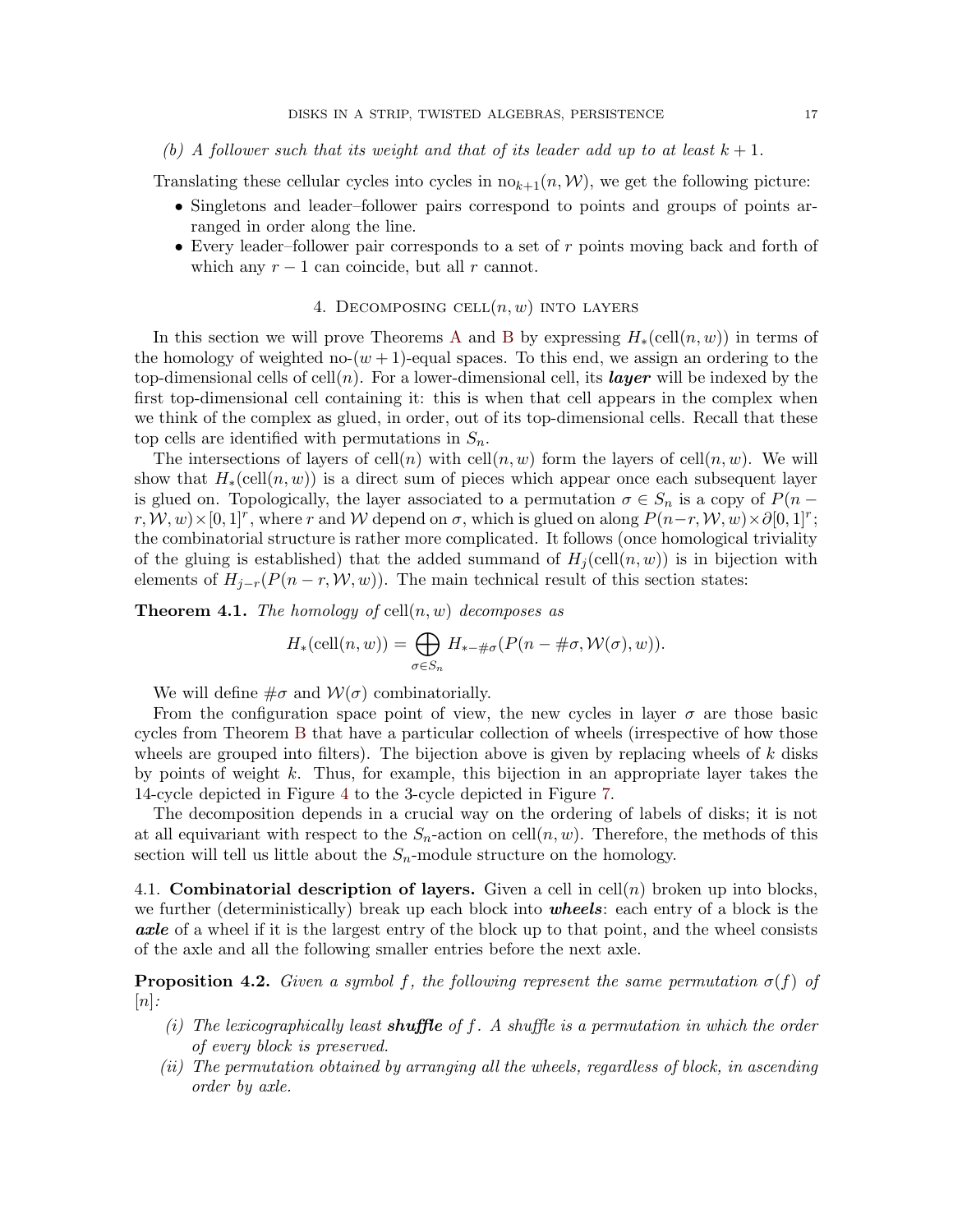Proof. The first number in the lexicographically least shuffle is an axle, because the first element of every block is an axle. Thus, it must be the least axle. The remaining elements of the wheel of that axle are less than that axle and thus are also less than all the other axles. Thus, the next numbers in the lexicographically least shuffle are the remaining elements of the first wheel. Repeating the same argument for each wheel, we deduce inductively from left to right that the two permutations are identical.  $\Box$ 

For example, the symbol

 $f = (72 | 6 | 4 5 8 1 3)$ 

has five wheels: 72, 6, 4, 5, and 813; and therefore  $\sigma(f) = 45672813$ . We say that f is in the **layer**  $L(\sigma(f))$  of cell(n), or of cell(n, w). By Proposition [4.2,](#page-16-1) being in a given layer is equivalent to having a given set of wheels. We also write

 $\#\sigma = n$  – the number of wheels of  $\sigma$ .

Notice that  $\#\sigma$  is the dimension of the lowest-dimensional cells of  $L(\sigma)$ , in which every wheel is its own block.

Let g be a boundary cell of f. Then one of the following holds:

- (1) The splitting of a block to make q respects the wheels of  $f$ : each wheel goes completely into one of the new blocks. Then  $g \in L(\sigma(f))$ .
- (2) At least one wheel of f is decomposed into two or more wheels of g. Then  $\sigma(g) \prec \sigma(f)$ lexicographically.

Thus we can build up  $\text{cell}(n)$  or  $\text{cell}(n, w)$  by gluing each subsequent layer, in lexicographical order, onto the union of the previous ones. In other words, the layers define a filtration by subcomplexes

$$
L(\leq \sigma) = \bigcup_{\tau \leq \sigma} L(\tau).
$$

Now for each cell of  $L(\sigma)$ , we can obtain a cell of  $P({\text{wheels of }\sigma})$  with the same block structure, replacing each wheel by a single label.

**Proposition 4.3.** The k-cells of the layer  $L(\sigma)$  of cell $(n, w)$  are in incidence-preserving bijection with the  $(k - \# \sigma)$ -cells of the complex  $P(n - \# \sigma, \mathcal{W}(\sigma), w)$ , where  $\mathcal{W}(\sigma)$  consists of the cardinalities of the wheels of  $\sigma$ . In particular, the cells of the layer  $L(\sigma)$  of cell(n) are in incidence-preserving bijection with those of  $P(n - \# \sigma)$ .

*Proof.* All cells of  $L(\sigma)$  have exactly the same wheels, and the elements of each wheel always appear consecutively. Thus, given a symbol in  $L(\sigma)$ , we can view it as a sequence of these wheels, separated by vertical bars between blocks. The resulting new symbol is a symbol of  $P(n - \# \sigma, \mathcal{W}(\sigma), w)$ , because instead of n numbers in each symbol we have  $n - \# \sigma$  wheels. If the cell of the original symbol has dimension k, it has  $n-1-k$  bars, so the cell of the new symbol also has  $n-1-k$  bars, and thus has dimension  $n-\#\sigma-1-(n-1-k)=k-\#\sigma$ .

As in option (1) above, cell g in  $L(\sigma)$  is a boundary cell of f in  $L(\sigma)$  if and only if a block in  $f$  is split to form  $g$ , such that each wheel in the block is assigned entirely to the left or entirely to the right. Reinterpreting the symbols to be sequences of wheels, this is the same as the criterion for incidence in  $P(n - \text{\#}\sigma, \mathcal{W}(\sigma), w)$ .

In fact, this bijection is not just combinatorial, but can be understood from several points of view: via cellular maps, cellular chains, or configurations. In the next subsection, we will construct an injective cellular map

$$
[0,1]^{\#\sigma} \times P(n - \#\sigma, \mathcal{W}(\sigma), w) \to \text{cell}(n, w).
$$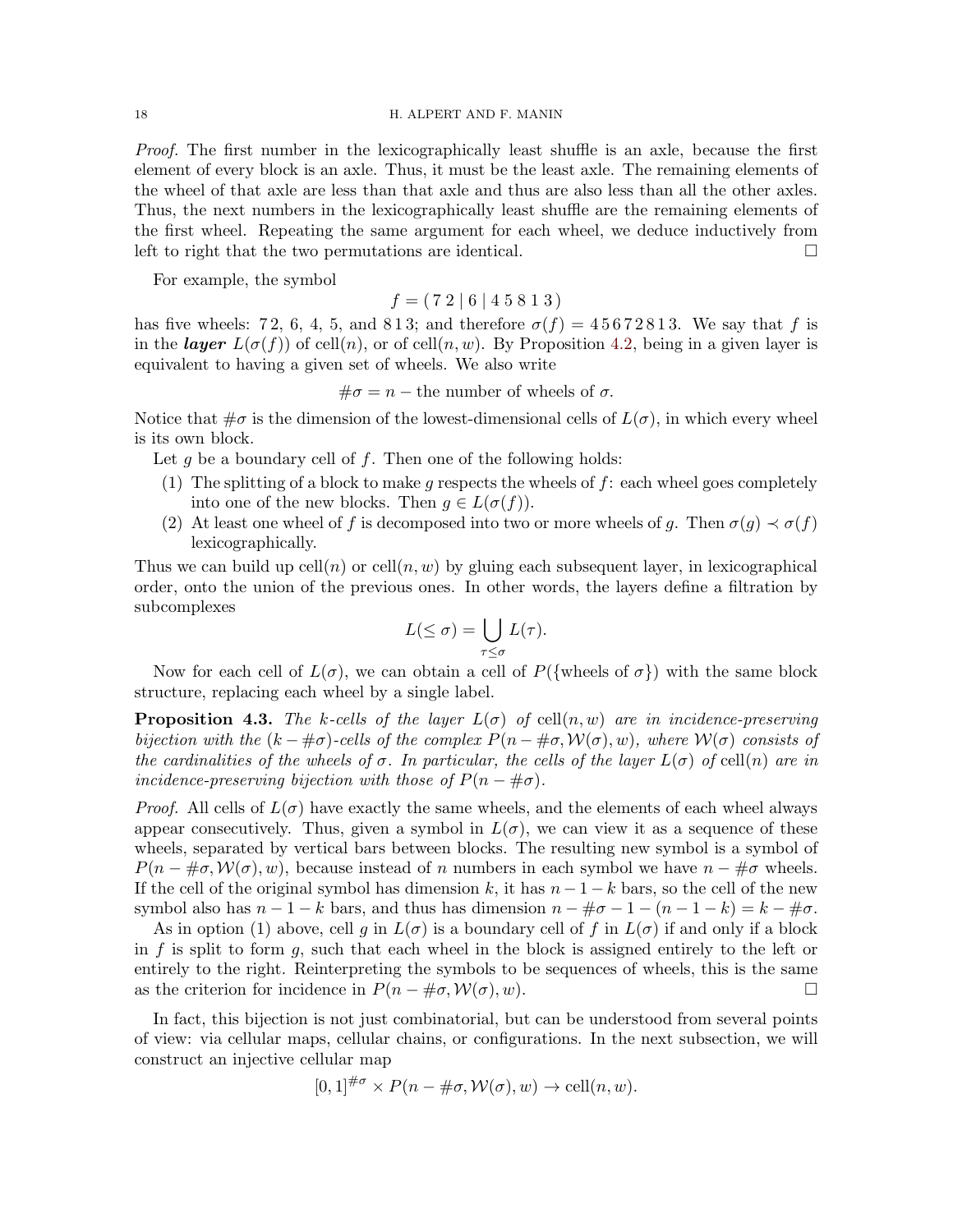<span id="page-18-0"></span>

FIGURE 8. The layer of cell $(4,3)$  corresponding to the permutation  $\sigma = 2134$ . Selected cells are labeled, and the core (a copy of  $P(3, W(\sigma), 3)$ , which is the boundary of a  $P(3)$  is highlighted in red. The image of  $\text{spin}_{\sigma,3}$  is combinatorially the double of the layer along the top and bottom: in the additional cells, 2 1 is replaced by 1 2.

which matches each product of  $[0,1]^{H\sigma}$  with an  $(k-\text{\#}\sigma)$ -cell to a k-cell in  $L(\sigma)$ . In particular, the image of  $\{\frac{1}{2}\}$  $\frac{1}{2}\}^{\# \sigma} \times P(n - \text{#}\sigma, \mathcal{W}(\sigma), w)$  forms a "core" or "spine" inside the layer, as illustrated in Figure [8.](#page-18-0) In fact, this will be the restriction of a (likewise injective and cellular) map

$$
spin_{\sigma,w}: T^{\#\sigma} \times P(n - \#\sigma, \mathcal{W}(\sigma), w) \to L(\leq \sigma),
$$

to one top cell of the torus. Here  $T^{\# \sigma}$  is given a product cell structure induced by a cell structure on  $S^1$  with two vertices and two edges. In turn,  $\text{spin}_{\sigma,w}$  is the restriction of a map

$$
spin_{\sigma}: T^{\#\sigma} \times P(n - \#\sigma) \to \text{cell}(n).
$$

From the point of view of cellular chains,  $\sin_{\sigma,w}$  induces a chain map

$$
i_{\sigma}: C_{*-\#\sigma}(P(n-\#\sigma, \mathcal{W}(\sigma), w)) \to C_*(L(\leq \sigma))
$$

via

$$
i_{\sigma}(z) = \text{spin}_{\sigma,w}([T^{\# \sigma}] \times z).
$$

In the other direction, we get a surjective chain map

$$
p_{\sigma}: C_*(L(\leq \sigma)) \to C_{*-\#\sigma}(P(n-\#\sigma, \mathcal{W}(\sigma), w))
$$

in which cells of  $L( $\sigma$ )$  (defined as  $L( $\sigma$ ) = \bigcup_{\tau \prec \sigma} L(\tau)$ ) are sent to 0 and cells of  $L(\sigma)$  are sent to cells of  $P(n - \#\sigma, \mathcal{W}(\sigma), w)$ , up to sign. From the above discussion, one sees that  $p_{\sigma} \circ i_{\sigma} = id$ . Together  $p_{\sigma}$  and  $i_{\sigma}$  give a splitting

(4.4) 
$$
H_*(L(\leq \sigma)) \cong H_*(L(<\sigma)) \oplus H_{*-\#\sigma}(P(n-\#\sigma, \mathcal{W}(\sigma), w)).
$$

This implies Theorem [4.1,](#page-16-2) once we produce the map  $\text{spin}_{\sigma}$ .

Finally, from the configuration point of view, the map  $\text{spin}_{\sigma,w}$  associates a configuration in the weighted no- $(w + 1)$ -equal space to a torus of configurations obtained by replacing points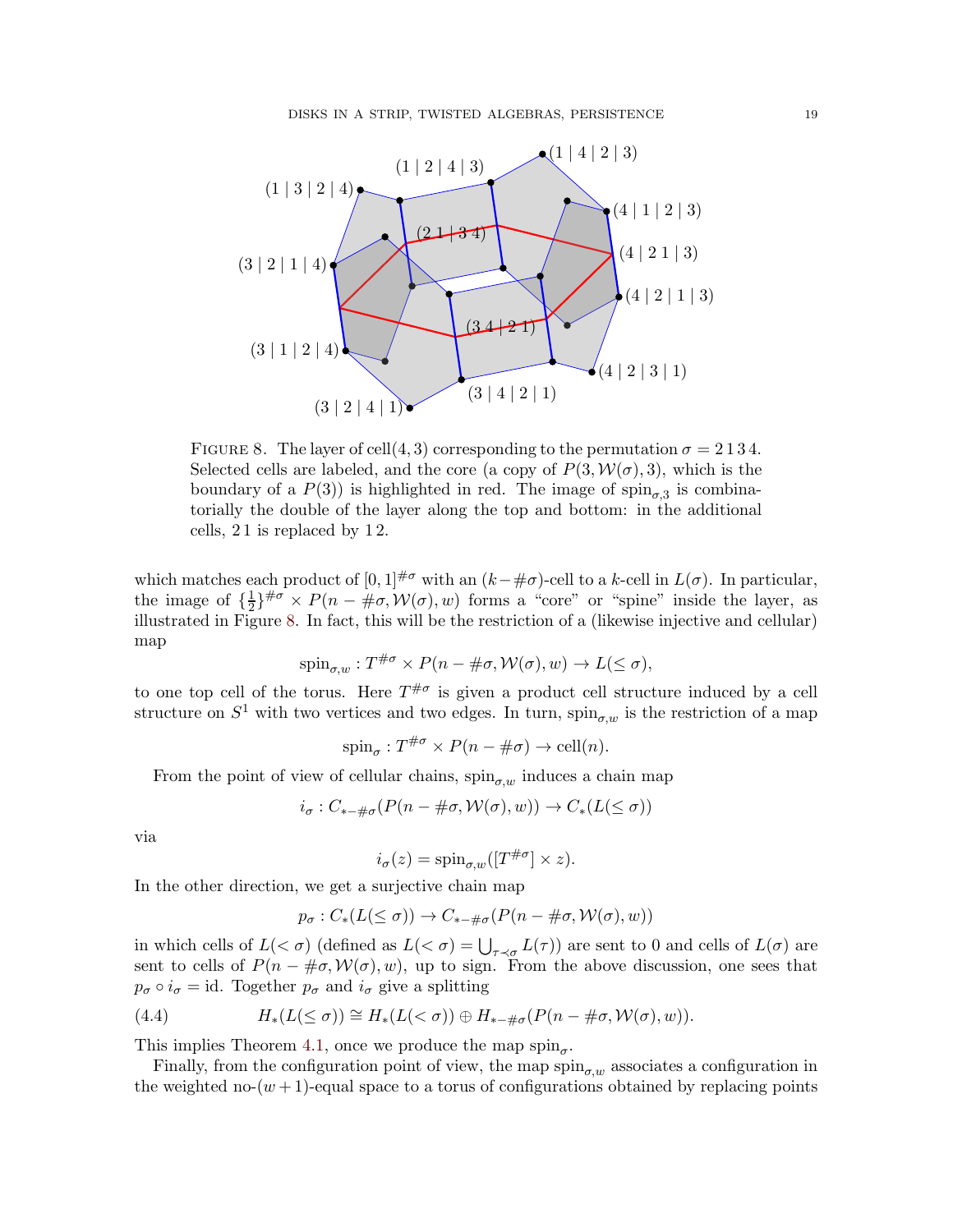of weight  $r$  by wheels of size  $r$  and spinning those wheels. This also describes the action of  $i_{\sigma}$  on cycles. For example, when

 $\sigma = 375981013415171418202112222162361112419,$ 

 $i_{\sigma}$  sends the 3-cycle in Figure [7](#page-14-0) to the 14-cycle in Figure [4.](#page-3-2) For points in the core, the disks in the wheel are in the "standard" vertically ordered position.

<span id="page-19-2"></span>Remark 4.5. Instead of using the splitting, one can prove Theorem [4.1](#page-16-2) directly by con-structing a discrete gradient vector field and applying Lemma [3.1.](#page-13-0) Put a total ordering  $\prec$  on the cells of  $\text{cell}(n, w)$  as follows:

- (i) If  $\sigma(q) \prec \sigma(f)$ , then  $q \prec f$ .
- (ii) If  $\sigma(g) = \sigma(f)$ , then use the previously defined ordering on cells of  $P(n-\#\sigma, \mathcal{W}(\sigma), w)$ . This ordering is based on an ordering on the wheels of  $\sigma$ ; for this we order first by number of elements, then by axle.

This ordering induces a discrete gradient vector field on cell $(n, w)$  which restricts to that on  $P(n-\text{\#}\sigma,\mathcal{W}(\sigma),w)$  on each layer. The images of the bases for  $H_*(P(n-\text{\#}\sigma,\mathcal{W}(\sigma),w))$  under  $i_{\sigma}$ , for all  $\sigma$ , give us a set of cycles to which we can apply Lemma [3.1.](#page-13-0)

For later reference, we describe the set of critical cells of this discrete gradient vector field in a self-contained way. Order wheels in a layer first according to their number of elements and then according to their largest element ( $\alpha x \leq e$ ). A block is a *unicycle* if it consists of a single wheel, that is, if its largest element comes first. We assign some blocks to leader–follower pairs by walking left to right: a block is a **follower** if it follows a unicycle (its **leader**) which is not itself a follower and whose wheel is smaller than any of the follower's wheels. A cell of  $cell(n, w)$  is critical if every block is either

- (i) A unicycle which is not a follower.
- (ii) A follower such that it and its leader have at least  $w + 1$  elements in total.

4.2. Maps between permutohedra. To complete the proof of Theorem [4.1,](#page-16-2) we must still describe the map  $\text{spin}_{\sigma}: T^{\#\sigma} \times P(n - \#\sigma) \to \text{cell}(n)$ . Informally, points in  $P(n - \#\sigma)$ encode positions of the wheels of  $\sigma$  relative to each other, whereas points in the torus encode positions of disks inside the wheels, which can vary as in Figure [2.](#page-2-0) In particular, the image of spin<sub>σ</sub> will be the union of the  $2^{\# \sigma}$  top-dimensional cells obtained from  $\sigma$  by "spinning its wheels", that is, by applying permutations such as those depicted in Figure [9.](#page-19-0)

<span id="page-19-0"></span>

Figure 9. Some configurations of a wheel with 5 disks which give different orderings, the first of which is the "name" of the wheel.

To make this precise, we start with the following lemma:

<span id="page-19-1"></span>**Lemma 4.6.** Let A be a finite set and  $a, b, c$  additional symbols not in A. Then there is a map

$$
\iota : [0,1] \times P(A \cup \{a\}) \to P(A \cup \{b,c\})
$$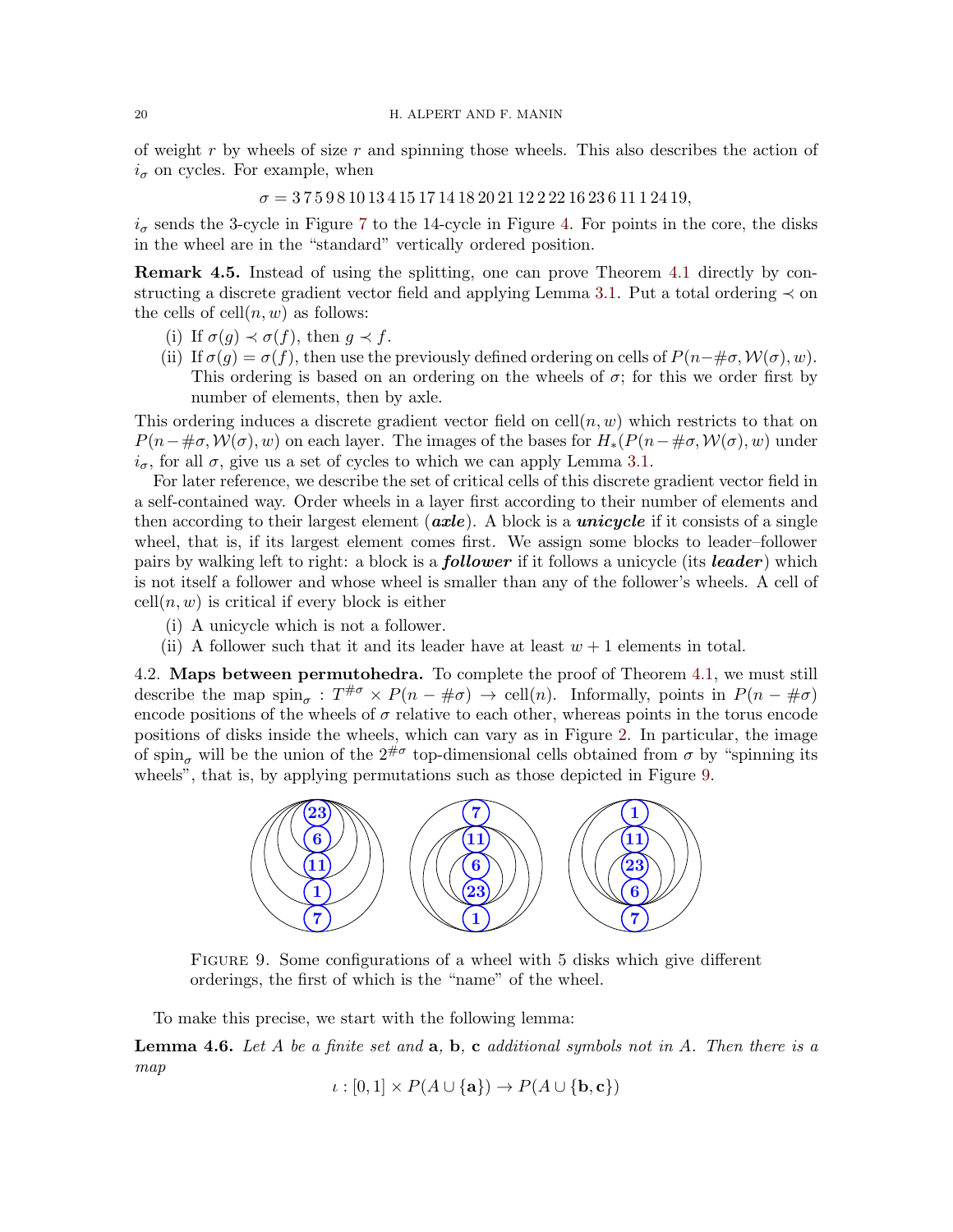

FIGURE 10. The permutohedron  $P(4)$  and the homeomorphism  $\iota : [0,1] \times$  $P(3) \rightarrow P(4)$ . The images of  $\{1/2\} \times P(3)$  (red) and  $\{1\} \times P(3)$  (blue) are highlighted.

## with the following properties:

- $(i)$  It is a homeomorphism and a cellular map. That is, it sends every  $k$ -face to a disk which is a union of k-faces.
- (ii) It is equivariant with respect to the  $\mathbb{Z}/2\mathbb{Z}$ -actions given by  $t \mapsto -t$  on the domain and  $\mathbf{b} \leftrightarrow \mathbf{c}$  on the codomain.
- (iii) For each cell  $\sigma$  of  $P(A \cup \{a\})$ ,  $\iota([0,1] \times \sigma)$  is the cell of  $P(A \cup \{b,c\})$  with the same blocks except that  $\bf{a}$  is replaced in its block by  $\bf{b}$  and  $\bf{c}$ .
- (iv) It takes  ${0 \times P(A \cup \{a\})}$  to the union of those cells in which b and c are contained in separate blocks with b preceding c. Similarly, it takes  $\{1\} \times P(A \cup \{a\})$  to the union of those cells in which  $c$  precedes  $b$ .

Before proving the lemma, we use it to construct  $\text{spin}_{\sigma}$ . First, notice that for any ordering of  $A \cup \{b, c\}$ , the lemma gives us a well-defined map to the corresponding top cell of cell $(A \cup$  ${b, c}$ . In particular, if we are instead given an ordering of  $A \cup \{a\}$  we have two choices: we can replace **a** by **bc** or by **c b**. Moreover, these choices coincide on  $\{0, 1\} \times P(A \cup \{a\})$ . Identifying the two subspaces gives a map

$$
S^1 \times P(A \cup \{a\}) \to \text{cell}(A \cup \{b, c\}).
$$

Since top cells of cell(A ∪ {a}) correspond to orderings of  $A \cup \{a\}$ , this gives us a map

$$
\text{spin}: S^1 \times \text{cell}(A \cup \{\mathbf{a}\}) \to \text{cell}(A \cup \{\mathbf{b}, \mathbf{c}\}).
$$

The equivariance of  $\iota$  means that spin is well-defined.

We build spin<sub>σ</sub> by iterating the map spin. Start by thinking of  $P(n - \# \sigma)$  as a top cell of cell({wheels of  $\sigma$ }). At each step, we replace a wheel with k elements by a singleton and a wheel with  $k - 1$  elements, applying spin to this splitting.

From this description, it is evident that

$$
\operatorname{spin}_{\sigma}(P(n - \#\sigma, \mathcal{W}(\sigma), w)) = \operatorname{spin}_{\sigma}(P(n)) \cap \operatorname{cell}(n, w).
$$

*Proof of Lemma [4.6.](#page-19-1)* In the proof, we will use a slightly different notation than in the statement of the lemma: we will replace the finite set A by  $\{1, \ldots, n-2\}$  and the symbols **a**, **b**, and c by  $n-1$ ,  $n-1$ , and n, respectively. This lets us write coordinates in  $\mathbb{R}^n$  more easily.

The permutohedron  $P(n)$  is a zonotope, that is, the Minkowski sum of a set of line segments. We refer to [\[Zie95,](#page-48-8) §7.3] for known facts about zonotopes.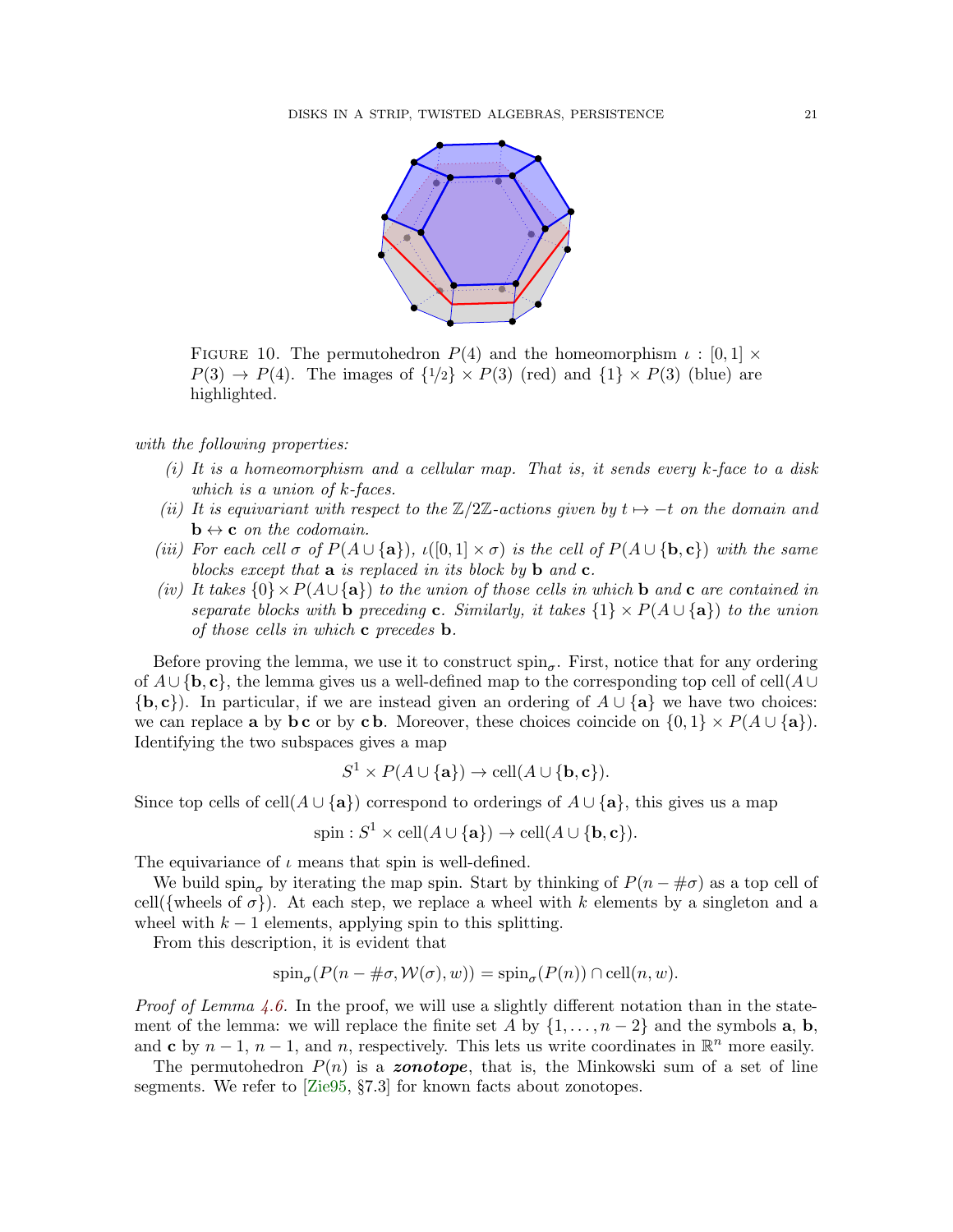The standard permutohedron  $P(n)$  is the zonotope in  $\mathbb{R}^n$  which is the Minkowski sum of the  $\binom{n}{2}$  $n_2$ ) segments connecting every pair of standard unit basis vectors. That is,

$$
P(n) = \Big\{ \sum_{1 \le i < j \le n} a_{ij} \mathbf{e}_i + (1 - a_{ij}) \mathbf{e}_j : 0 \le a_{ij} \le 1 \Big\}.
$$

Evidently, choosing a different set of  $n$  linearly independent vectors in any Euclidean space gives a linearly equivalent polytope. Less obviously, the combinatorial structure of a zonotope only depends on the oriented matroid associated to the set of line segments. In particular, changing the lengths of the line segments without changing their direction does not change the combinatorial structure.

We use this fact to prove the following:

<span id="page-21-1"></span>**Lemma 4.7.** The polytope  $Z(n) = P(n) \cap \{x_{n-1} = x_n\}$  is combinatorially equivalent to  $P(n-1)$ .

*Proof.* We first show that  $Z(n)$  can also be written as

<span id="page-21-0"></span>
$$
(4.8) \qquad \left\{ \sum_{1 \leq i < j \leq n} a_{ij} \mathbf{e}_i + (1 - a_{ij}) \mathbf{e}_j : 0 \leq a_{ij} \leq 1, a_{i(n-1)} = a_{in}, a_{(n-1)n} = \frac{1}{2} \right\} \subset P(n).
$$

Indeed, suppose that  $z \in Z(n)$ , so that

$$
\mathbf{z} = \sum_{1 \le i < j \le n} b_{ij} \mathbf{e}_i + (1 - b_{ij}) \mathbf{e}_j \in P(n)
$$

and  $z_{n-1} = z_n$ . If we switch  $e_{n-1}$  and  $e_n$  in this formula, we get **z** back. We can get an expression as in  $(4.8)$  by averaging these two expressions for  $z$ , getting

$$
a_{i(n-1)} = a_{in} = \frac{b_{i(n-1)} + b_{in}}{2}, \qquad a_{(n-1)n} = \frac{1}{2}.
$$

From  $(4.8)$  we see that  $Z(n)$  is the zonotope generated by the segments

$$
\mathbf{e}_i \leftrightarrow \mathbf{e}_j, 1 \leq i < j \leq n-2
$$
 and  $\mathbf{e}_{n-1} + \mathbf{e}_n \leftrightarrow 2\mathbf{e}_i, 1 \leq i \leq n-2$ .

This zonotope is combinatorially equivalent to one in which each segment  $e_{n-1} + e_n \leftrightarrow 2e_i$ is replaced by  $\frac{e_{n-1}+e_n}{2} \leftrightarrow e_i$ . This in turn is linearly equivalent to  $P(n-1)$ .  $\Box$ 

The lemma gives us an injective map  $\iota_{1/2}: P(n-1) \to P(n)$  which is a homeomorphism onto its image; it remains to extend it to  $\iota : [0,1] \times P(n-1) \to P(n)$ . We do this by letting

$$
\iota(t,x) = \iota_{1/2}(x) + R(x)(2t-1)(\mathbf{e}_n - \mathbf{e}_{n-1}),
$$

where  $R(x)$  is the maximum value for which the image still lies in  $P(n)$ . Property (ii) of the lemma follows immediately from this definition.

To show that  $\iota$  is the desired map, we must show it is a homeomorphism. To prove injectivity, it suffices to show that  $R(x)$  is always positive. But in fact  $R(x) \geq 1/2$ , since we can always vary  $a_{(n-1)n}$ . Surjectivity follows from the fact that  $P(n)$  is convex and symmetric about the hyperplane  $Z(n)$ . Finally,  $\iota$  can only be discontinuous if  $R \circ \iota_{1/2}^{-1}$  $\frac{-1}{1/2} : Z(n) \to \mathbb{R}$  is discontinuous, but convexity of  $P(n)$  implies that this is a convex function, and therefore continuous. Continuity of the inverse likewise follows from the fact that the reciprocal of this function is continuous.

Next we show that  $\iota$  is cellular. Given a face  $\sigma$  of  $P(n-1)$ , we know that  $\iota_{1/2}(\sigma)$  is a face of  $Z(n)$  cut out by a half-space of the hyperplane  $\{x_{n-1} = x_n\}$ . Extending this half-space orthogonally to  $\mathbb{R}^n$ , we obtain the half-space that cuts out the face  $\iota([0,1] \times \sigma)$  of  $P(n)$ . It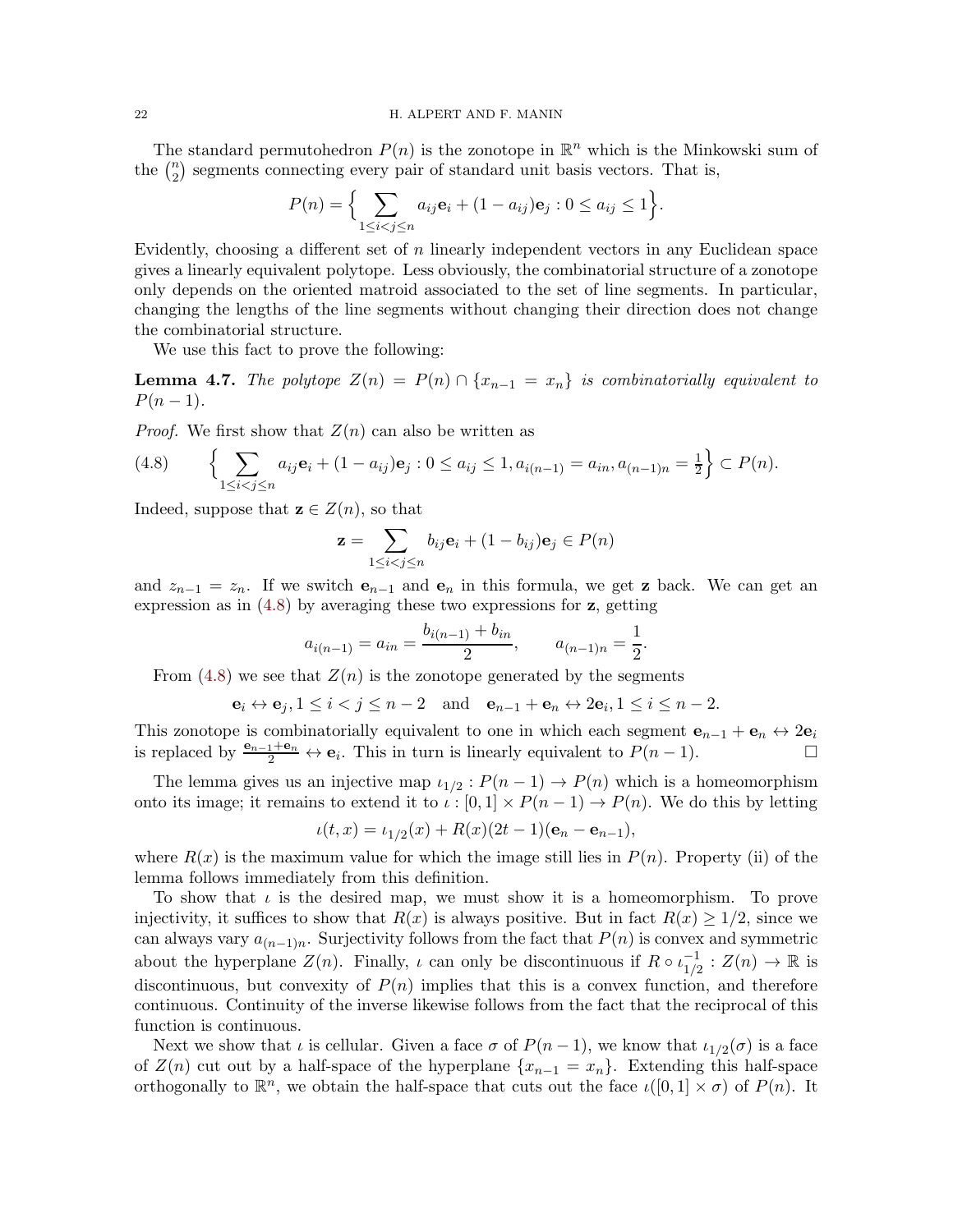follows that  $\iota(\{0\}\times\sigma)$  and  $\iota(\{1\}\times\sigma)$  are also unions of faces of  $P(n)$  of the appropriate dimension: specifically, each facet of  $\iota([0,1] \times \sigma)$  which is not the image of  $[0,1] \times \tau$  for some facet  $\tau$  of  $\sigma$  is contained in one of those two, depending on whether  $x_{n-1} - x_n$  is positive or negative for points in that facet.

To show properties (iii) and (iv), we recall the relationship between symbols of cells and the zonotope structure. Namely, points in a face corresponding to a given symbol are those which can be expressed as

$$
\sum_{1 \le i < j \le n} a_{ij} \mathbf{e}_i + (1 - a_{ij}) \mathbf{e}_j
$$

where  $a_{ij}$  is 0 if j is in a later block than i and 1 if i is in a later block than j. When i and j are in the same block,  $a_{ij}$  can be anything in [0, 1].

From the proof of Lemma [4.7,](#page-21-1) it follows that  $\iota_{1/2}$  maps a face with a given symbol into a face with the same symbol with n added to the same block as  $n-1$ . Since  $\iota$  is cellular, this shows (iii). Property (iv) then also follows from our argument that  $\iota$  is cellular.

# 4.3. Proofs of main theorems.

Proof of Theorem [B.](#page-3-0) Combining the arguments in §[3](#page-11-0) and the proof of Theorem [4.1,](#page-16-2) we find a basis for  $H_*(\text{cell}(n, w))$ : for each permutation  $\sigma \in S_n$  and each basic cycle z of  $H_j(P(n \#\sigma, \mathcal{W}(\sigma), w)$ , it contains the cycle  $i_{\sigma}(z)$ . The exact set of cycles we get depends on the correspondence between wheels of  $\sigma$  and elements of  $[n - \# \sigma]$ : to make this concrete, we order the wheels first by size and then by axle.

Geometrically, the correspondence  $z \mapsto i_{\sigma}(z)$  matches:

- Points moving in  $\mathbb R$  to wheels moving in  $\mathbb R \times [0, w]$ .
- Points moving through each other to wheels moving over and above each other, with the wheel with the smaller axle on top.

We now verify the numbered conditions of Theorem [B:](#page-3-0)

- Condition (i) follows from the way we split  $\sigma$  into wheels.
- Condition (ii) follows from the definition of the layer  $L(\sigma)$ .
- Conditions (iii) and (iv) follow from Lemma [3.2](#page-14-1) and the ordering of the wheels.  $\square$

Proof of Theorem [A.](#page-1-1) Every basic cycle is a concatenation product of wheels and filters. It is enough to show that there are finitely many (unlabeled) types of wheels and filters in config( $-, w$ ), and that these have at most  $3w/2$  disks and generate cycles of dimension at most  $3w/2 - 2$ .

A wheel consists of at most w disks, and a wheel with k disks generates a  $(k-1)$ -cycle. Filters with at least 3 wheels have at most  $3w/2$  disks, and a filter with k disks generates a  $(k-2)$ -cycle. Filters with 2 wheels  $b_1$  and  $b_2$  can be written as  $b_2 \mid b_1 - b_1 \mid b_2$ , and do not need to be counted separately. Therefore  $H_*(\text{config}(-, w))$  is spanned by concatenation products of cycles in  $H_{\leq \frac{3}{2}w-2}(\text{config}(\leq 3w/2, w)).$ 

Every wheel with the same number of disks has the same shape, and there are finitely many shapes of filters of width w. Therefore,  $H_*(\text{config}(-, w))$  is finitely generated as a twisted algebra.  $\square$ 

## 5. Betti number growth function

<span id="page-22-0"></span>The paper [\[AKM21\]](#page-44-4) examines the growth of the dimension of  $H_i(\text{config}(n, w))$  for fixed j and w and varying n, and shows that it is asymptotically polynomial times exponential.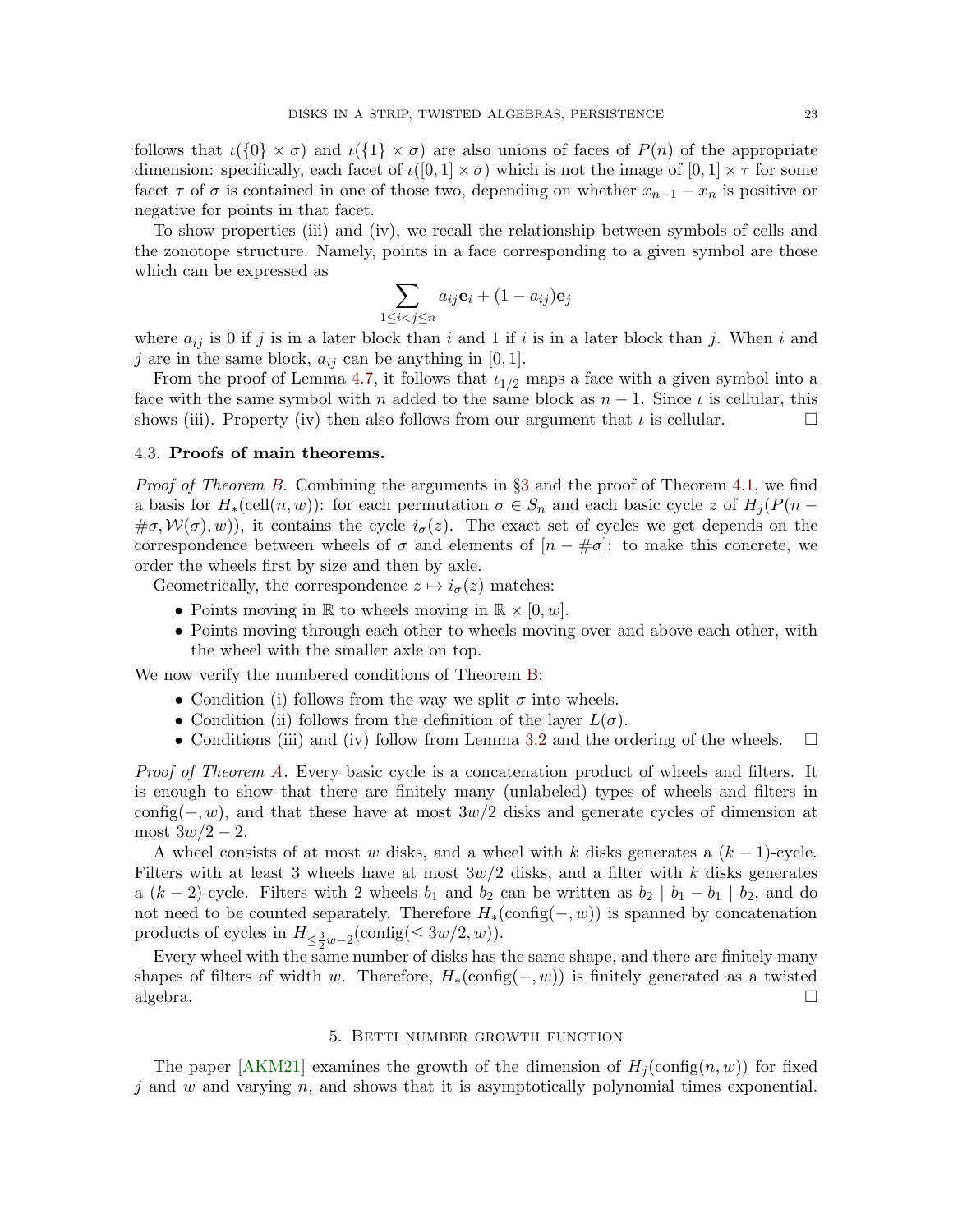#### 24 H. ALPERT AND F. MANIN

Having computed a basis for homology, we can now answer the question, is the dimension exactly equal to a polynomial times an exponential? The answer is that it is a sum of such functions, each with a different base of the exponential. The polynomials are integer-valued, and the theory of finite difference calculus states that every integer-valued polynomial in  $n$ is an integer linear combination of binomial coefficient functions  $\binom{n}{a}$  $\binom{n}{a}$  for various a. Thus, in this section we prove the following theorem.

<span id="page-23-1"></span>**Theorem 5.1.** For fixed j and w, as a function of n the dimension of  $H_i(\text{config}(n, w))$  is an integer linear combination of terms of the form  $\binom{n}{q}$  $\binom{n}{a}b^{n-a},$  where a and  $b$  are nonnegative integers.

Note that the case  $b = 0$  is permitted, and represents the function that is equal to 1 when  $n = a$ , and 0 otherwise.

Our proof counts the critical cells from Remark [4.5,](#page-19-2) and decomposes them into concatenation products of factors that are easier to count. To describe how the counts transform under concatenation product, we introduce the following terminology. A cell family  $F$  consists of, for each n, a set  $F_n$  of cells from cell(n). Its **counting function**  $f(n)$  is the number of cells in  $F_n$ . The concatenation product  $F | G$  of cell families F and G is the cell family consisting of all concatenation products of a cell in  $F$  with a cell in  $G$ , taken with all possible disk labelings that preserve the order within each factor<sup>[2](#page-23-0)</sup>. The following lemma shows that to prove our theorem, it suffices to consider separately the various independent factors of a concatenation product.

<span id="page-23-2"></span>**Lemma 5.2.** Let F and G be two cell families, such that their counting functions  $f(n)$ and  $g(n)$  are integer linear combinations of terms of the form  $\binom{n}{q}$  $\binom{n}{a}b^{n-a}$ , where a and b are nonnegative integers. Suppose that for every element of their concatenation product  $F \mid G$ , there is only one way to write it as the concatenation of an element of F and an element of G. Then the counting function of  $F \mid G$  is also an integer linear combination of terms of the form  $\binom{n}{a}$  ${n \choose a} b^{n-a}.$ 

*Proof.* Let  $f|g$  denote the counting function of  $F | G$ . Then we have

$$
(f|g)(n) = \sum_{i+j=n} {i+j \choose i} f(i)g(j),
$$

which we refer to as the **labeled convolution** of f and g. Exponential generating functions are convenient for dealing with these labeled convolutions; given the exponential generating functions  $\sum_i f(i) \frac{x^i}{i!}$  $\frac{x^i}{i!}$  for f and  $\sum_j g(j) \frac{x^j}{j!}$  $\frac{v^j}{j!}$  for g, their product gives the exponential generating function  $\sum_{n} (f|g)(n) \frac{x^n}{n!}$  $rac{x^n}{n!}$  for  $f|g$ .

We can compute the labeled convolution of two terms  $\binom{n}{a}$  ${n \choose a_1} b_1^{n-a_1}$  and  ${n \choose a_2}$  $\binom{n}{a_2} b_2^{n-a_2}$  by converting them to exponential generating functions, taking the product, and then converting the product back. The exponential generating function of  $\binom{n}{a}$  ${n \choose a} b^{n-a}$  is

$$
\sum_{n} {n \choose a} b^{n-a} \frac{x^n}{n!} = \sum_{n} \frac{x^a}{a!} \frac{(bx)^{n-a}}{(n-a)!} = \frac{x^a}{a!} e^{bx},
$$

<span id="page-23-0"></span><sup>&</sup>lt;sup>2</sup>This is closely related to the Day convolution defined in §[2.3,](#page-9-0) except that F and G need not be FB-subsets of the FB-set of cells of cell(−), and in our application will not be  $S_n$ -equivariant.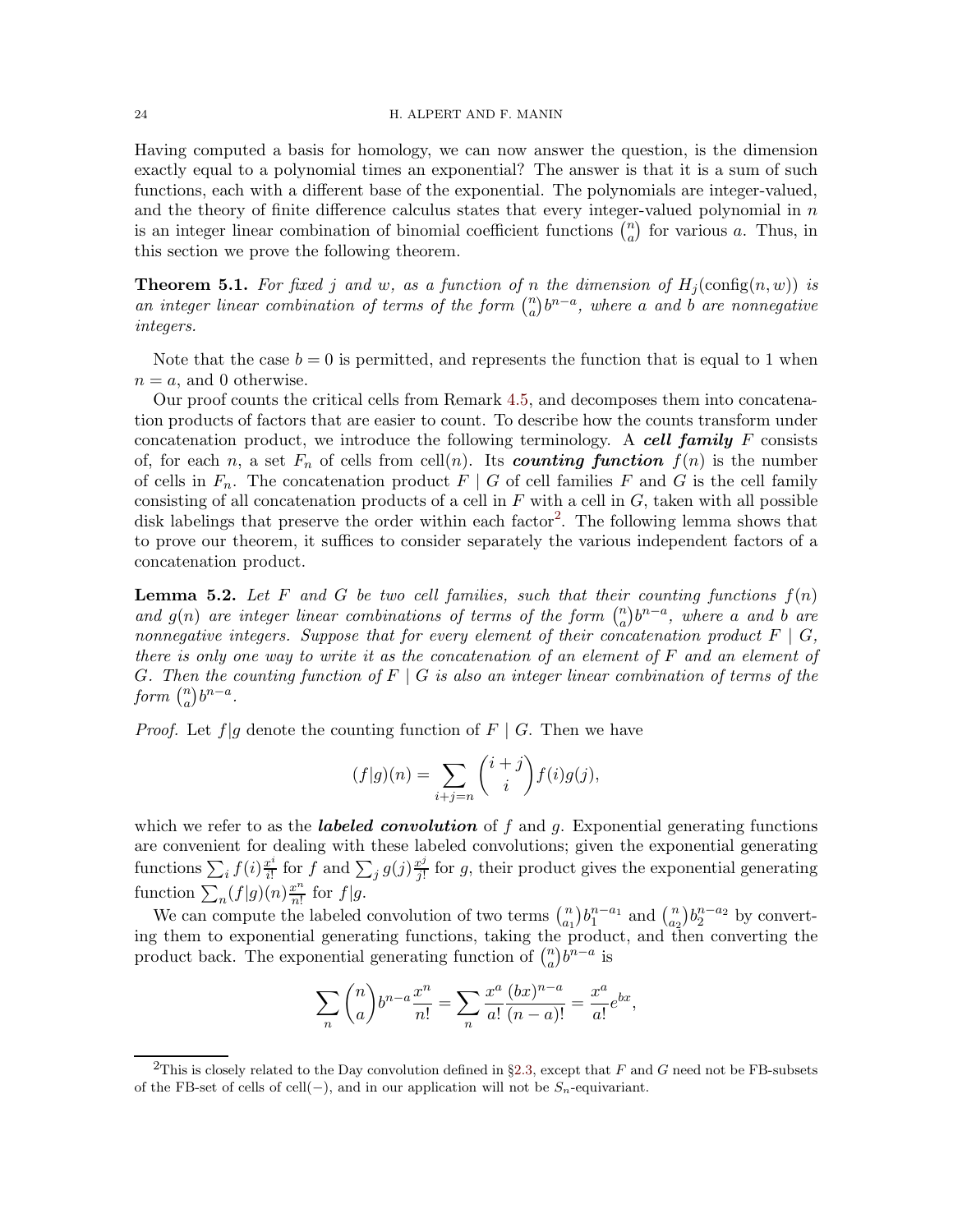so the product of exponential generating functions of  $\binom{n}{a}$  ${n \choose a_1} b_1^{n-a_1}$  and  ${n \choose a_2}$  ${n \choose a_2} b_2^{n-a_2}$  is

$$
\frac{x^{a_1+a_2}}{a_1!a_2!}e^{(b_1+b_2)x} = \binom{a_1+a_2}{a_1} \frac{x^{a_1+a_2}}{(a_1+a_2)!}e^{(b_1+b_2)x}
$$

and so the labeled convolution of  $\binom{n}{a}$  ${n \choose a_1} b_1^{n-a_1}$  and  ${n \choose a_2}$  $\binom{n}{a_2} b_2^{n-a_2}$  is  $\binom{a_1+a_2}{a_1}$  $a_1^{+a_2}$  $\binom{n}{a_1+a_2}$  $(b_1+b_2)^{n-(a_1+a_2)}$ . (This identity can also be verified by constructing sets counted by each of the counting functions.)

Using this lemma, we are ready to prove Theorem [5.1.](#page-23-1)

*Proof of Theorem [5.1.](#page-23-1)* Given j and w, the critical cells from Remark [4.5](#page-19-2) form a cell family, and we want to find the counting function of this cell family. To do this, it helps to count the ways to distribute the singletons separately from counting the ways to arrange the larger wheels. We define a **skyline** to be a critical cell for which the only singleton blocks are leaders of a filter. Given any critical cell, we can find its associated skyline by deleting all the non-leader singletons and then shifting the disk labels down so they are consecutive. For fixed j and w, there are only finitely many possible skylines among the critical cells. Thus it suffices to count the cell family consisting of all critical cells with a given skyline.

For each skyline, its cell family is the concatenation product of other cell families. We define a **tadpole** to be a critical cell with exactly one filter, which is at the far right, and we define a **tail** to be a critical cell with no filters. Every critical cell can be written uniquely as a concatenation of some number of tadpoles and possibly one tail on the right. Thus, it suffices to count the cell family consisting of all tadpoles with a given skyline, and the cell family consisting of all tails with a given skyline.

A tadpole with a singleton as the leader of its filter may have other singletons to the left, but a tadpole with a larger wheel as the leader of its filter may not have any singletons. Thus, given a tadpole skyline, if the leader of its filter is not a singleton, the counting function of its cell family returns 1 when the input is the number of disks in the skyline, and 0 otherwise. If the leader of its filter is a singleton, then for any tadpole with that skyline, the leader of the filter must be disk 1. If  $k$  is the total number of disks in the skyline, then the counting function of the tadpole skyline family is  $\binom{n-1}{k-1}$  $\binom{n-1}{k-1}$ , representing the number of ways to choose which disk labels appear in the skyline. Given a tail skyline, if  $k$  is the total number of disks in the skyline (possibly 0), the counting function of its cell family is  $\binom{n}{k}$  $\binom{n}{k}$ .

Thus, for each skyline with a given  $j$  and  $w$ , we can compute the counting function of its cell family by taking the labeled convolution of the counting functions of its tadpole skyline and tail skyline factors. Because each factor has the desired form, so does the labeled convolution, by Lemma [5.2.](#page-23-2) The counting function of the family of all critical cells is the sum of the counting functions of all the skylines, and so it also has the desired form.  $\Box$ 

## 6. Cohomology ring

<span id="page-24-0"></span>We now give a basis for  $H^j(\text{config}(n, w))$  and describe the cup product structure in terms of that basis. We use a similar strategy to that used in [\[AKM21\]](#page-44-4) to find a lower bound for the dimensions of homology groups. The main tool is Poincaré–Lefschetz duality: for a compact 2n-manifold with boundary  $(M, \partial M)$ ,

$$
H^j(M) \cong H_{2n-j}(M, \partial M).
$$

Moreover, when homology classes are realized by submanifolds (as they will be in our case), then:

,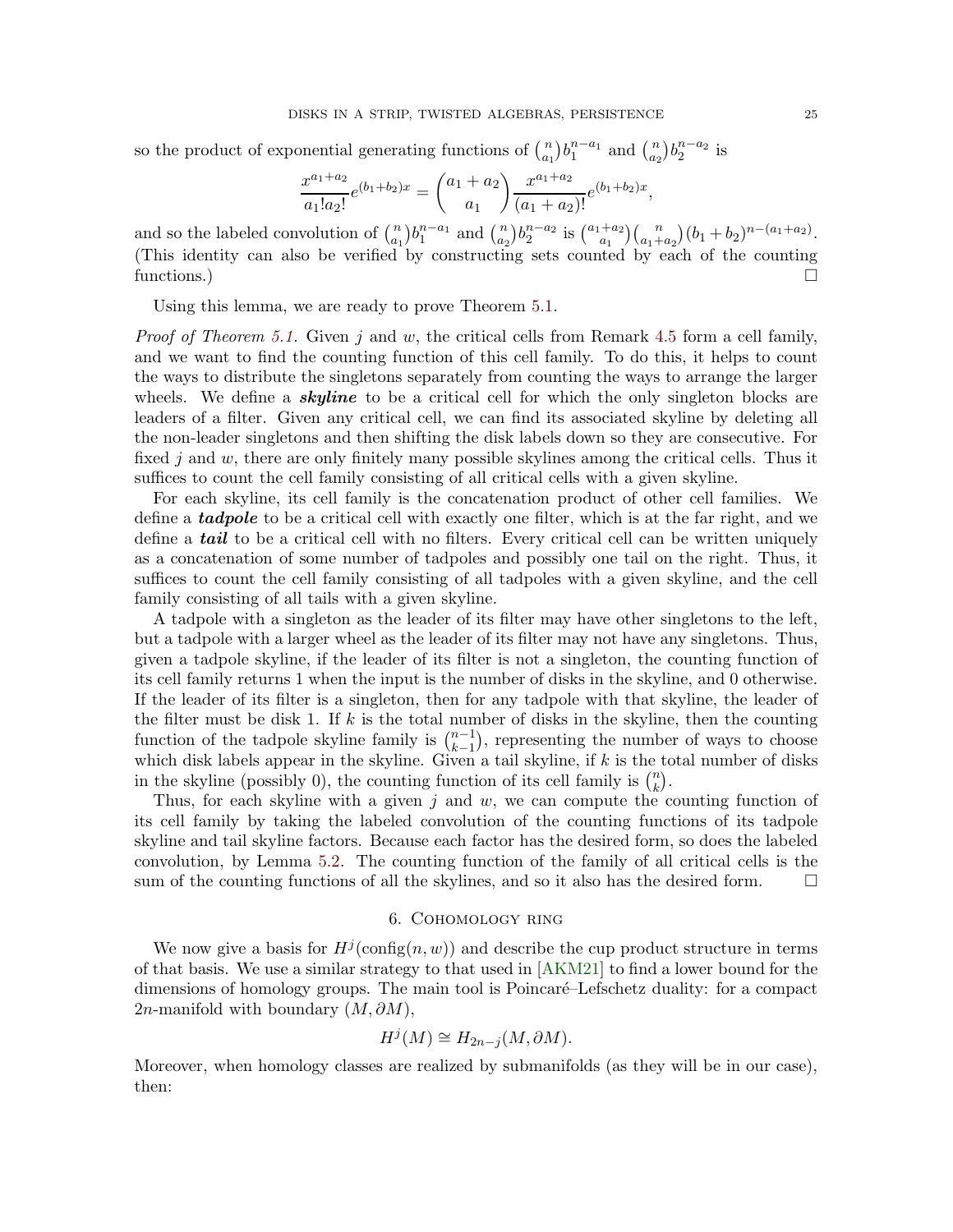#### 26 H. ALPERT AND F. MANIN

- (i) The pairing between classes in  $H^j(M)$  and  $H_j(M)$  is given by the transverse signed intersection number between classes in  $H_{2n-j}(M, \partial M)$  and  $H_j(M)$ .
- (ii) The cup product between classes in  $H^{i}(M)$  and  $H^{j}(M)$  is given by the transverse intersection map

$$
\text{th: } H_{2n-i}(M, \partial M) \otimes H_{2n-j}(M, \partial M) \to H_{2n-i-j}(M, \partial M).
$$

While config(n, w) as previously described is not a compact  $2n$ -manifold with boundary, we can define a homotopy equivalent compact manifold with boundary:

**Definition.** Let  $M(n, w) \subset \mathbb{R}^{2n}$  be the configuration space of open disks of radius 1 in a strip of any finite length  $N > n$  and width  $w + \varepsilon$ , for any  $0 < \varepsilon < 1$ .

The boundary consists of those configurations in which a disk touches either another disk or the boundary of the strip. It has corners, but every point of the boundary has a neighborhood homeomorphic to a half-space. (Without the addition of  $\varepsilon$ , a boundary configuration with w vertically aligned disks would not have a neighborhood homeomorphic to a half-space.)

Alternatively, in an open manifold without boundary (such as the space of configurations of n points in  $\mathbb{R} \times (0,1)$  of which no more than w are vertically aligned, as used in Theorem [2.1\)](#page-7-1) Poincaré duality gives an isomorphism  $H^j(M) \cong H^{BM}_{2n-j}(M)$ . Here  $H^{BM}_*$  indicates *Borel*– Moore homology, the homology of the complex of locally finite chains; this is isomorphic to the homology of a compactification relative to the added points.

<span id="page-25-0"></span>6.1. Basis for cohomology. We will describe a basis for  $H_{2n-j}(M(n, w), \partial M(n, w))$  by associating basis elements to critical j-cells of cell $(n, w)$ , as described in Remark [4.5.](#page-19-2) Given a critical cell with symbol f, we define the submanifold  $V(f) \subset M(n, w)$  as the set of configurations such that

- (i) The disks in each block of  $\sigma$  are lined up vertically in order.
- (ii) If a block  $b_1$  comes before  $b_2$  in f, they have at least  $w + 1$  elements combined, and one of them is a follower, then the column of disks labeled by elements of  $b_1$  is to the left of that labeled by elements of  $b_2$ .

To see that this is a submanifold, and that moreover  $\partial V(f) = V(f) \cap \partial M(n, w)$ , notice that two columns of disks which have at least  $w + 1$  elements combined cannot move past each other while still satisfying condition (i).

To show that this is a basis, we describe the intersection pairing between these submanifolds and our generators of  $H_i(\text{config}(n, w))$ .

**Lemma 6.1.** Let f and g be symbols of critical cells of cell $(n, w)$ . Write  $Z(q)$  for the basic cycle corresponding to g. Then:

(a) 
$$
V(g) \uparrow Z(g) = \pm 1
$$
.

(b) If  $V(g) \pitchfork Z(f) \neq 0$ , then  $g \preceq f$  according to the ordering in Remark [4.5.](#page-19-2)

From the lemma, we see that under the ordering of the critical cells by  $\prec$ , the intersection pairing is described by a triangular matrix. Therefore, the  $V(g)$  form a basis for  $H_{2n-j}(M(n, w), \partial M(n, w)).$ 

*Proof.* We use the embedding of Theorem [2.1](#page-7-1) to associate  $V(g)$  to a cellular j-cocycle  $\nu(g)$ in cell $(n, w)$ . The value of  $\nu(g)$  on a j-cell is given by the signed intersection number of the embedded cell with  $V(q)$ .

Suppose that a symbol h is in the support of  $\nu(g)$ . By comparing condition (i) of the definition of  $V(g)$  to the construction of the embedding in Theorem [2.1,](#page-7-1) we see that f must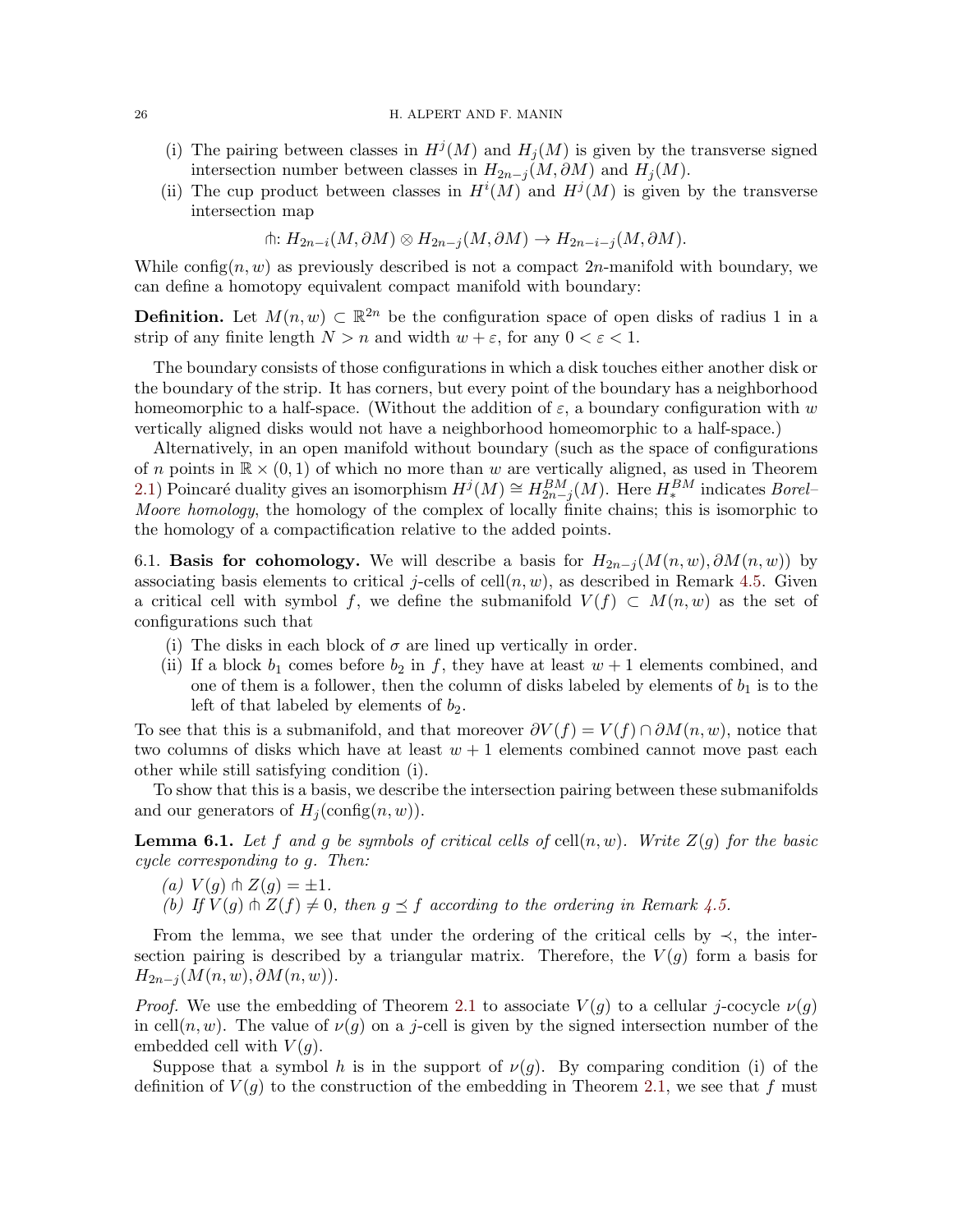have the same set of blocks as  $q$ , although possibly in a different order; in particular,  $h$  and  $g$  are in the same layer. Moreover, the barycenter of  $h$  is the unique point of intersection. Condition (ii) restricts the possible orderings.

Now suppose that  $h \neq g$ . We look at the first block, say  $h_i$  and  $g_i$ , where they differ. This means that  $h_i$  is a block which occurs later in  $g_i$ , say  $g_j$ . The structure of critical cells gives us the following possibilities:

- The block  $g_i$  is a follower in g, and  $g_j$  is not. Since  $g_i$  is a follower, it and  $g_{i-1}$  have at least  $w + 1$  elements in total. On the other hand, condition (ii) implies that  $g_i$  and  $g_i$  have at most w elements in total, so  $g_{i-1}$  has more elements than  $g_i$ . Since  $g_i$  is not a follower, it must be a unicycle. Then  $g_{i-1} \prec g_j = h_i$  in the ordering on wheels, implying that  $h_i$  is not a follower in h. Therefore  $g \prec h$ .
- There are no followers between  $g_i$  and  $g_j$ , inclusive. Then  $g_j$  and  $g_i$  are both unicycles and  $g_j \prec g_i$  in the ordering on wheels. Therefore  $h_i$  is not a follower and  $h_i \prec g_i$ . Because the ordering on cells uses the reverse ordering on wheels,  $q \prec h$ .
- There is at least one follower between  $g_i$  and  $g_j$ , and it is not  $g_i$ . But  $g_j$  can't be a follower, because if it were,  $V(g)$  could not contain configurations with  $g_i$  to the left of its leader. Then  $g_i$  and the first follower after  $g_i$  appear in opposite orders in g and h, so  $g_j$  must have fewer elements than the first leader after  $g_i$ . Since  $g_j$  is not a follower, it is a unicycle, and the ordering implies that it must also have fewer elements than  $g_i$ . Thus  $h_i \prec g_i$ , and therefore  $g \prec h$ .

In other words, we always have that  $g \preceq h$ . On the other hand, we know that if a cell h is in the support of  $Z(f)$ , then  $h \preceq f$ . Therefore,  $g \preceq f$ . This proves (b).

From this we also know that g is the unique cell which is in the support of both  $\nu(g)$  and  $Z(g)$ . Since the coefficient in both cases is  $\pm 1$ , this proves (a).

6.2. Cup product structure. The cup product structure of  $H^*(\text{config}(n, w))$  is complicated, with many indecomposables as well as many nontrivial products. We start with some simple observations. First, the cohomology algebra of  $H^*(\text{config}(n))$  is well-understood: it is generated by 1-dimensional classes. A good description is given by Sinha [\[Sin13\]](#page-48-0). Secondly, the pullback of  $H^*(\text{config}(n))$  to  $H^*(\text{config}(n,w))$  along the inclusion map is a subalgebra and contains all classes of degree less than  $w-1$ . That means that all classes in  $H^{w-1}(\text{config}(n, w))$ which are not pullbacks from  $H^{w-1}(\text{config}(n))$  are indecomposable. These include the basis elements corresponding to critical cells which have one leader–follower pair with  $w + 1$  total elements and in which all other blocks are singletons.

In higher degrees, the story is more complicated. Recall that our basic cocycles are carved out using three kinds of relations: coincidence between the x-coordinates of two disks, vertical ordering of elements within a block and horizontal ordering between blocks. When we take a cup product, the coincidences from both factors accumulate; see Table [1](#page-27-1) for some examples. Likewise, when two blocks are ordered in a product, the ordering must be "inherited" from one of the factors. If many pairs of blocks are ordered, this may force the cohomology class to be indecomposable.

The last example in Table [1](#page-27-1) illustrates an important class of decomposable cohomology classes: those associated to critical cells consisting of only two blocks, where the total number of elements is at least  $w + 2$ . In other words, a filter with more than  $w + 1$  elements always pairs with a decomposable cohomology class.

We also describe an important set of cases in which cup products are zero.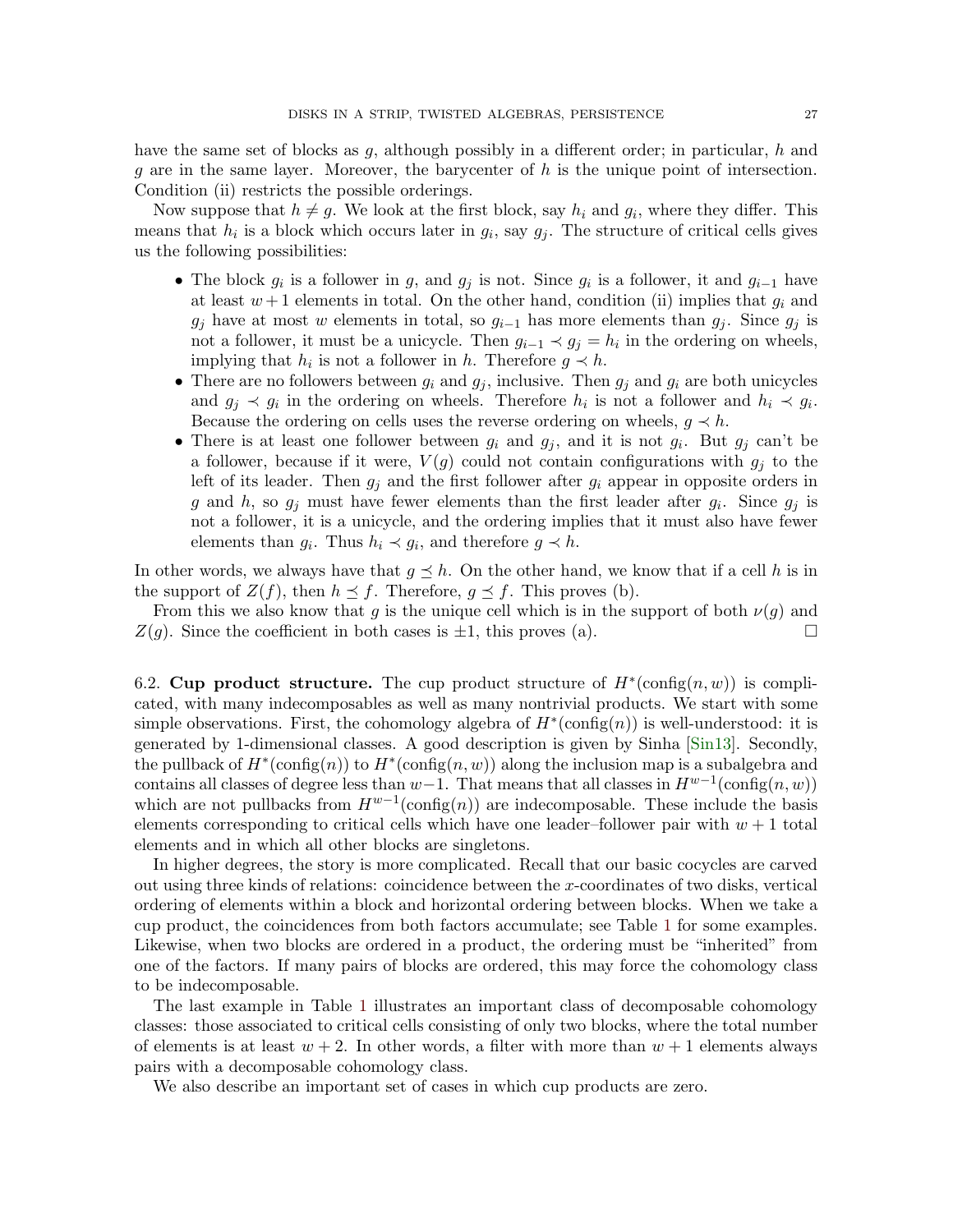<span id="page-27-1"></span> $\nu(21 \mid 6 \mid 5 \mid 4 \mid 3) \cup \nu(32 \mid 6 \mid 5 \mid 4 \mid 1) = \nu(321 \mid 6 \mid 5 \mid 4)$  $\nu(3\,2\mid 6\mid 5\mid 4\mid 1)\cup\nu(3\,1\mid 6\mid 5\mid 4\mid 2)=\nu(3\,2\,1\mid 6\mid 5\mid 4)+\nu(3\,1\,2\mid 6\mid 5\mid 4)$  $\nu(3\,2\,1\mid 6\mid 5\mid 4)\cup\nu(5\,4\mid 6\mid 3\mid 2\mid 1)=\nu(3\,2\,1\mid 5\,4\mid 6)$  $\nu(54 | 623 | 1) \cup \nu(41 | 6 | 5 | 3 | 2) = \nu(541 | 623).$ 

TABLE 1. Some examples of nontrivial cup products in config $(6, 4)$ . These are easy to deduce using intersections of dual cycles.

**Proposition 6.2.** If there is a pair of labels i and j which are contained in the same block in both f and g, then  $V(f) \pitchfork V(g) = \emptyset$ .

Proof. If the two labels are in opposite orders in the two blocks, then the intersection of the two cycles is empty. If they are in the same order, then the intersection may be nonempty, but we can move it off itself by moving every point of  $V(f)$  slightly in the  $x_i$ -direction (say, move the point p by a distance of  $\varepsilon d(p, \partial M(n, w))$  for some  $\varepsilon > 0$  small enough). After this operation,  $V(f) \cap V(g)$  lies in the boundary of  $M(n, w)$ . □

In all other cases, we can compute cup products by looking at the intersections of the associated submanifolds.

**Proposition 6.3.** If no two blocks in f and g have two labels in common, then  $V(f)$  and  $V(q)$  intersect transversely.

*Proof.* Locally,  $V(f)$  and  $V(g)$  are linear subspaces of config(n), cut out by the linear equations constraining the x-coordinates in each block to coincide. Thus, the dimension of  $V(f)$ is n (for the y–coordinates) plus the number of blocks in  $f$  (for the x–coordinates), and similarly for  $V(g)$ . In the intersection, we imagine starting with the constraints for  $V(f)$  and including the constraints for  $V(q)$  one block at a time. Each block of size k in g merges k different blocks in f into one, so the net change in the number of blocks is  $1-k$ . In total, the number of blocks in  $V(f) \cap V(g)$  is  $\# \text{blocks}(f) + \# \text{blocks}(g) - n$ , so the local codimension of  $V(f) \cap V(q)$  is  $2n - \# \text{blocks}(f) - \# \text{blocks}(g)$ , which equals codim  $V(f) + \text{codim } V(q)$ .  $\Box$ 

Finally, we show that there are many indecomposable elements in  $H^*(\text{config}(n, w))$ , but that they do not occur in the very highest degrees.

<span id="page-27-0"></span>**Theorem 6.4.** The ring  $H^*(\text{config}(n, w))$  has indecomposables:

- (a) Only in degree 1, when  $w = 2$ .
- (b) In every degree between 1 and  $\lfloor n/2 \rfloor$  and no others, when  $w = 3$ .
- (c) In degree 1 and in every degree between  $w-1$  and  $\frac{n+w-3}{2}$  $\left(\frac{w-3}{2}\right)$  and no degree greater than  $n - \left\lceil \frac{n}{m} \right\rceil$  $\left\lfloor \frac{n}{w-1} \right\rfloor$ , when  $w \geq 4$ .

When  $w \geq 4$ , indecomposables also seem to occur in most degrees below  $n - \frac{n}{w-1}$  $\frac{n}{w-1}$ , but perhaps not all.

*Proof.* We first show that every class of degree greater than  $n - \frac{n}{m}$  $\frac{n}{w-1}$  is decomposable. The proof does not depend on w. Every cell with fewer than  $\left[\frac{n}{m}\right]$  $\frac{n}{w-1}$  blocks has a block with w elements, and therefore  $V(f) \subset M(n, w)$  satisfies an equation of the form  $x_{i_1} = \cdots = x_{i_w}$ . Therefore it is enough to show: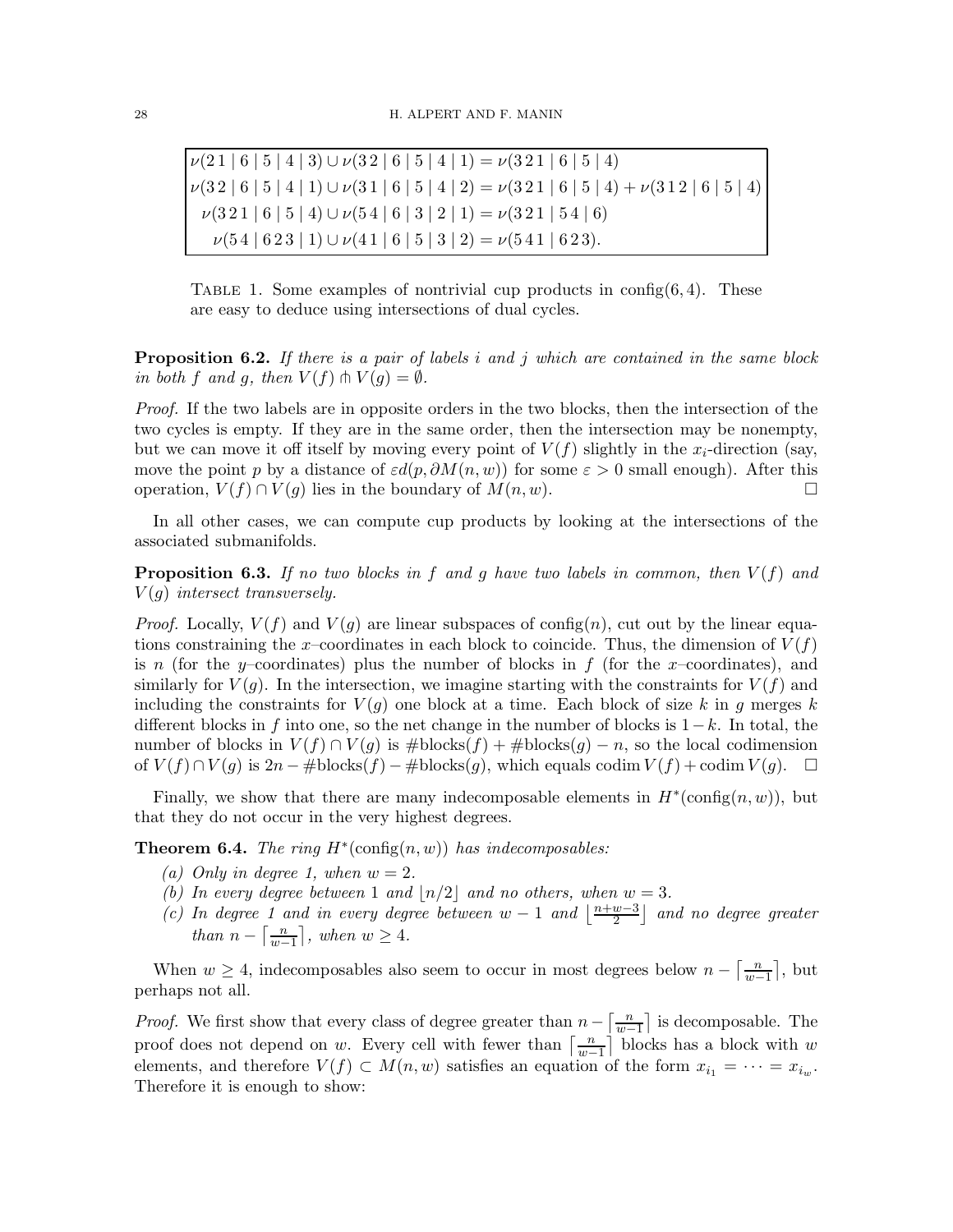**Lemma 6.5.** Suppose that  $V \subset M(n, w)$  is a connected compact submanifold of dimension at most  $2n - w$ , satisfying  $\partial V \subset \partial M(n, w)$ , which is cut out by relations of the form  $x_i = x_j$ ,  $y_i \leq y_j$ , and  $x_i \leq x_j$ . Suppose furthermore that V satisfies  $x_{i_1} = \cdots = x_{i_w}$  for some set of indices  $i_1, \ldots, i_w$ . Then V is the transverse intersection of two proper compact submanifolds satisfying  $\partial V \subset \partial M(n, w)$ .

*Proof.* Define  $W_1$  to be the connected component of  $\{x_{i_1} = \cdots = x_{i_w}\}\$  which contains V; this exists since  $V$  is connected. The defining relations of  $W_1$  are:

- $x_{i_k} = x_{i_\ell}$ , for each  $k \neq \ell$ ;
- $y_{i_k} < y_{i_\ell}$  or  $y_{i_k} > y_{i_\ell}$ , for each  $k \neq \ell$ ;
- $x_j < x_{i_k}$  or  $x_j > x_{i_k}$ , whenever  $j \neq i_k$  for any k.

Let  $W_2$  be the submanifold cut out by all defining relations of V which involve pairs of points constrained to be to the same side of  $x_{i_1}, \ldots, x_{i_w}$ . Then  $V = W_1 \cap W_2$ , since every necessary relation defining V is a defining relation of either  $W_1$  or  $W_2$ . Moreover, by counting the number of defining equalities we immediately see that the intersection is transverse.  $\Box$ 

Applying this to each connected component of  $V(f)$ , we get a decomposition of the corresponding cohomology class as a sum of cup products.

We now build indecomposable cocycles when  $w \geq 4$ ; the proof for  $w = 3$  will be similar, but not identical. We will show that basic cocycles corresponding to critical cells of certain shapes are indecomposable. Specifically, we consider a critical cell  $f$  which starts with some number r of blocks with 2 elements, followed by one block (a follower) with  $w - 1$  elements, and where the remaining blocks are singletons. The degree of such an f is  $r + w - 2$ , and r can be any number between 1 and  $\frac{n-w+1}{2}$ , giving us all degrees between  $w-1$  and  $\lfloor \frac{n+w-3}{2} \rfloor$  $\frac{w-3}{2}$ . It is clear that there are critical cells of any such shape; in particular, we select  $f$  to be the cell with all entries in order from greatest to least.

We will show that the corresponding cohomology class  $\nu(f)$  is indecomposable by induction on r. We will do this by constructing a cycle with which  $\nu(f)$  pairs nontrivially, but any decomposable class pairs trivially.

To construct this cycle, first let R be the set of blocks of f which are left of the follower. For any subset  $S \subseteq R$ , there is a critical cell  $f_S$  in which the blocks in S are moved to the right of the follower, and otherwise the ordering on blocks is the same. Let  $Z<sub>S</sub>$  be the concatenation product of the toroidal cycles obtained by interpreting each block as a wheel and spinning it. This cycle is represented by a map  $g_S: T^{r+w-2} \to \text{config}(n, w)$ . The  $Z_S$  represent linearly independent homology classes, since they generate a  $2^r$ -dimensional subspace of  $H_{r+w-2}(\text{config}(n,w))$ : for every  $S \subseteq R$ , the basic cycle  $Z(f_S)$  is a linear combination of them, given by  $Z_S$  itself if  $S = R$ , or otherwise the difference between  $Z_S$  and  $Z_{S'}$ , where  $S'$ is the union of  $S$  with the greatest block not in  $S$ . We will show that for every decomposable class  $\nu$ ,

<span id="page-28-0"></span>(6.6) 
$$
\sum_{S \subseteq R} (-1)^{|S|} \langle \nu, Z_S \rangle = 0.
$$

In particular,  $\nu$  cannot pair nontrivially with exactly one of the cycles  $Z_S$ . On the other hand,  $\nu(f)$  pairs nontrivially with  $Z_S$  if and only if  $S = \emptyset$ .

It is enough to show this equation holds for every pairwise cup product,  $\nu = \alpha \cup \beta$ . We study the pullbacks of such a pairwise cup product along each  $g_S$ . Suppose that  $\alpha$  is of degree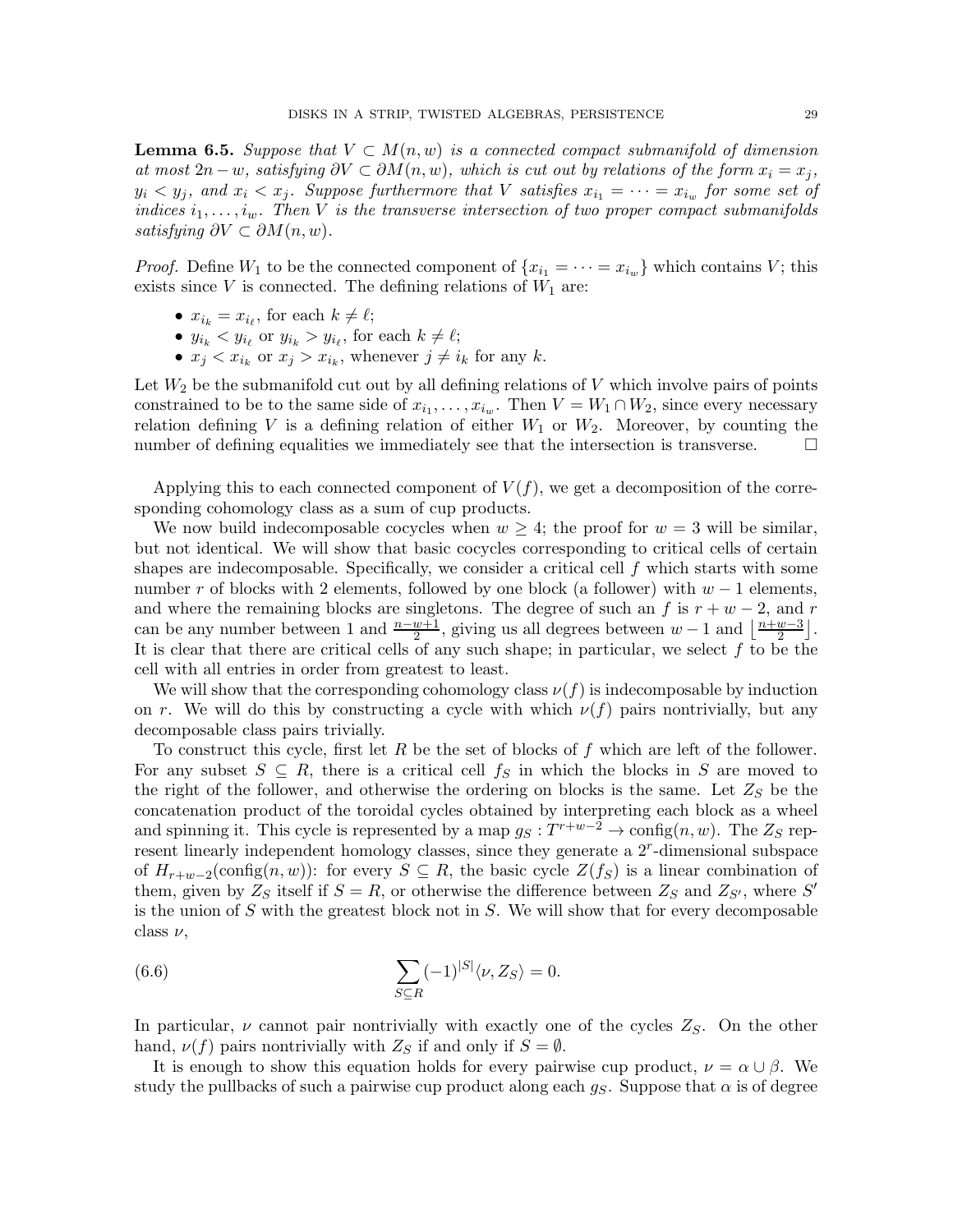p, and write

<span id="page-29-0"></span>
$$
T^{r+w-2} = \prod_{i \in R \sqcup R'} S_i^1,
$$

where R' is the set of degrees of freedom of the  $(w-1)$ -element wheel. To understand  $g_S^*\alpha$ , it is enough to understand how it pairs with  $T^P = \prod_{i \in P} S_i^1$ , for each p-element set  $P \subseteq R \sqcup R'$ . Then

(6.7) 
$$
\langle \nu, Z_S \rangle = \sum_{P \sqcup Q = R \sqcup R'} \langle g_S^* \alpha, [T^P] \rangle \cdot \langle g_S^* \beta, [T^Q] \rangle.
$$

We now show that these decompositions are not independent for different S.

**Lemma 6.8.** If  $P \cap R' \neq R'$ , then  $\langle g_S^* \alpha, [T^P] \rangle$  is the same for every S.

*Proof.* It suffices to show that the pushforward cycles  $(g_S)_*[T^P]$  are homologous regardless of S. In fact, the corresponding maps  $T^P \to \text{config}(n, w)$  are homotopic. We can compress the allowed movements of the  $(w-1)$ -element wheel into a subset of the strip of width  $w-2$ , letting wheels of width 2 pass by. Clearly wheels of width 2 can also pass by each other since we are assuming  $w \geq 4$ . Using this set of motions, we can construct a homotopy between any two such maps.  $\Box$ 

**Lemma 6.9.** If  $P \cap R' = R'$ , then  $\langle g_S^* \alpha, [T^P] \rangle = \langle g_{S'}^* \alpha, [T^P] \rangle$  whenever  $(S \triangle S') \cap P = \emptyset$ (where  $\triangle$  indicates symmetric difference).

*Proof.* Again, it suffices to show that  $(g_S)_*[T^P]$  and  $(g_{S'})*[T^P]$  are homologous, and again the corresponding maps  $T^P \to \text{config}(n, w)$  are homotopic. We can build the homotopy by moving the individual disks comprising blocks not in P around the  $(w - 1)$ -element set.  $\square$ 

Together, the lemmas imply that for any pair of nonempty complementary sets  $P, Q \subset$  $R \sqcup R'$ , the quantity

$$
\langle g^*_S\alpha, [T^P] \rangle \cdot \langle g^*_S\beta, [T^Q] \rangle
$$

is independent of whether  $i \in S$  for at least one  $i \in R$ . In particular,

$$
\sum_{S \subseteq R} (-1)^{|S|} \langle g_S^* \alpha, [T^P] \rangle \cdot \langle g_S^* \beta, [T^Q] \rangle = 0.
$$

From here we get  $(6.6)$  by summing over all pairs  $P, Q$  and using  $(6.7)$ .

Finally we deal with the case  $w = 3$ . In this case, we consider critical cells composed of r two-element blocks (with the bigger element first) followed by  $n - 2r$  singletons, for some  $1 \leq r \leq \lfloor n/2 \rfloor$ . Such a cell is critical if and only if the singletons are in reverse order. In particular, every permutation  $\sigma$  of the set of two-element blocks gives a critical cell  $f_{\sigma}$ . For each  $\sigma \in S_r$ , let  $Z_{\sigma}$  be an r-cycle, represented by a map  $g_{\sigma}: T^r \to \text{config}(n, w)$ , obtained by arranging the blocks in the order dictated by  $\sigma$  and spinning each of them. These cycles are linearly independent in homology since the basic cycles  $Z(f_{\sigma})$  are all linear combinations of them.

We define a function  $\mu: S_r \to \mathbb{Z}$  as follows. Consider the expression  $[\cdots[[1,2],3], \cdots r]$ . If  $\sigma$  cannot be obtained from this by commuting some of the brackets (equivalently, by spinning the wheel  $1 \, 2 \, \cdots r$ , as in Figure [9\)](#page-19-0), then  $\mu(\sigma) = 0$ . If it can, then  $\mu(\sigma) = (-1)^c$  where c is the number of commutations required. We will show that for every decomposable class  $\nu$ ,

<span id="page-29-1"></span>(6.10) 
$$
\sum_{\sigma \in S_r} \mu(\sigma) \langle \nu, Z_{\sigma} \rangle = 0.
$$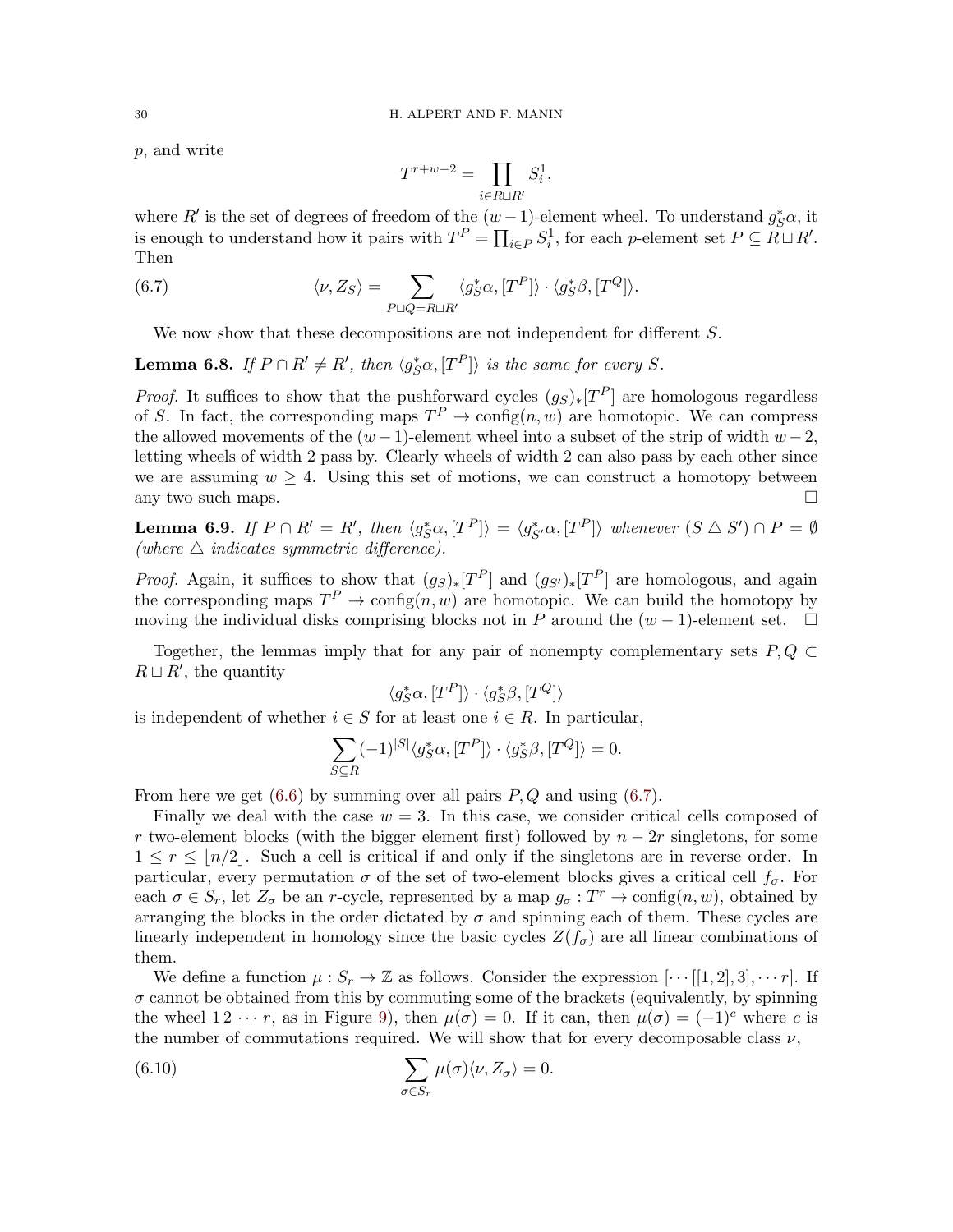In particular,  $\nu$  cannot pair nontrivially with exactly one of the  $Z_{\sigma}$ , and therefore there is an indecomposable class of degree r.

It is enough to show the equation for every pairwise cup product,  $\nu = \alpha \cup \beta$ . Write  $T^r = \prod_{i=1}^r S_i^{\bar{1}}$ ; for every  $P \subset \{1, \ldots, r\}$ , write  $T^{\bar{P}} = \prod_{i \in P} S_i^{\bar{1}}$ . Then

(6.11) 
$$
\langle \nu, Z_{\sigma} \rangle = \sum_{P \sqcup Q = \{1, ..., r\}} \langle g_{\sigma}^* \alpha, [T^P] \rangle \cdot \langle g_{\sigma}^* \beta, [T^Q] \rangle.
$$

Once again, these decompositions are not independent for different  $\sigma$ :

**Lemma 6.12.** Whenever  $\sigma$  and  $\tau$  impose the same ordering on elements of P,

<span id="page-30-1"></span>
$$
\langle g_{\sigma}^* \alpha, [T^P] \rangle = \langle g_{\tau}^* \alpha, [T^P] \rangle.
$$

*Proof.* To show that  $(g_{\sigma})_*[T^P]$  is homologous to  $(g_{\tau})_*[T^P]$ , we construct a homotopy between the corresponding maps  $T^P \to \text{config}(n, w)$ . This involves moving around the individual disks comprising the blocks not in P to make sure they are in the right order.  $\Box$ 

The lemma implies that for any pair of nonempty complementary sets  $P, Q \subset \{1, \ldots, r\},\$ 

$$
\langle g_{\sigma}^* \alpha, [T^P] \rangle \cdot \langle g_{\sigma}^* \beta, [T^Q] \rangle = \langle g_{\tau}^* \alpha, [T^P] \rangle \cdot \langle g_{\tau}^* \beta, [T^Q] \rangle
$$

if  $\tau$  and  $\sigma$  differ by commuting one of the brackets of  $[\cdots[[1,2],3],\cdots r]$ : specifically, the innermost bracket in which the right side is in Q if  $1 \in P$ , or vice versa. In particular,

$$
\sum_{\sigma \in S_r} \mu(\sigma) \langle g_{\sigma}^* \alpha, [T^P] \rangle \cdot \langle g_{\sigma}^* \beta, [T^Q] \rangle = 0.
$$

<span id="page-30-0"></span>From here we get [\(6.10\)](#page-29-1) by summing over all pairs  $P, Q$  and using [\(6.11\)](#page-30-1).

# 7. Persistent homology

The majority of this paper has investigated the properties of  $\text{config}(n, w)$  as we increase n and keep w fixed. But we can also look at what happens when w grows. Since  $\text{config}(n, w)$ naturally injects into config $(n, w + 1)$ , forming a filtration, the right framework for understanding this is **persistent homology**, which considers homology for all  $w$  at once, together with the maps induced by the inclusions. We give a short introduction to the machinery; for more details, see [\[EH08,](#page-48-9) [ZC05\]](#page-48-10).

Specifically, we can regard  $\bigoplus_w H_*(\mathrm{config}(n,w))$  as a  $\mathbb{Z}[t]$ -module in which multiplication by t corresponds to applying the maps  $H_*(\text{config}(n, w)) \to H_*(\text{config}(n, w+1))$  induced by the inclusions config $(n, w) \hookrightarrow \text{config}(n, w+1)$ . We denote this  $\mathbb{Z}[t]$ -module by  $PH_*(\text{config}(n, *))$ . Similarly,  $\bigoplus_w H^*(\text{config}(n, w))$  is a  $\mathbb{Z}[t]$ -module in which multiplication by t corresponds to applying the pullback maps  $H^*(\text{config}(n, w)) \to H^*(\text{config}(n, w - 1))$ , and we denote this  $\mathbb{Z}[t]$ -module by  $PH^*(\text{config}(n,*))$ .

A cyclic summand of  $PH_*(\text{config}(n,*))$  or  $PH^*(\text{config}(n,*))$  is generated by a single element that is nonzero for some interval of values of  $w$ . It is standard to refer to a cyclic summand as a  $bar$ , and to the endpoints of the corresponding interval as the values w of its **birth** and **death**. A decomposition of  $PH_*(\text{config}(n,*))$  or  $PH^*(\text{config}(n,*))$  into cyclic summands means selecting  $\mathbb{Z}-$ bases for the various values of w in a way that agrees with the maps between the values of w.

The fundamental theorem for modules over a PID guarantees that a persistence module with coefficients in a field will always decompose into cyclic summands. No such guarantee exists for integral persistence modules: for example, one could have a single class born at one time and later become divisible by 2, yielding a module isomorphic to the ideal  $(2, t) \subset \mathbb{Z}[t]$ .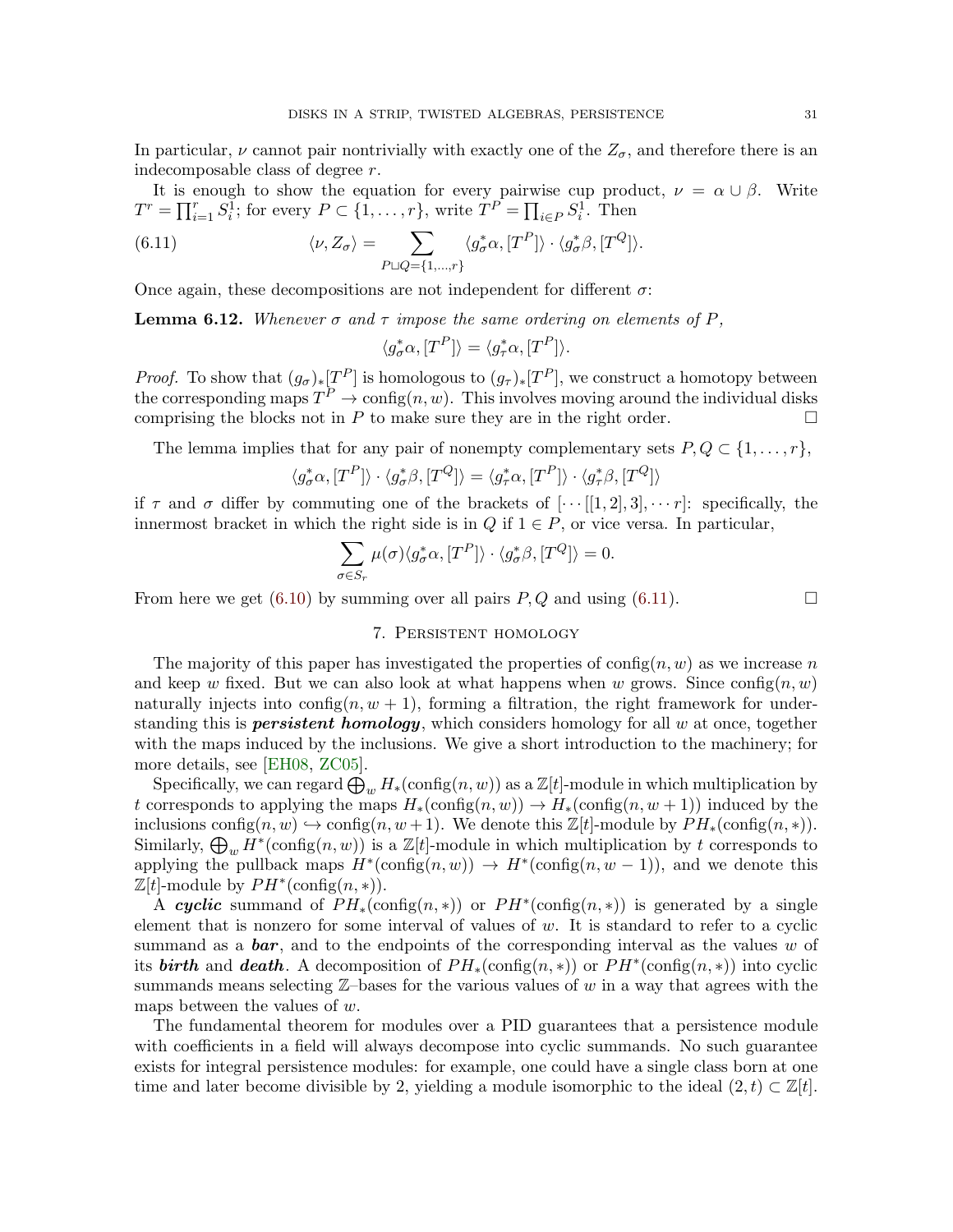#### 32 H. ALPERT AND F. MANIN

Theorems [7.1](#page-31-0) and [7.4,](#page-32-0) which we state and prove below, together prove Theorem [C.](#page-4-0)

<span id="page-31-0"></span>Theorem 7.1. The homology basis elements given in Theorem [B](#page-3-0) induce a decomposition of  $PH_*(\text{config}(n,*))$  as the direct sum of cyclic  $\mathbb{Z}[t]$ –modules. The cohomology basis elements from §[6.1](#page-25-0) give a decomposition of  $PH^*(\text{config}(n,*))$  as the direct sum of cyclic  $\mathbb{Z}[t]$ -modules.

To prove the theorem, it suffices to show that when a given basis element stops being in the basis, it also becomes zero in homology or cohomology. To verify this for homology, we show the corresponding statement for weighted no– $(w + 1)$ –equal spaces.

<span id="page-31-1"></span>**Theorem 7.2.** For the weighted no– $(w + 1)$ –equal spaces, the homology basis elements from Theorem [B](#page-3-0) give a  $\mathbb{Z}[t]$ –basis for  $PH_*(\text{no}_*(n,\mathcal{W}))$ .

Proof. Recall that a basic cycle consists of a product of single vertices corresponding to singletons and boundaries of permutohedral cells corresponding to leader–follower pairs.

The key fact is that as we increase  $w$ , a particular cell stays critical as long as for every leader–follower pair, the weights add up to at least  $w + 1$ . But once they add up to only w for some leader–follower pair, that means that the corresponding permutohedron boundary is filled in, and so the cycle becomes a boundary. Therefore every cell of  $P(n)$  which is critical in  $P(n, W, w)$  for some w corresponds to a direct summand of the persistence module.  $\square$ 

Proof of Theorem [7.1.](#page-31-0) Theorem [7.1](#page-31-0) follows easily from Theorem [7.2.](#page-31-1) This is because the splitting

$$
H_*\left(\text{cell}(n, w)\right) = \bigoplus_{\sigma \in S_n} H_{*-\#\sigma}(P(n - \#\sigma, \mathcal{W}(\sigma), w))
$$

of Theorem [4.1](#page-16-2) is natural with respect to increasing  $w$  (even on the chain level, as one readily sees). Therefore

$$
PH_*(\text{cell}(n,*)) = \bigoplus_{\sigma \in S_n} PH_{*-\#\sigma}(P(n-\#\sigma, \mathcal{W}(\sigma),*)).
$$

In particular, an element leaves the basis exactly when one of its filters has the wheel sizes adding up to at most w, and the correspondence with the no– $(w+1)$ –equal homology proves that the element is null-homologous in this case.

For cohomology, the restriction map  $H^*(\text{config}(n, w)) \to H^*(\text{config}(n, w-1))$  corresponds to intersecting each basis element  $V(g)$  of  $H_{2n-*}(M(n, w), \partial M(n, w))$  with the smaller space  $M(n, w - 1)$ . When w gets too small for  $V(g)$  to be in the basis, it is because some block of g has more than w elements; thus, the intersection of  $V(g)$  with this  $M(n, w)$  is empty, and the restricted cohomology class is zero. Thus, it is also true for cohomology that when a given element stops being in the basis, it becomes zero.

Remark 7.3. We can also explore how the persistence module structure on homology and cohomology interacts with other structures we have discussed.

(1) Cohomological persistence does not play nicely with the cup product structure: frequently a class is born indecomposable at time  $w$  and becomes decomposable at time  $w-1$ . For example, in the notation of the previous section, we have the relation

 $\nu(54 | 623 | 1) \cup \nu(41 | 6 | 5 | 3 | 2) = \nu(541 | 623),$ 

in config(6,3) and config(6,4), but  $\nu(541 \mid 623)$  is indecomposable in config(6,5).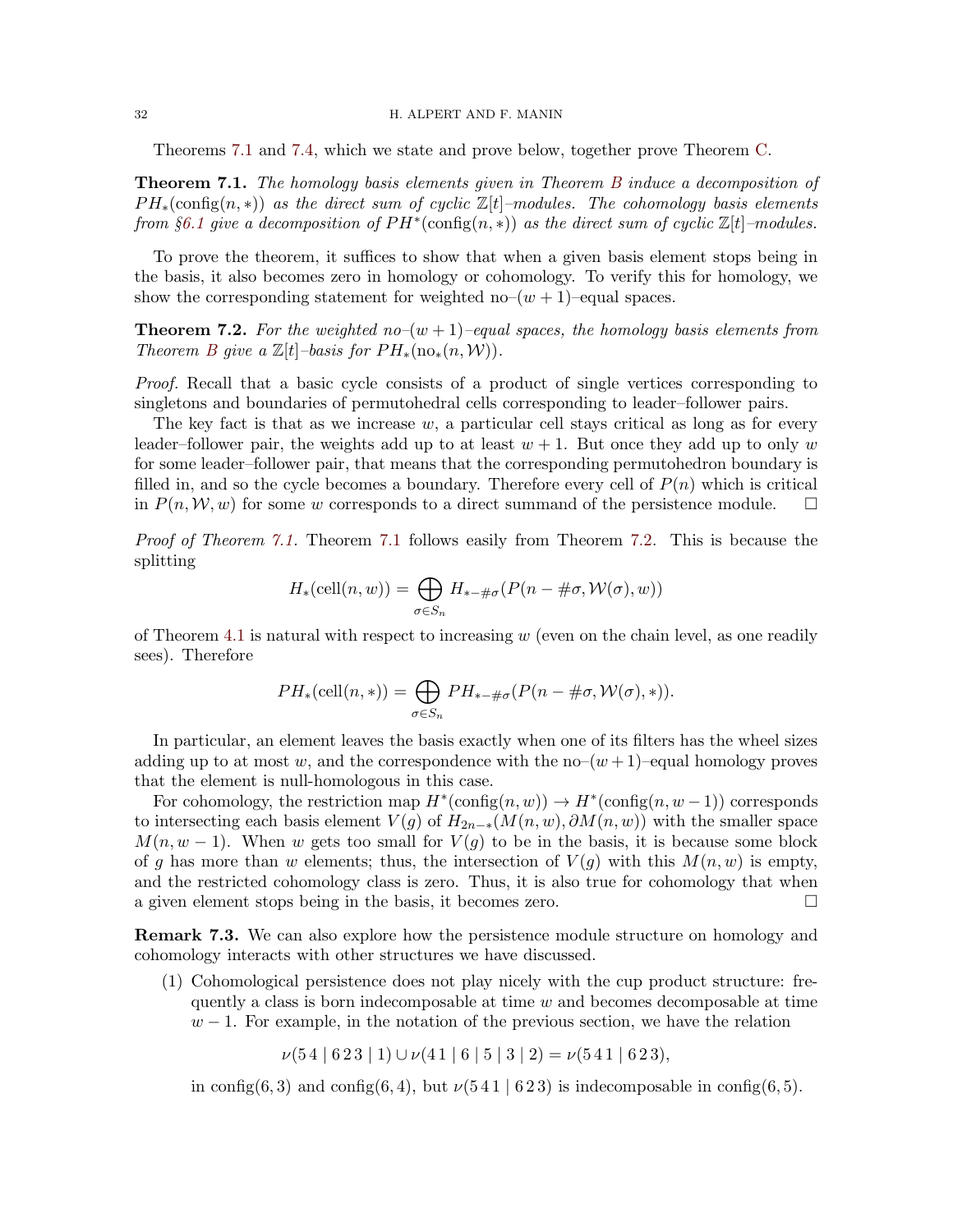(2) The concatenation product is perfectly well-defined on persistence modules. So we can think of  $PH_*(\text{config}(-,*))$  as a graded twisted algebra in  $\mathbb{Z}[t]$ -modules! The  $\mathbb{Z}[t]$ module structure of this algebra is relatively easy to understand as we have seen above, but it does not interact in a nice way with the symmetric group action. Moreover, unlike the algebras  $H_*(\text{config}(-, w))$  for fixed w, it is not finitely generated as an algebra. For these reasons, we do not study this structure further.

7.1. Asymptotics of the persistence module. A main goal of [\[AKM21\]](#page-44-4) was to understand the growth of Betti numbers of  $\text{config}(n, w)$  as n increases. Now that we have described the persistence module of config $(n, *)$ , we can refine this: as the number of disks increases, we keep track of the number of bars of different lengths. It turns out that the number of short bars grows faster and eventually dominates the number of longer bars. We make this precise in the following theorem.

<span id="page-32-0"></span>**Theorem 7.4.** Each  $\mathbb{Z}[t]$ –basis element of  $PH_*(\text{config}(n,*))$  born at  $w = w_0$  either persists for all  $w > w_0$  or dies by  $w = 2w_0$ . For each j and  $w_0$ , either the maps

 $H_i(\text{config}(n, w_0)) \rightarrow H_i(\text{config}(n, w))$ 

are isomorphisms for all  $w > w_0$  and all n, or the fraction of basis elements of  $H_i(\text{config}(n, w_0))$ that persist to  $H_i(\text{config}(n, w_0 + 1))$  approaches 0 as n approaches  $\infty$ .

We note that because each homology basis element is matched to a cohomology basis element in the same degree with the same birth and death, the theorem for homology immediately implies a corresponding statement for cohomology, which we do not include here.

For the second statement of Theorem [7.4,](#page-32-0) it helps to have an asymptotic estimate of the dimension of  $H_i(\text{config}(n, w))$  as n approaches  $\infty$ . Examining the basis for homology and estimating the number of elements recovers the following theorem.

<span id="page-32-1"></span>**Theorem 7.5** ([\[AKM21\]](#page-44-4)). If  $w \ge 2$  and  $0 \le j \le w-2$ , then the inclusion of config $(n, w)$ into the configuration space of points in the plane induces an isomorphism on  $H_j$ . If  $w \geq 2$ and  $j \geq w-1$ , then there are positive constants  $c_1$  and  $c_2$ , depending on w and j, such that the following is true. Write  $j = q(w - 1) + r$  with  $q \ge 1$  and  $0 \le r < w - 1$ . Then

 $c_1 \cdot n^{qw+2r} (q+1)^n \leq \dim H_j(\text{config}(n,w)) \leq c_2 \cdot n^{qw+2r} (q+1)^n.$ 

*Proof of Theorem [7.4.](#page-32-0)* The basis elements that persist indefinitely are those with no filters. Each filter can be written as a leader–follower pair, and any leader–follower pair that appears at time  $w_0$  has total weight at most  $2w_0$ , because the leader block has at most the weight of the follower block. Thus it only remains a filter until at most  $w = 2w_0$ . This proves the first statement of the theorem.

For the second statement, by Theorem [7.5](#page-32-1) it suffices to show that for  $j \geq w-1$ , the number of basis elements of  $H_i(\text{config}(n, w))$  that persist to  $H_i(\text{config}(n, w+1))$  grows polynomially in n. We observe that if a filter for w contains any wheel of size 1, then its total size is  $w + 1$ , so it does not remain a filter for  $w + 1$ . Thus, in any basis element of  $H_i(\text{config}(n, w))$  that persists, every filter must contain only wheels of size at least 2. One rule for being a basis element is, "Every wheel immediately to the left of a filter is greater than the least wheel in the filter," so this then implies that in any basis element of  $H_i$  (config(n, w)) that persists, all of the wheels of size 1 appear to the right of all other wheels and filters.

To estimate the number of such basis elements, we simply count the cell symbols that end with (at least)  $n-2j$  singleton blocks in descending order. There are  $\binom{n}{2i}$  $\binom{n}{2j} \cdot (2j)! \cdot 2^{2j-1}$ such symbols, and that function grows polynomially in  $n$ . Because the total number of basis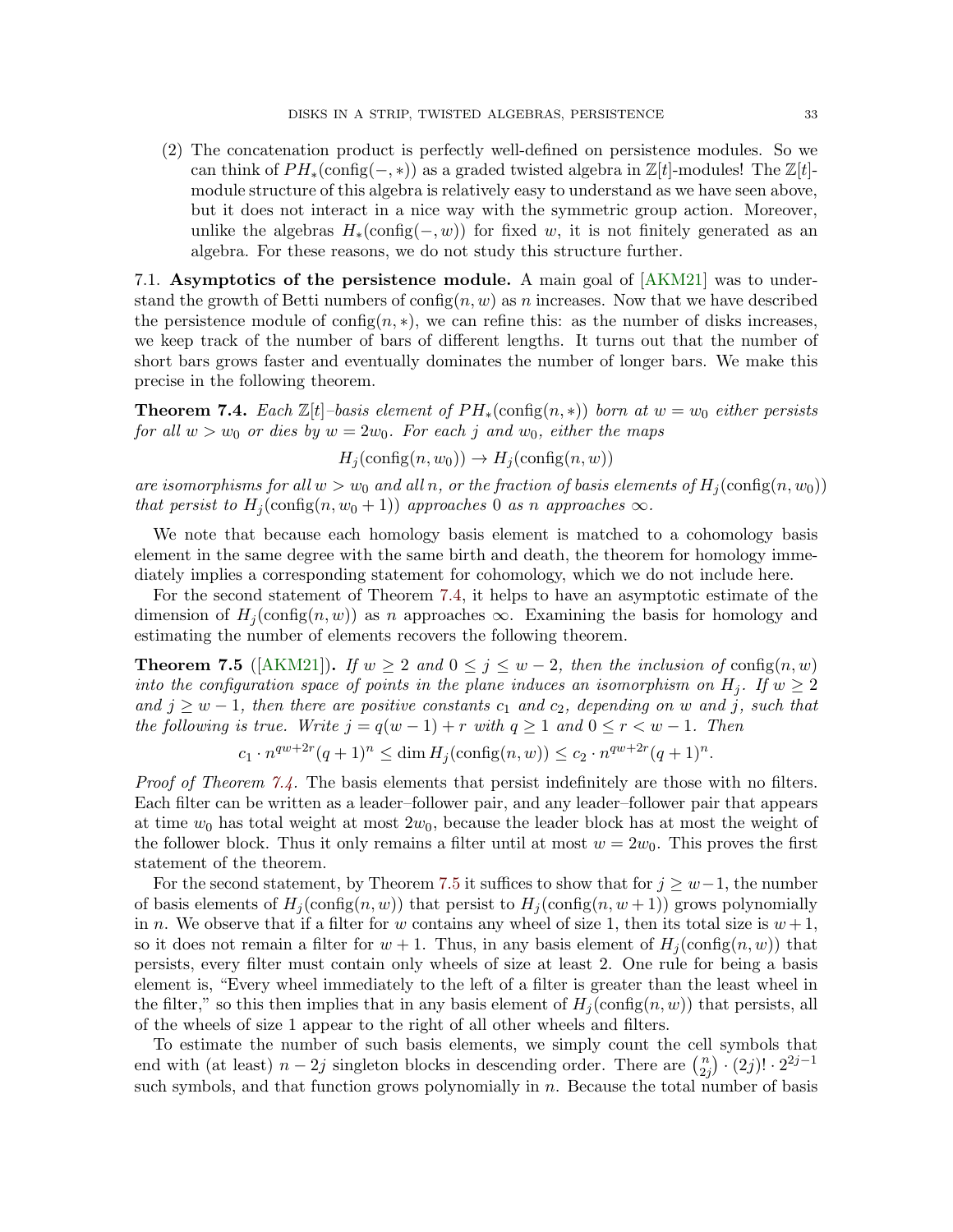<span id="page-33-0"></span>elements of  $H_j(\text{config}(n, w))$  grows exponentially in n, asymptotically almost all of the basis elements do not persist to  $w + 1$ .

## 8. RELATIONS IN THE TWISTED ALGEBRA AND  $FI_d$ -MODULES

The twisted algebra structure of  $H_*(\text{cell}(-, w))$  is unusual because many pairs of elements do not commute. In particular, there are some elements that do not commute with the 0– cycles coming from a single disk: we think of these as **barriers** that prevent singleton disks from passing back and forth. This non-commuting with singleton 0–cycles is the main reason for Theorem [7.5:](#page-32-1) a given homology element in degree  $j$  can be written as the concatenation product of up to  $\lfloor \frac{j}{w-1} \rfloor$  barriers, giving up to  $1 + \lfloor \frac{j}{w-1} \rfloor$  non-equivalent ways to insert a new disk as a singleton.

One algebraic object that exhibits this kind of exponential growth is an  $FI_d$ -module. The best example for understanding the idea of an  $FI<sub>d</sub>$ -module is the jth homology of the configuration space of n disks on the disjoint union of d planes. Each additional disk can be added to any of the d planes. Sam and Snowden define  $FI_d$ –modules for the first time in [\[SS17\]](#page-48-11). In [\[Ram17\]](#page-48-12), Ramos shows that finitely generated  $FI_d$ –modules satisfy a notion of generalized representation stability, and in [\[Ram19\]](#page-48-13) he shows that the homology groups of a certain kind of graph configuration space are finitely generated  $FI<sub>d</sub>$ –modules.

We show in this section that the homology of unweighted no– $(w + 1)$ –equal spaces and of config(n, 2) are both  $FI_d$ -modules. On the other hand, we give an example to show that the homology of config $(n, w)$  for  $w > 2$  is probably not well-described via FI<sub>d</sub>–modules, since there seems to be no consistent way of decomposing homology classes as products of barriers.

Formally, the category  $FI_d$  has one object  $[n] = \{1, \ldots, n\}$  for each natural number n. The morphisms are pairs  $(\varphi, c)$ , where  $\varphi$  is an injection, say, from [n] to [m], and c is a d–coloring on the complement of the image of  $\varphi$ ; that is, c is a map from  $[m] \setminus \varphi([n])$  to a set of size d, which in this paper we choose to be  $\{0, 1, \ldots, d-1\}$ . The morphisms compose as illustrated in Figure [11:](#page-34-0) for each element colored by the first morphism, in the composition, the image of that element under the second morphism is the one that gets that color. (In the picture, the color of a given element is shown in a diamond just above the element.) More formally, if  $(\varphi, c)$ :  $[n_1] \to [n_2]$  and  $(\varphi', c')$ :  $[n_2] \to [n_3]$  are two morphisms, then we have

$$
(\varphi',c')\circ(\varphi,c)=(\varphi'\circ\varphi,c''),
$$

where  $c''(i)$  is equal to  $c'(i)$  if  $i \notin \varphi'([n_2])$ , and is equal to  $c(\varphi'^{-1}(i))$  if  $i \in \varphi'([n_2])$ .

An FI<sub>d</sub>–module M over a commutative ring k is defined to be a functor from FI<sub>d</sub> to k– modules; that is, we have a k–module  $M_n$  for each  $n$ , and for each  $(\varphi, c) : [n] \to [m]$ , we have a corresponding k–module map  $(\varphi, c)_*: M_n \to M_m$ . In the present paper we use  $k = \mathbb{Z}$ . An  $\text{FI}_d\text{--module is}\ \pmb{\bar{f}}\pmb{initely}\ \pmb{generated}\ \text{if there exists a finite set of elements}\ x_1,\ldots,x_r\in\bigsqcup_{n=1}^\infty M_n$ such that the only  $FI_d$ -submodule of M containing  $x_1, \ldots, x_r$  is M itself. Figure [12](#page-34-1) sketches the FI<sub>j+1</sub>–module structure for  $H_i(\text{config}(n, 2))$ : the colors of the disks, shown in the picture as the numbers in the diamonds, indicate where to insert the disks between barriers.

# 8.1. No– $(w + 1)$ –equal spaces.

<span id="page-33-1"></span>**Theorem 8.1.** The graded twisted algebra  $H_*(\text{no}_{w+1}(-))$  has a presentation with two generators and two relations. The generators are the representations spanned by a singleton 0-cycle and the  $(w-1)$ -cycle  $\partial(12 \cdots w+1)$ : these are trivial representations of  $S_1$  and  $S_{w+1}$ , respectively. The relations are that two singletons commute, and for each  $(w+2)$ –block, taking the signed sum of the boundaries of those facets that have a  $(w+1)$ –block in them gives zero.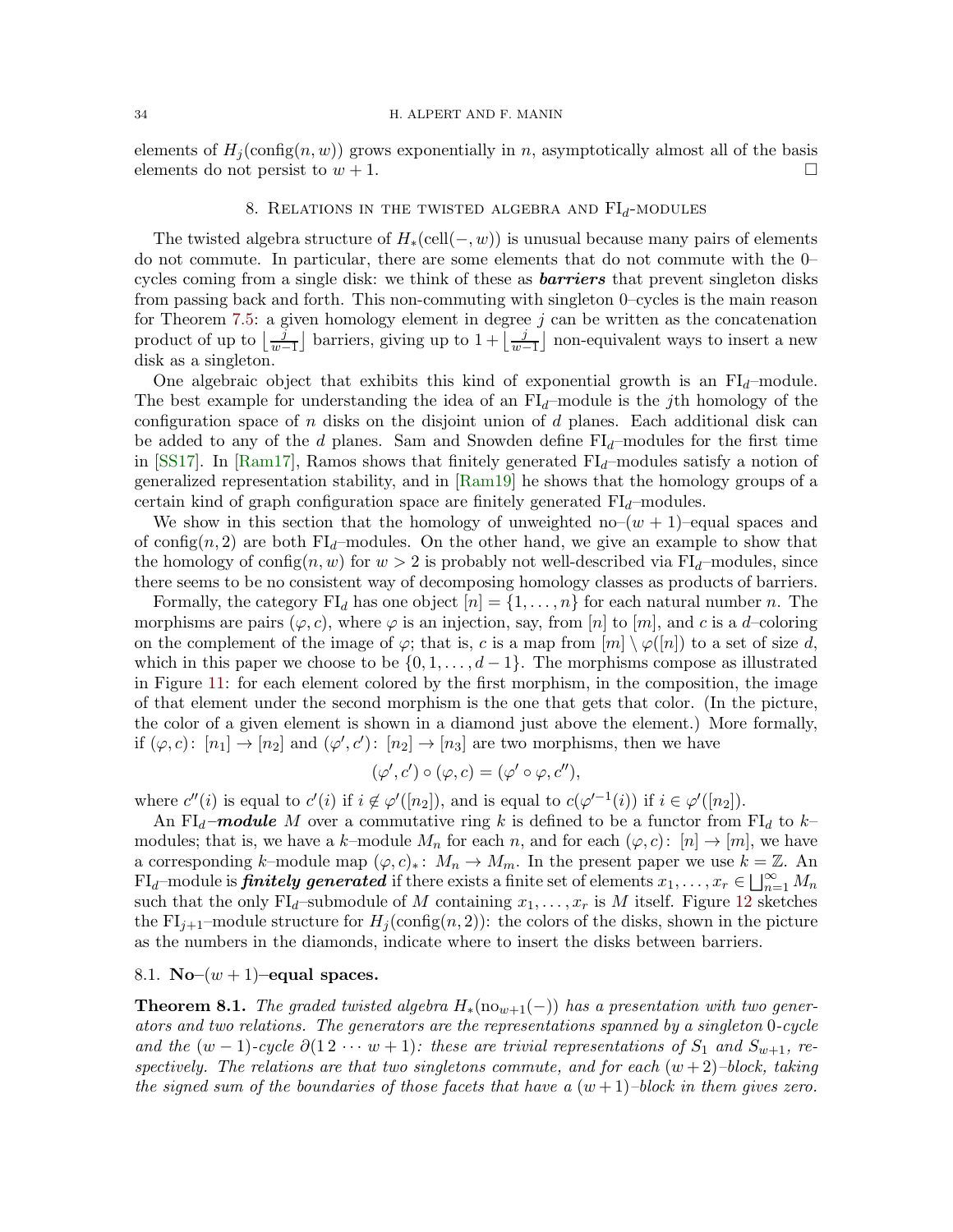<span id="page-34-0"></span>

<span id="page-34-1"></span>FIGURE 11. To compose two morphisms in FI<sub>d</sub>, we have  $(\varphi', c') \circ (\varphi, c) =$  $(\varphi' \circ \varphi, c'')$ , where  $c''(i)$  is equal to  $c'(i)$  if i is not in the image of  $\varphi'$  (for instance,  $i = 3$  has color 1 in the example shown) and is equal to  $c(\varphi^{-1}(i))$ if i is in the image of  $\varphi'$  (for instance,  $i = 2$  has color 2 in the composition because  $c(1) = 2$  and  $\varphi'(1) = 2$ .



FIGURE 12. When applying this FI<sub>3</sub>–morphism to a class in  $H_2(\text{config}(5, 2)),$ we insert the disks with color– $k$  labels immediately after the kth circling pair.

Proof. The fact that our proposed generators do generate comes automatically from the description of the basis. To show that the relations are true, we know that  $\partial^2 = 0$ , in particular when applied to a  $(w+2)$ –block, so the signed sum of the boundaries of all facets of the  $(w + 2)$ –block gives zero. The facets that have no  $(w + 1)$ –block in them are cells in  $P(n, w)$ , so their boundaries are null-homologous; thus, the sum of the boundaries of the remaining facets gives zero in homology.

To show that the specified relations are sufficient, we take every product of generators that is not in the basis and use the specified relations to write it in terms of the basis. First we may assume that consecutive singletons are always in descending order, using the relation that commutes singletons. Then, if a generator is not in the basis, some boundary of a  $(w + 1)$ –block must be immediately preceded by a singleton that is less than every element of the  $(w + 1)$ –block. If we combine those elements to form a  $(w + 2)$ –block, this substring of our generator is the boundary of one facet of the  $(w + 2)$ –block, and the boundaries of all the other facets are in the basis. Thus, applying the relation replaces a non-basis substring of our generator by a sum of basis substrings. Applying the relations repeatedly from left to right rewrites our original non-basis generator in terms of the basis.  $\Box$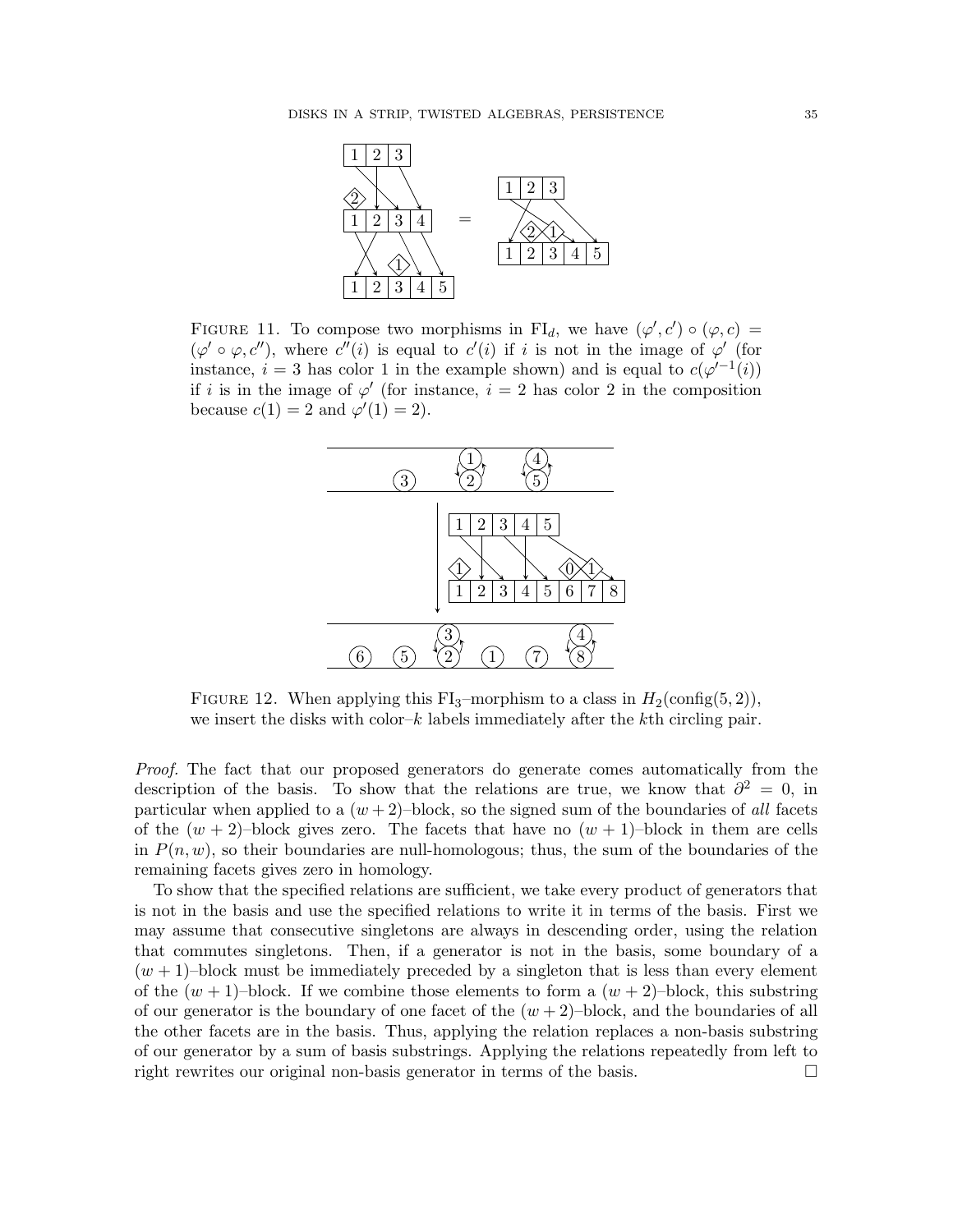<span id="page-35-0"></span>**Theorem 8.2.** For each j a multiple of  $w - 1$ , the homology groups  $H_i(\text{no}_{w+1}(-))$  form a finitely generated  $\text{FI}_d$ -module for  $d = 1 + \frac{j}{w-1}$ .

*Proof.* The FI<sub>d</sub>–module structure is as follows. Suppose we have an FI<sub>d</sub>–morphism from  $[m]$ to [n] with  $n \geq m$ . For any element of  $H_i(\text{no}_{w+1}(m))$ , we write it in terms of the generators from Theorem [8.1.](#page-33-1) We apply the relabeling injection, and for each additional number with color  $i \in \{0, 1, \ldots, \frac{j}{w} \}$  $\frac{J}{w-1}$ , we insert an element of that color into each summand between the ith and the  $(i + 1)$ st factors of the generator that look like the boundary of a  $(w + 1)$ –block (rather than a singleton). The result is an element of  $H_i(\text{no}_{w+1}(n))$ .

To show that this map on homology is well-defined, we need to show that if we write an element of  $H_i(\text{no}_{w+1}(m))$  in terms of the generators in two different ways, the resulting elements of  $H_i(\text{no}_{w+1}(n))$  are the same. To see this, suppose that we apply a relation to an original generator. The same relation can just as easily be applied after the relabeling and insertion, just by moving the new singletons past old singletons so that they are out of the way. Thus, applying the relation does not change which homology class we get.

The fact that the maps respect composition of  $FI<sub>d</sub>$ –morphisms is automatic once we use the fact that consecutive singletons commute. Thus we have an  $FI_d$ –module. It is finitely generated by the basis of  $H_j(\text{no}_{w+1}(j(w+1)))$ .

A proof along similar lines shows that the homology of weighted no– $(w + 1)$ –equal spaces can be written as a direct sum, with each summand equal to the span of the generators with a particular number of filters. This allows us to insert weight-1 points between the filters in a well-defined way. However, the result is not formally an  $FI_d$ -module (or a direct sum of them) in a reasonable way, because relabeling cannot permute points of different weights without leaving the no– $(w + 1)$ –equal space. Because the statement of the theorem would be cumbersome, we do not include the details.

8.2. Disks in a strip of width  $w = 2$ . Essentially the same proofs as for the no– $(w + 1)$ – equal spaces give generators and relations for the configuration spaces for  $w = 2$ , which then give its homology an  $FI_d$ –module structure.

**Theorem 8.3.** The graded twisted algebra  $H_*(\text{config}(-, 2))$  has a presentation with three generators and three relations. The generators are:

- (1)  $H_0(\text{config}(1,2)) \cong \mathbb{Z}$ , i.e. a singleton 0-cycle on which  $S_1$  acts trivially.
- (2)  $H_1(\text{config}(2, 2)) \cong \mathbb{Z}$ , i.e. a 2-wheel on which  $S_2$  acts trivially. Write this as  $w(1, 2) =$  $21 + 12.$

(3) The two-dimensional representation of  $S_3$  spanned by the cycles  $z(1,2,3) = \frac{\langle 2 \rangle}{\langle 1 \rangle \langle 3 \rangle}$  and

 $z(1,3,2) = \frac{113}{27}$  in  $H_1$ (config(3,2)), where transpositions in  $S_3$  act by switching the two basis vectors. This representation is irreducible over  $\mathbb{Z}$ , but over  $\mathbb{Q}$  it splits into the direct sum of a trivial representation and a sign representation.

The relations are:

- (1) The singletons commute:  $a | b = b | a$ .
- (2) The relation induced by boundaries of  $\frac{1}{4}$ -cells in cell(4).
- (3) The relation in  $H_1(\text{cell}(3,2))$ :

$$
z(1,2,3) + z(1,3,2) = 1 | w(2,3) + w(2,3) | 1 + 2 | w(3,1) + w(3,1) | 2 + 3 | w(1,2) + w(1,2) | 3.
$$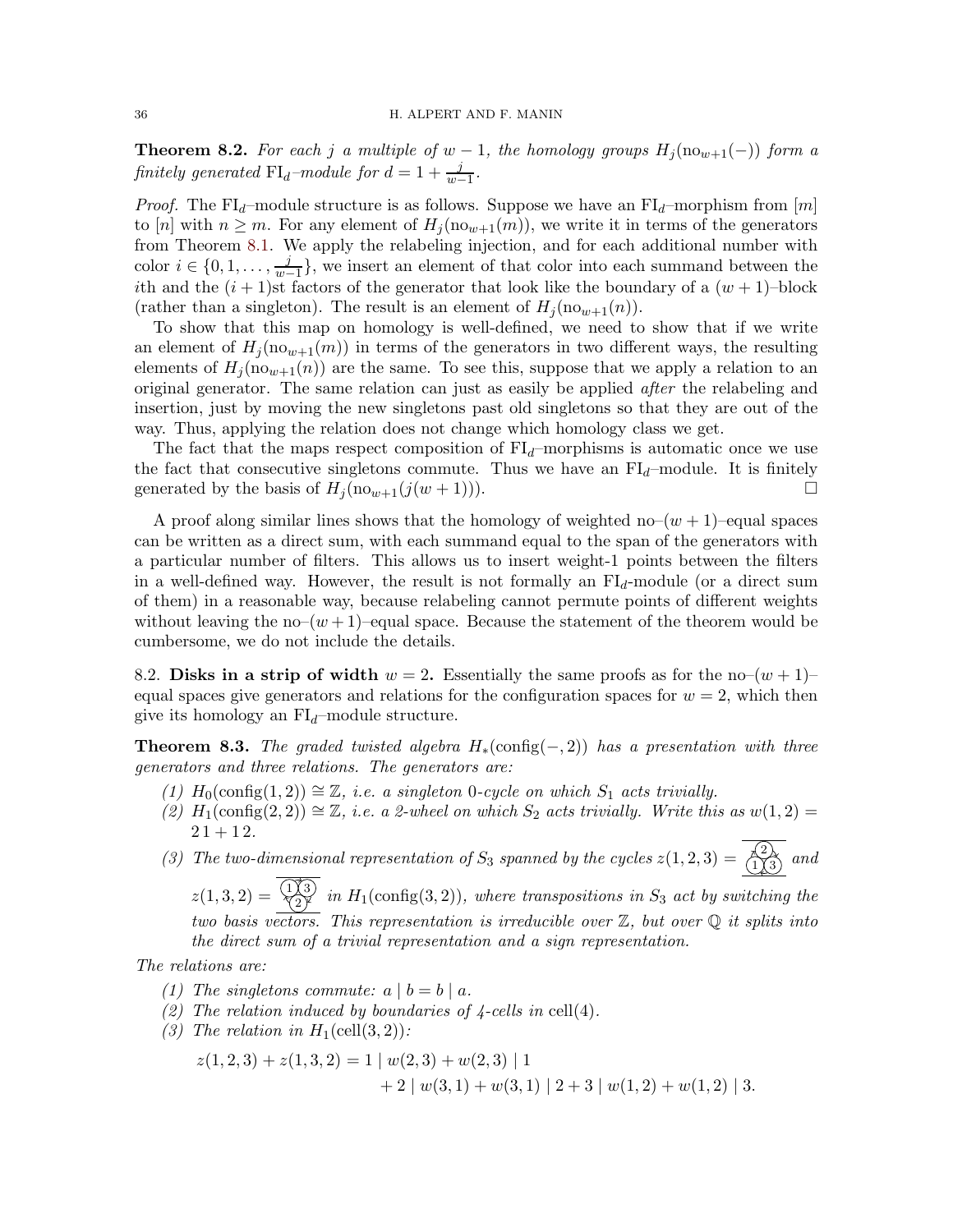Rationally, one can use the sign representation in  $H_1(\text{config}(3, 2))$  as a generator, removing the need for the third relation.

*Proof.* We first establish a basis for  $H_*(\text{config}(n,2))$  consisting of concatenation products of  $(1)$ ,  $(2)$ , and  $(3)$ . We use the same critical cells as in Remark [4.5,](#page-19-2) but interpret them differently: leader–follower pairs of the form  $a \mid b \, c$  where  $a \leq b \leq c$  become  $z(a, b, c)$  factors, while the rest of the blocks individually yield singletons and 2-wheels.

To show that the generators and relations are valid, it suffices to show:

- (i) Any concatenation product of generators can be written as a sum of basis elements by rewriting via the relations.
- (ii) Every element of the basis from Theorem [B](#page-3-0) can be written as a sum of concatenation products of the new generators.

Together, the two steps imply that the new basis spans  $H_*(\text{config}(n, w))$ ; since it has the same cardinality as the old basis, this shows that it is indeed a basis. The first step then implies that the provided relations are sufficient.

<span id="page-36-0"></span>To see (ii), we note that

(8.4) 
$$
\partial(ab c) + z(a, b, c) = w(b, c) |a + b| w(c, a) + w(a, b) |c.
$$

In this fashion we obtain filters of singletons. We already know that every filter of a singleton and a 2-wheel is given by an expression of the form

$$
a \mid w(b, c) - w(b, c) \mid a.
$$

Every element of the old basis is a concatenation product of these two types of cycles as well as singletons and 2-wheels.

To see (i), note first that in the description of the basis, the 2-wheels separate the strip into intervals that do not interact with each other or with the 2-wheels; that is, the requirements for being a basis element are the same as the requirements for each of these intervals individually to give a basis element. Then to rewrite a product of generators in terms of basis elements, we only need to rewrite products of singletons and 3-disk generators.

Relation (3) allows us to eliminate 3-disk generators that are in the "wrong" order. Equa-tion [\(8.4\)](#page-36-0) lets us turn relation (2) into a way to eliminate subwords of the form  $a \mid z(b, c, d)$ where  $a < b < c < d$ . Thus we can rewrite every product of singletons and 3-disk generators in normal form using the same method as in Theorem [8.1.](#page-33-1)

**Theorem 8.5.** For each j, the homology groups  $H_j(\text{config}(-, 2))$  form a finitely generated  $FI_{i+1}$ –module.

*Proof.* Every generator of  $H_j(\text{config}(n, 2))$  has exactly j factors of types (2) and (3). We define the FI<sub>j+1</sub>–module structure as follows: to insert a new disk of color  $i \in \{0, 1, \ldots, j\}$ into a generating cycle, we insert it as a singleton 0–cycle between the *i*th and  $(i+1)$ st factors of type (2) or (3) of the generator.

As in Theorem [8.2,](#page-35-0) the relations can be applied either before or after the insertion, so the  $FI_{j+1}$ –module structure is well-defined. The basis of  $H_j(\text{config}(3j, 1))$  gives a finite generating set for the  $FI_{j+1}$ –module.

8.3. Disks in a strip of width  $w > 2$ . We say that an element of  $H_*(\text{config}(n,w))$  is a **barrier** if the two ways to concatenate it with a one-disk 0–cycle represent different homology classes. The wheels of size  $w$  are barriers, as are any filters that contain a wheel of size 1.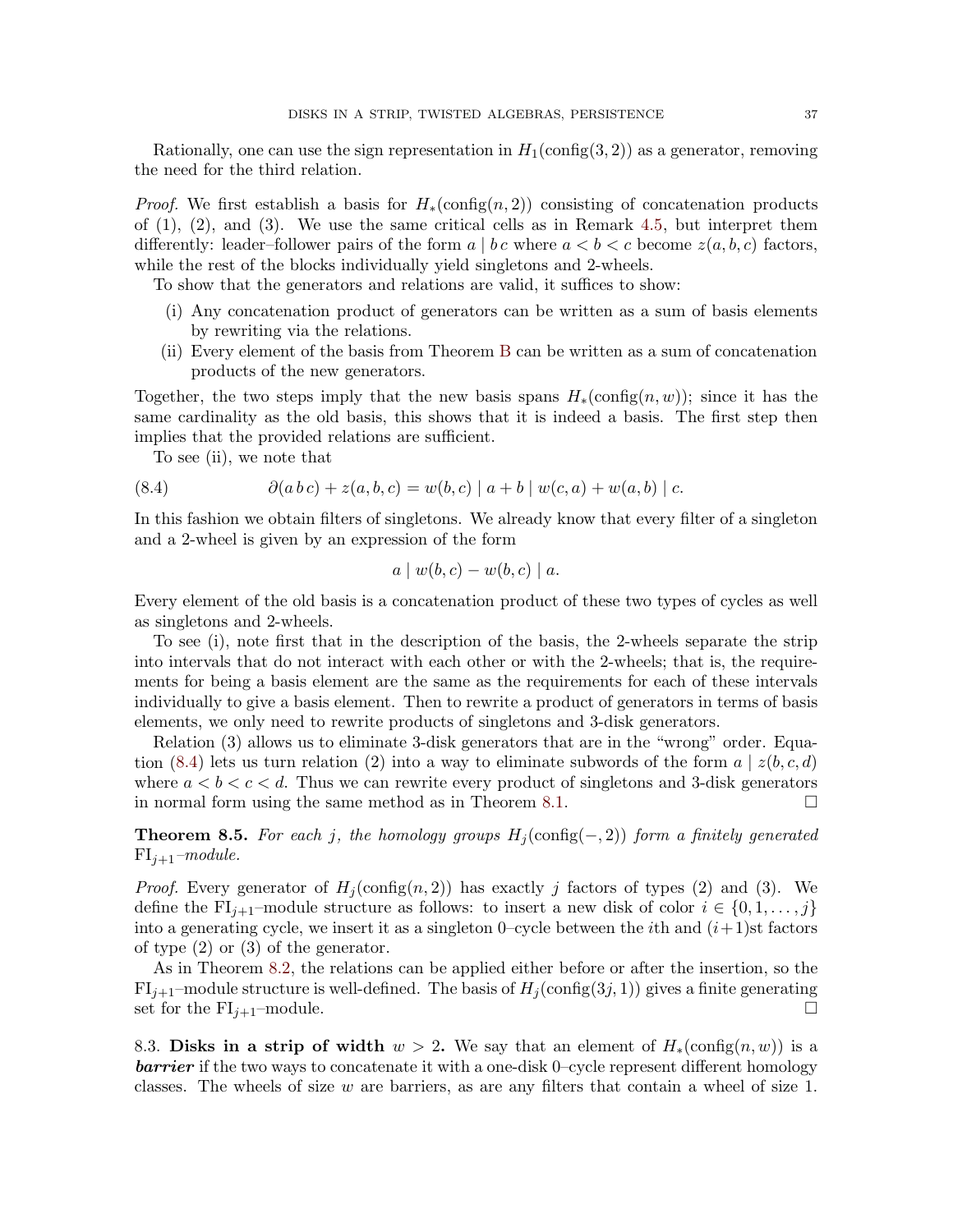Because the homology  $H_*(\text{config}(n, w))$  is generated by concatenations of wheels and filters, we can count the number of barriers in each generator.

The following proposition implies that counting barriers is not well-defined on arbitrary homology classes in  $H_*(\text{config}(n, w))$ . As mentioned above, this suggests that the structure of  $H_*(\text{config}(n, w))$  is not well-described by FI<sub>d</sub>–modules.

<span id="page-37-0"></span>**Proposition 8.6.** There is a nontrivial element of  $H_4$ (config(8,3)) that is simultaneously a sum of non-barrier generators, a sum of one-barrier generators, and a sum of two-barrier generators.

As a warm-up before proving the proposition, we consider the case of  $n = 4$ ,  $w = 3$ , and  $\sigma = 2$  1 4 3. Then  $P(n - \text{#}\sigma, \mathcal{W}(\sigma), w)$  is a no– $(w + 1)$ –equal space with two points of weight 2, which we denote [2 1] and [4 3]. Then because  $i_{\sigma}$  is a chain map we have

$$
i_{\sigma}(\partial([2\;1][4\;3])) = \partial(i_{\sigma}([2\;1][4\;3])).
$$

The left-hand side is the sum (with some signs) of the two ways to concatenate the wheels 2 1 and 4 3, whereas the right-hand side is the sum (with some signs) of the four cycles  $\partial(2\ 1\ 4\ 3), \partial(2\ 1\ 3\ 4), \partial(1\ 2\ 4\ 3),$  and  $\partial(1\ 2\ 3\ 4),$  each of which can be thought of as an image under the S<sub>4</sub>–relabeling of  $\partial(1\ 2\ 3\ 4)$ , which for width  $w=3$  is a filter with four wheels each containing one disk, and is a barrier.

Proof of Proposition [8.6.](#page-37-0) Let  $\sigma = 2 \cdot 1 \cdot 4 \cdot 3 \cdot 6 \cdot 5 \cdot 8 \cdot 7$ . Then  $P(n - \# \sigma, \mathcal{W}(\sigma), w)$  is a no– $(w + 1)$ – equal space with four points of weight 2, which we denote by  $[2 1]$ ,  $[4 3]$ ,  $[6 5]$ , and  $[8 7]$ . We can apply any element  $\tau \in S_4$  to any chain in  $C_*(P(n - \#\sigma, \mathcal{W}(\sigma), w))$  by permuting these four labels of points.

To construct our cycle, we take

$$
z = \sum_{\tau \in S_4} sign(\tau) \cdot i_{\sigma}(\tau([2\ 1] \mid [4\ 3] \mid [6\ 5] \mid [8\ 7])).
$$

That is, we take the signed sum of all of the ways to concatenate the four wheels 2 1, 4 3, 6 5, and 8 7. Each of these summands is already a basis element, although they differ as to which pairs are considered filters of two wheels. Thus, their sum is nonzero in homology, and none of these wheels is a barrier so it is a sum of non-barrier generators.

To write our element z as a sum of one-barrier cycles, we pair up all elements  $\tau$  in  $S_4$  that differ by swapping the middle two wheels. One such pair gives

$$
i_{\sigma}([2\;1]|\partial([4\;3][6\;5])|[8\;7]),
$$

which concatenates the wheels 2 1 (on the left) and 8 7 (on the right) to the cycle

$$
i_{\sigma}(\partial([4\;3][6\;5])) = \partial(i_{\sigma}([4\;3][6\;5])),
$$

which is a sum (with some signs) of relabelings of the barrier filter  $\partial(3\ 4\ 5\ 6)$ . In this way we can write our element z as a sum of generators, each one a concatenation of a 2–wheel, a barrier filter, and another 2–wheel.

To write our element z as a sum of two-barrier cycles, we group the elements  $\tau$  in  $S_4$ into quadruples: permutations get grouped together if they differ by swapping the first two and/or the last two wheels. One such quadruple gives

 $i_{\sigma}(\partial([2\;1][4\;3])|\partial([6\;5][8\;7])) = \pm \partial(i_{\sigma}([2\;1][4\;3]))|\partial(i_{\sigma}([6\;5][8\;7])),$ 

which, similar to the computation above, is a sum of generators, each one a concatenation of two barrier filters.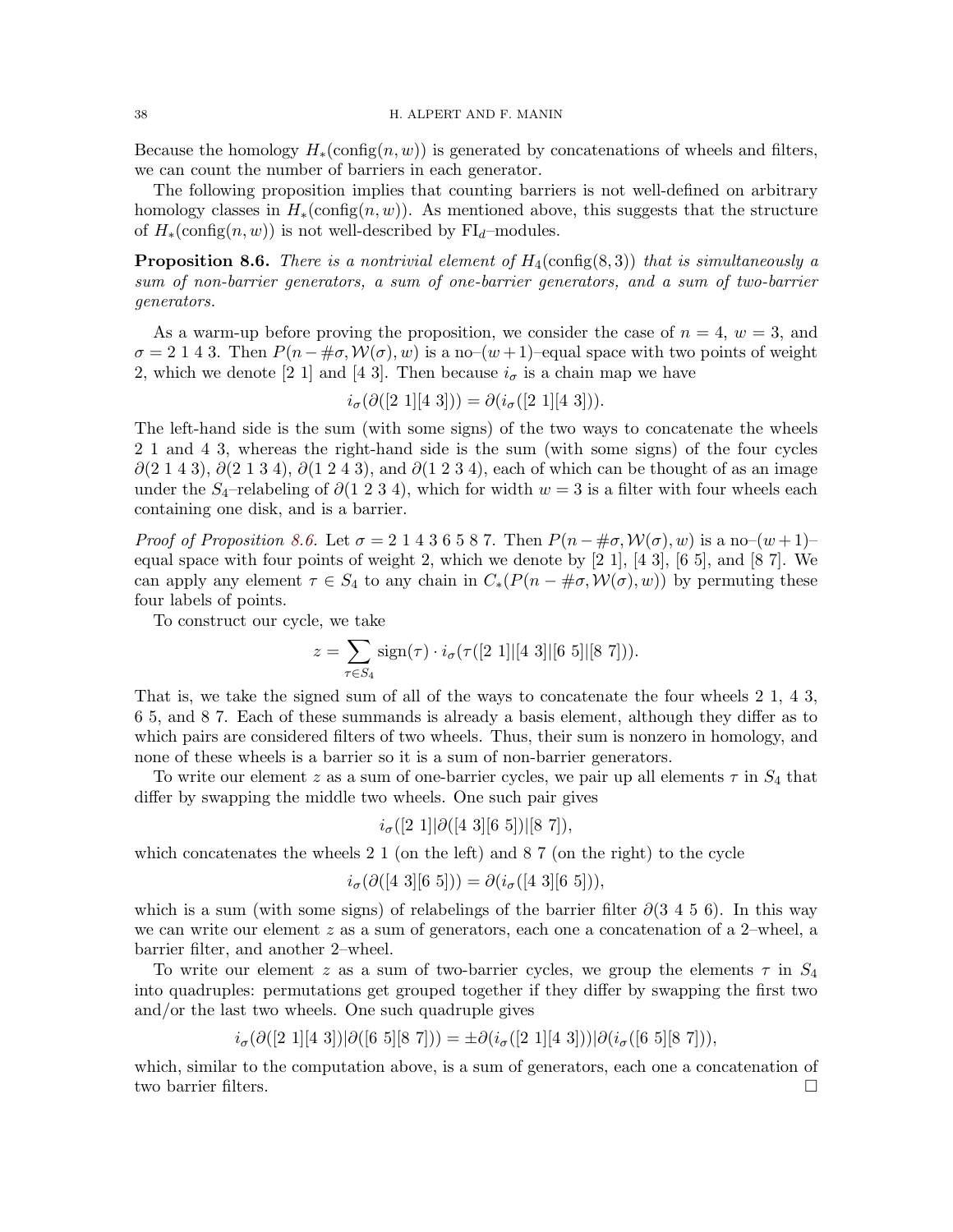## 9. Configuration spaces of unordered disks

<span id="page-38-0"></span>The configuration space of n unordered disks of diameter 1 in a strip of width  $w$  is the quotient of config $(n, w)$  by the action of  $S_n$  that permutes the disk labels, and it is homotopy equivalent to the quotient of cell $(n, w)$  by the action of  $S_n$ . Because the action is cellular and free, this quotient is a cell complex which we call ucell $(n, w)$ . In this section of the paper, we compute the homology of ucell $(n, w)$  (and thus of the configuration space of unordered disks in a strip) with field coefficients, using the discrete Morse theory methods from Section [3.](#page-11-0) In the version of discrete Morse theory that applies here, we do not need to assume that the coefficients of the boundary map are  $\pm 1$ , as is true for polyhedral cell complexes, but only that these coefficients are units. We use field coefficients throughout this section, so all nonzero coefficients are automatically units.

The concatenation product

$$
H_j(\text{ucell}(n, w)) \otimes H_{j'}(\text{ucell}(n', w)) \to H_{j+j'}(\text{ucell}(n + n', w))
$$

is well-defined since there is no need to choose labels for the disks. Therefore, for any ring R,  $H_*(\text{ucell}(*, w); R)$  forms a noncommutative bigraded R-algebra.

The cells of ucell $(n, w)$  are labeled by symbols as in cell $(n, w)$ , but the numbers in the symbols become indistinguishable; the only remaining information is the sizes of blocks, which we also refer to as weights. We notate them all by  $\circ$ , and use exponents to denote the weights of the blocks. For instance, in cell(3) we have

$$
\partial(1\ 2\ 3) = -1 \begin{vmatrix} 2 & 3 & +2 \end{vmatrix} \begin{vmatrix} 1 & 3 & -3 \end{vmatrix} \begin{vmatrix} 1 & 2+2 & 3 \end{vmatrix} \begin{vmatrix} 1 & -1 & 3 \end{vmatrix} \begin{vmatrix} 2+1 & 2 & 3 \end{vmatrix},
$$

and the corresponding relation in ucell(3) is

 $\partial(\circ^3) = -\circ | \circ \circ + \circ | \circ \circ - \circ | \circ \circ + \circ \circ | \circ - \circ \circ | \circ + \circ \circ | \circ - \circ | \circ \circ + \circ \circ | \circ.$ 

The following lemma describes all the coefficients of these boundary maps.

**Lemma 9.1.** In ucell $(n)$ , the coefficient of the face  $\circ^{k} | \circ^{n-k}$  in the boundary of the cell  $\circ^{n}$ can be described as follows:

- If k and  $n k$  are both odd, the coefficient is 0.
- If  $n = 2n'$  is even and  $k = 2k'$  is even, the coefficient is  $\binom{n'}{k'}$  $\binom{n'}{k'}$ .
- If  $n = 2n' + 1$  is odd and  $k = 2k'$  is even, the coefficient is  $\begin{pmatrix} n' \\ k' \end{pmatrix}$  $\binom{n'}{k'}$ .
- If  $n = 2n' + 1$  is odd and  $k = 2k' + 1$  is odd, the coefficient is  $-(\frac{n'}{k'})$  $\binom{n'}{k'}$ .

*Proof.* Consider the cell  $1 \ 2 \ \cdots \ n$  in cell(n). In its boundary, there are  $\binom{n}{k}$  cells that project k to  $\circ^k$  |  $\circ^{n-k}$  in ucell $(n)$ , and our task is to add up all of their signs. The sign of each such face is  $(-1)^k$  times the sign of the corresponding permutation.

We pair up the numbers 1 and 2, 3 and 4, and so on, pairing up  $n-1$  and n if n is even, or leaving only n unpaired if n is odd. We can match and cancel faces of  $1\ 2\ \cdots\ n$  with opposite signs in the following way. Given a face, if 1 and 2 are in different blocks, then swapping them gives another face with opposite sign. Similarly, if 1 and 2 are in the same block, but 3 and 4 are in different blocks, then swapping 3 and 4 gives another face with opposite sign. In this way, for each face for which a pair of numbers is split up, we match and cancel it with another such face by finding the first pair of numbers that is split up, and swapping those numbers.

The remaining faces have 1 and 2 in the same block, 3 and 4 in the same block, and so on, and each one corresponds to an even permutation, so the total sign is  $(-1)^k$ . If k and  $n - k$ are both odd, then there are no such faces. If  $k = 2k'$  is even and there are n' pairs, then the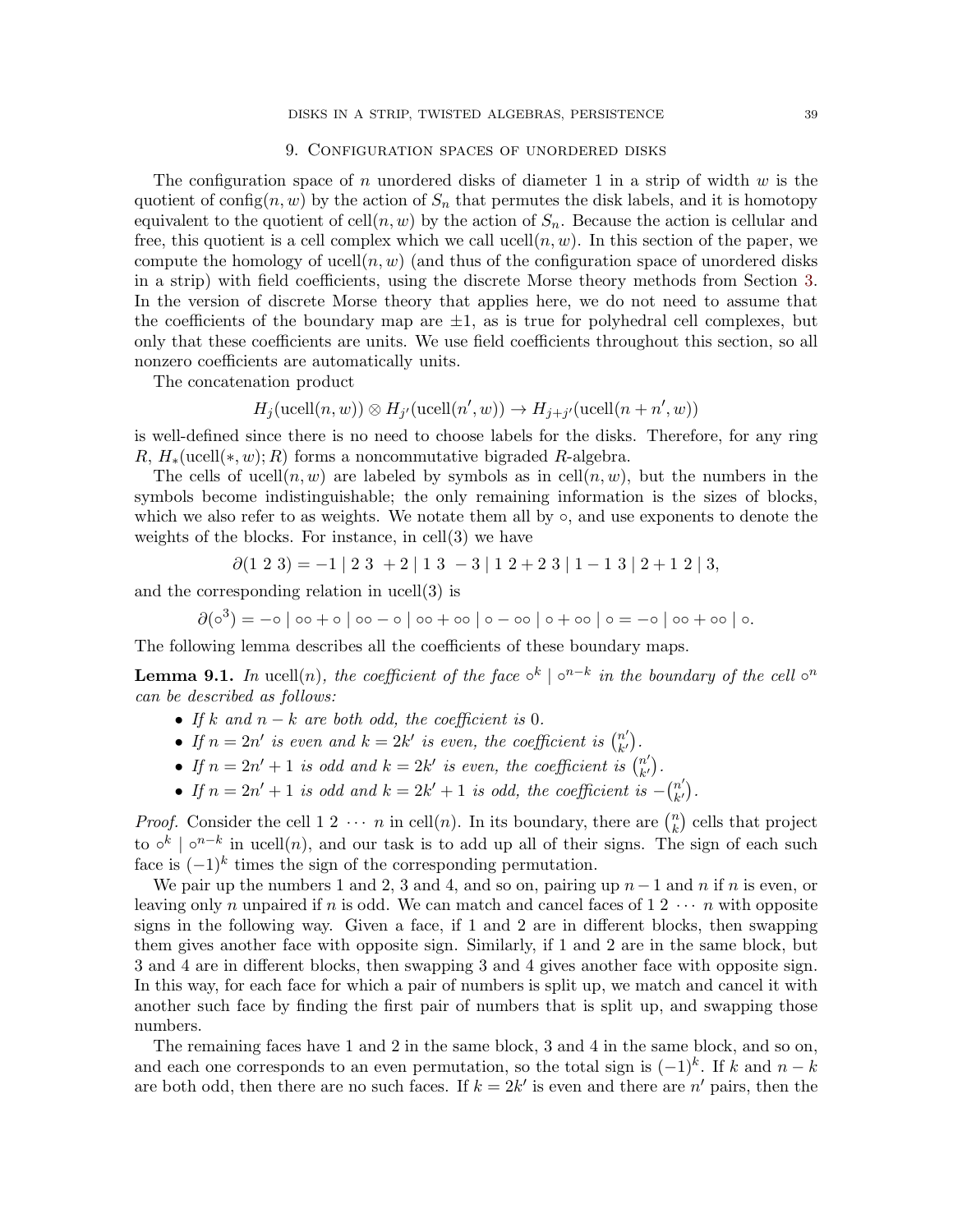faces all have positive sign, and there are  $\binom{n'}{k'}$  $\binom{n'}{k'}$  of them. And, if  $k = 2k' + 1$  is odd and there are *n'* pairs, then the faces all have negative sign, and there are  $\binom{n'}{k'}$  $\binom{n'}{k'}$  of them.

9.1. Discrete Morse theory on  $\text{ucell}(n, w)$  with Q-coefficients. When ordering the cells to produce a discrete gradient vector field, part of the ordering will be chosen later to be lexicographical. Thus, we need to compute the lexicographically least way to split each block.

**Lemma 9.2.** The lexicographically least face of the cell  $\circ^n$  in ucell(n) with nonzero coefficient is given as follows. If n is odd, the least face is  $\circ^1 \mid \circ^{n-1}$ . If n is even and greater than 2, the least face is  $\circ^2 | \circ^{n-2}$ . In the case  $n = 2$ , the cell  $\circ^2$  is a cycle.

*Proof.* If *n* is odd, then the coefficient of the face  $\circ^1 \circ^{n-1}$  is  $-{\binom{(n-1)/2}{0}}$  $\binom{1}{0}$  = -1. If  $n > 2$  is even, then the coefficient of the face  $\circ^1 \circ^{n-1}$  is zero, but the coefficient of the face  $\circ^2 \circ^{n-2}$ is  $\binom{(n-2)/2}{1}$  $\binom{1}{1}$  =  $(n-2)/2 \neq 0$ .

**Definition.** Two consecutive blocks in a symbol in ucell $(n, w)$  form a **leader-follower pair** in characteristic 0 if they have the form  $\circ^1 | \circ^{2k'}$  or  $\circ^2 | \circ^{2k'}$  for some k'.

<span id="page-39-0"></span>**Theorem 9.3.** There is a discrete gradient vector field on ucell $(n, w)$  such that the critical cells are in bijection with a basis for  $H_*(\text{ucell}(n, w); \mathbb{Q})$ . The critical cells are described as follows:

- For  $w = 2$ , every cell.
- For  $w = 3$ , the concatenation of zero or more blocks  $\circ^2$ , followed by zero or more singletons  $\circ^1$ .
- For  $w > 2$  even, the concatenation of zero or more copies of  $\circ^2 | \circ^w$  or strings ending  $in \circ^1 | \circ^w$ , followed by the concatenation of zero or more singletons  $\circ^1$ . For each string ending in  $\circ^1$  |  $\circ^w$ , it consists of an optional  $\circ^2$ , followed by zero or more singletons  $\circ^1$ , followed by the pair  $\circ^1 | \circ^w$ .
- For  $w > 3$  odd, the concatenation of zero or more pairs  $\circ^2 | \circ^{w-1}$ , followed by an optional  $\circ^2$ , followed by zero or more singletons  $\circ^1$ .

Proof. The proof is similar to the proof of Theorem [3.4,](#page-15-0) which finds a basis for homology of weighted no- $(w + 1)$ -equal spaces. Informally, we construct a discrete vector field that pairs cells as follows: given a symbol, we read it from left to right, and find the first place where either there is a block of weight greater than 2, in which case we match down by breaking it into a leader–follower pair; or, there is a leader-follower pair of total weight at most  $w$ , in which case we match up by merging it into one block.

The cells that remain unpaired are those for which every leader–follower pair has total weight greater than w, and all other blocks are either  $\circ^1$  or  $\circ^2$ . We observe that if w is even, the only possibilities for leader–follower pairs in critical cells are  $\circ^1 | \circ^w$  and  $\circ^2 | \circ^w$ , because the total weight must exceed  $w$  while the weight of the follower block must be even and at most  $w$ . For the same reason, if  $w$  is odd the only possible leader-follower pair in a critical cell is  $\circ^2 | \circ^{w-1}$ . We also observe that there are no instances of either  $\circ^1 | \circ^2$  for  $w \geq 3$ , or  $\circ^2 | \circ^2$ for  $w \geq 4$ , because these would be leader–follower pairs. Combining these observations, we deduce that the critical cells must have the form given in the theorem statement.

More formally, to check that this discrete vector field is gradient, we exhibit an ordering that produces it. We order the cells of ucell $(n, w)$  such that if f and g are two cells, we find the first block where they differ, and order according to this first differing block in  $f$  and  $g$ :

• a follower block is less than a non-follower;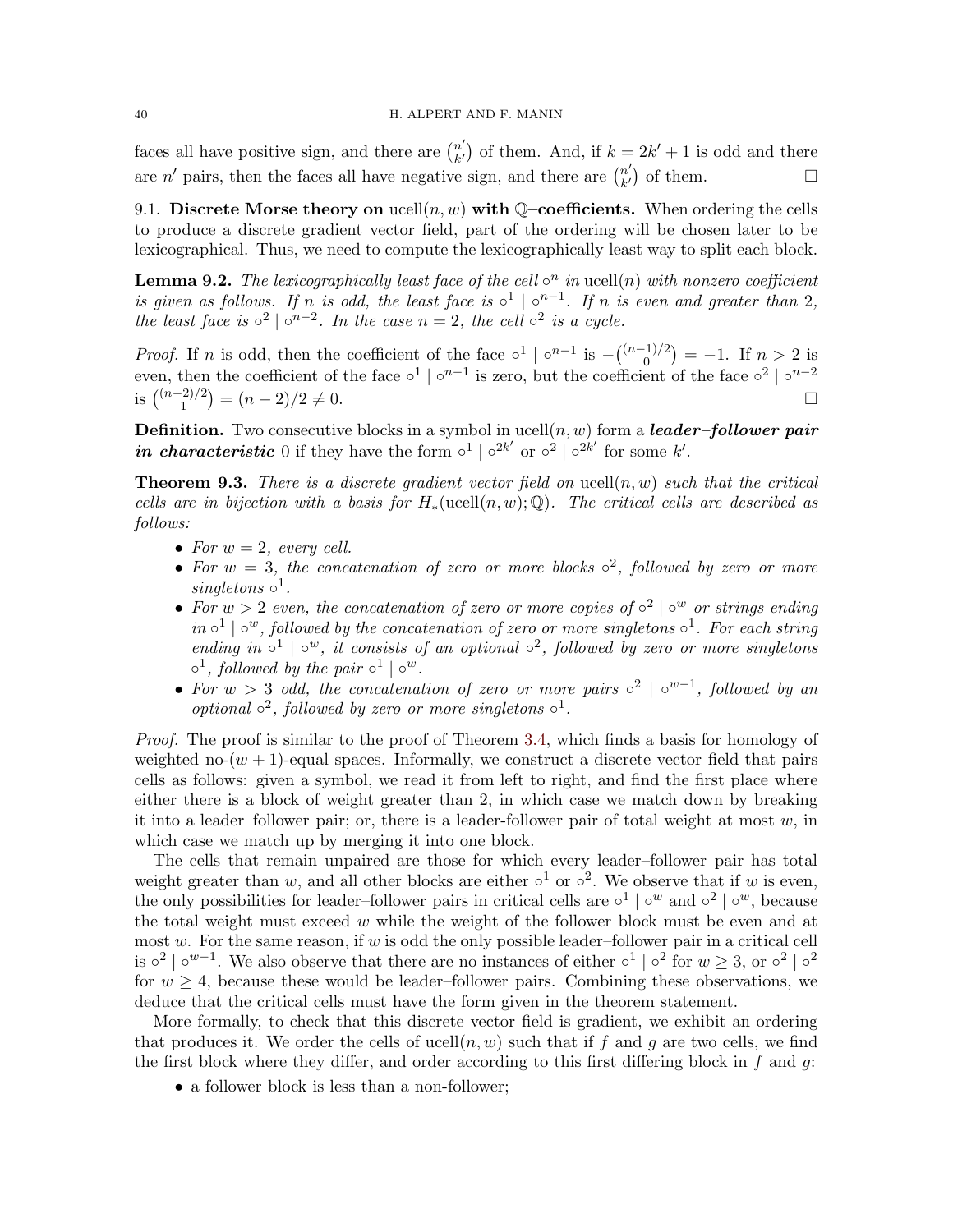- two follower blocks are ordered in increasing order of weight; and
- two non-follower blocks are ordered in decreasing order of weight.

Then, we pair up two cells f and g, with f a face of g, if f is the greatest face of g and g is the least coface of  $f$ . One can check that this pairing agrees with the pairing described informally above, and thus that the critical cells match the desired description.

To check that the resulting critical cells correspond to a basis, by Lemma [3.1](#page-13-0) it suffices to find a cycle  $z(e)$  for each critical cell e, such that e is the greatest cell in  $z(e)$ . Because we are using coefficients in Q, we do not have to worry about whether the coefficient is a unit, as long as it is nonzero. To construct  $z(e)$ , we take the concatenation product of the following cycles: for each block that is not in a leader–follower pair, it is already a cycle, and for each leader–follower pair, as our cycle we take the boundary of the block resulting from merging the pair. Note that every cell of this boundary that has a nonzero coefficient has block weight at most  $w$ , because the original leader-follower pair is one of the two faces with the most unbalanced block weights in this boundary. Because our leader–follower pair is the lexicographically least face of the merged block, and our ordering is the reverse of lexicographical for non-followers, we see that e is the greatest cell in  $z(e)$ . This implies that the cells  $z(e)$  form a basis for  $H_*(\text{ucell}(n, w); \mathbb{Q})$ .

**Corollary 9.4.** The homology  $H_*(\text{ucell}(*, w); \mathbb{Q})$  forms a bigraded algebra over  $\mathbb{Q}$  under concatenation product. It has the following generators:

- (1) The singleton block  $\circ^1$ ;
- (2) The block  $\circ^2$ ;
- (3) For  $w > 3$ , the cycle  $\partial(\circ^{w+1})$ ; and
- (4) For  $w > 2$  even, the cycle  $\partial(\circ^{w+2})$ .

It has the following relations:

- (1) The singleton block  $\circ^1$  commutes with  $\circ^2$  for all  $w \geq 3$ ;
- (2) The singleton block  $\circ^1$  commutes with  $\partial(\circ^{w+1})$  for all odd  $w > 3$ ; and
- (3) The symbol  $\circ^2 \circ^2$  is null-homologous for all  $w \geq 4$ ;

Proof. The description of the basis shows that the specified generators do generate.

Relation (1) is true because the boundary of the cell  $\circ^3$  is  $-\circ^1 | \circ^2 + \circ^2 | \circ^1$ . Relation (2) comes from the relation  $\partial^2(\circ^{w+2}) = 0$  on ucell $(n)$ ; when w is odd, expanding  $\partial(\circ^{w+2})$  gives  $-\circ^1 |\circ^{w+1} + \circ^{w+1} |\circ^1$  plus a sum of cells in ucell $(n, w)$ , so applying  $\partial$  again gives our desired homology relation. Relation (3) is true because  $\circ^2$  |  $\circ^2$  is the only face of  $\circ^4$  with nonzero coefficient.

The relations are enough to transform an arbitrary product of generators into one of our basis cycles.  $\Box$ 

<span id="page-40-0"></span>**Corollary 9.5.** For fixed j and w, the Betti numbers  $\beta_j(\text{ucell}(n, w); \mathbb{Q})$  as a function of n grow with an upper bound of  $O(n^q)$ , where  $q = \frac{j}{n}$  $\frac{j}{w-1}$ . If w is odd, the Betti numbers either are 0 for all n or are 1 for all sufficiently large n. If w is even, the Betti numbers either are 0 for all n or grow as  $\Theta(n^q)$ , and the latter case holds for all  $j \geq (w-1)(w-3)$ .

*Proof.* Deleting non-leader singleton blocks  $\circ^1$  from a critical cell gives a critical cell with smaller n, and for each j and w, there are finitely many ways to form one of these "skyline" critical cells that have no non-leader singletons. For each skyline critical cell, the only places to insert singletons are at the end (that is, on the right side) and immediately before the leader–follower pair  $\circ^1$  |  $\circ^w$ , which exists only if w is even. Thus, if w is odd, then for all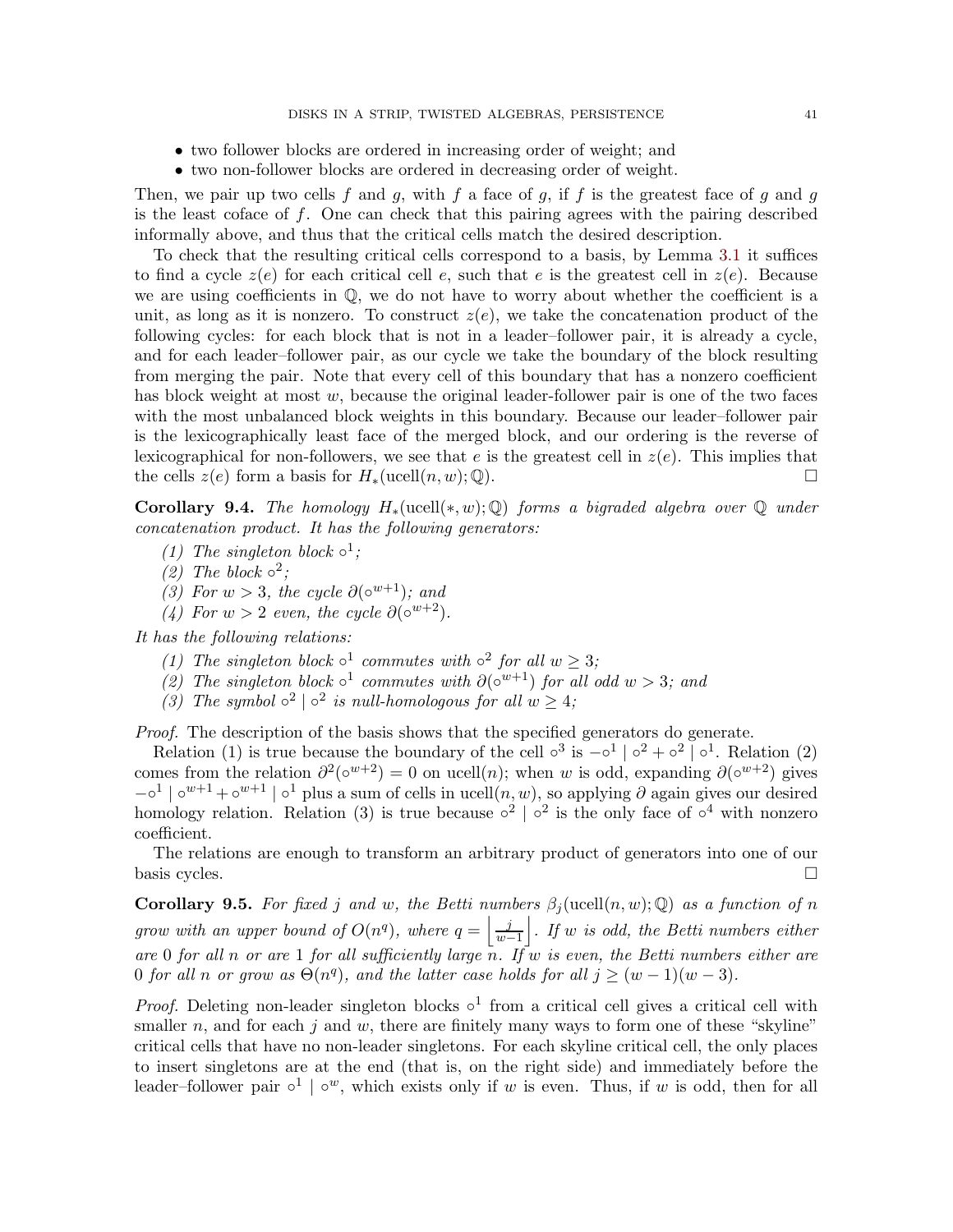sufficiently large n the Betti number  $\beta_i$  (ucell $(n, w)$ ; Q) is constant, equal to the number of skyline critical cells for j and w, which is 1 if j is congruent to 0 or 1 mod  $w - 1$ , or 0 otherwise.

If w is even, for each j we claim that either there is a skyline with  $\frac{j}{m}$  $\frac{j}{w-1}$  instances of  $\circ^1$  |  $\circ^w$ , or there is no skyline at all. We write j as  $q(w-1) + r$ , with  $0 \le r \le w-2$ . To construct the critical cell, if  $r \leq q$  we concatenate r instances of  $\circ^2 | \circ^1 | \circ^w$  and then  $q-r$ instances of  $\circ^1 | \circ^w$ . If  $r = q + 1$  we concatenate q instances of  $\circ^2 | \circ^1 | \circ^w$ , followed by one instance of  $\circ^2$ . If  $r > q + 1$  there is no way to build a critical cell of dimension j, because all blocks that contribute to the dimension are either  $\circ^w$ , contributing  $w-1$ , or  $\circ^2$ , contributing 1, and there can be at most  $q + 1$  instances of  $\circ^2$ .

Given a skyline critical cell with n' disks and k instances of  $\circ^1 | \circ^w$ , the number of critical cells with *n* disks arising from this skyline is  $\binom{n-n'+k}{k}$  $\binom{n'+k}{k}$ , corresponding to the number of ways to arrange  $n - n'$  additional singletons and k dividers. This is a polynomial in n of degree k. If w is even, for each j either there is no skyline, or there is a skyline with  $q = \frac{j}{m}$  $\frac{j}{w-1}$ instances of  $\circ^1 \mid \circ^w$ , which is the largest possible k. Thus, the Betti numbers grow like either 0 or  $\Theta(n^q)$ .

In the case where w is even and  $j \geq (w-1)(w-3)$ , the quotient q is at least  $w-3$  and the remainder r is at most  $w - 2$ , so the case  $r > q + 1$  is impossible, and the Betti numbers grow like  $\Theta(n^q)$ ).  $\Box$ 

9.2. Discrete Morse theory on ucell $(n, w)$  with  $\mathbb{F}_p$ –coefficients. Using coefficients mod p, our strategy for computing the homology is the same as with  $\mathbb Q$  coefficients, but the answer becomes more complicated because we need to account for divisibility of binomial coefficients.

**Lemma 9.6.** For any prime p, the lexicographically least face of the cell  $\circ^n$  in ucell(n) with coefficient not divisible by p is given as follows. If n is odd, the least face is  $\circ^1 \circ^{n-1}$ . If n is even, then we write n as  $2p^k \cdot a$ , where a is not divisible by p, and the least face is  $\circ^{2p^k} \mid \circ^{2p^k(a-1)}$ .

*Proof.* If *n* is odd, then the coefficient of the face  $\circ^1 \circ^{n-1}$  is  $- \binom{(n-1)/2}{0}$  $\binom{1}{0}$  = -1, which is a unit in any  $\mathbb{F}_p$ .

If  $n = 2p^k \cdot a$  is even, then the faces of  $\circ^n$  have coefficients  $\binom{p^ka}{k'}$  $\binom{k}{k'}$  for various  $k'$ . These are the coefficients of  $(x + y)^{p^k a} \equiv (x^{p^k} + y^{p^k})^a \mod p$ , using the Frobenius homomorphism. These coefficients are 0 unless  $p^k$  divides  $k'$ , and the coefficient  $\binom{p^ka}{k}$  $\binom{p^n a}{p^k}$  is congruent mod p to  $\binom{a}{1}$  $\binom{a}{1} = a$ , which is a unit in  $\mathbb{F}_p$ .

**Definition.** Two consecutive blocks in a symbol in ucell $(n, w)$  form a *leader-follower pair* in characteristic p if they have the form  $\circ^1 | \circ^{2k'}$  for some k', or the form  $\circ^{2p^k} | \circ^{2p^k(a-1)}$ for some  $k \geq 0$  and a not divisible by p. We assign the pairs disjointly from left to right, so that once a block is a follower in a pair with the previous block, it cannot also be a leader in a pair with the next block.

**Theorem 9.7.** For each prime p, there is a discrete gradient vector field on ucell $(n, w)$  with  $\mathbb{F}_p$  coefficients, such that the critical cells are in bijection with a basis for  $H_*(\text{ucell}(n, w); \mathbb{F}_p)$ . The critical cells are those with the properties that every leader–follower pair has total weight greater than w, and every block that is not a follower is either  $\circ^1$  or has the form  $\circ^{2p^k}$  for some  $k \geq 0$ . These properties imply that consecutive blocks that are not followers appear in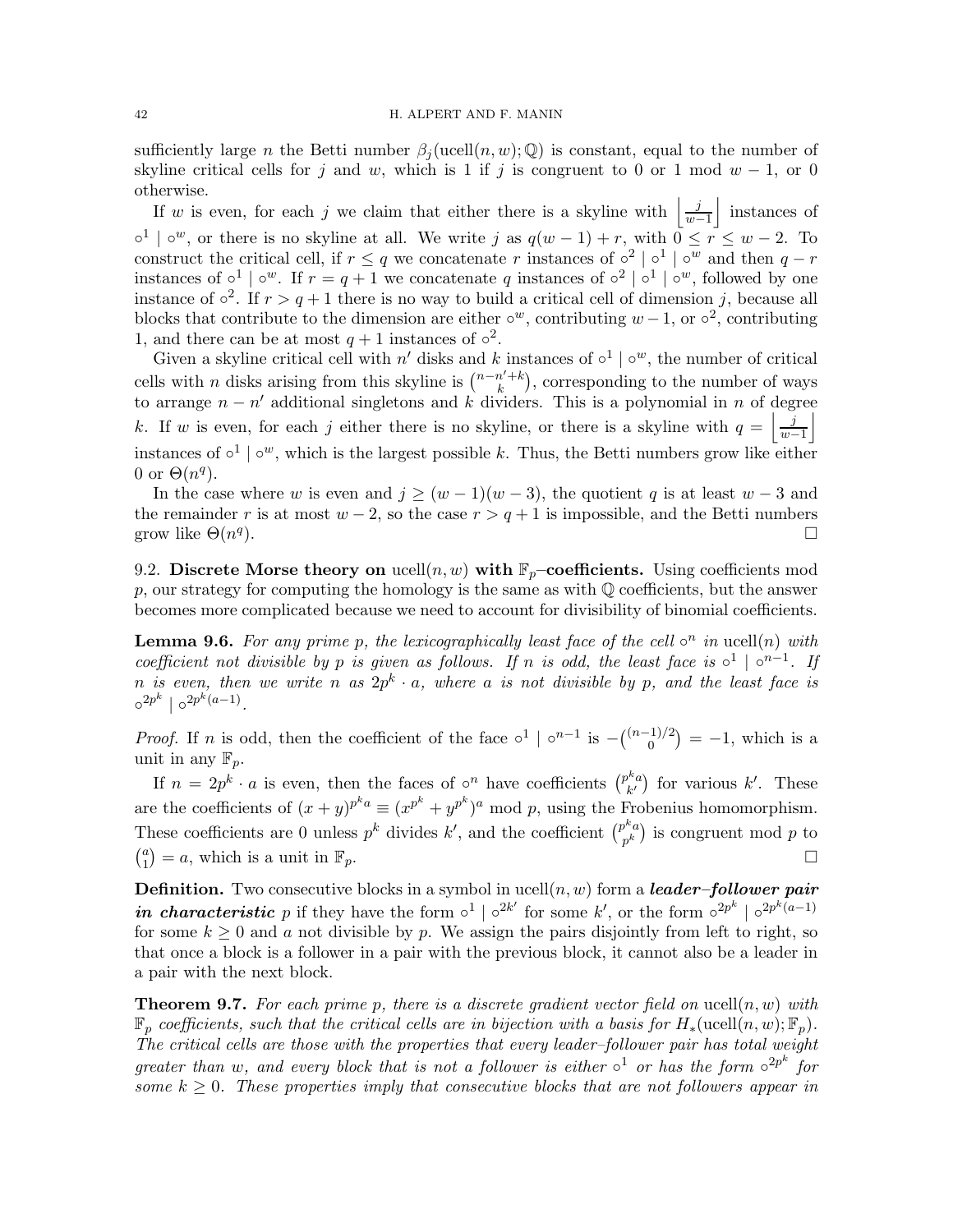decreasing order of weight, weakly decreasing if  $p = 2$  and strictly decreasing if  $p \neq 2$ , except for singleton blocks  $\circ^1$  which may occur consecutively for any p.

Proof. The proof is exactly analogous to that of Theorem [9.3,](#page-39-0) which addresses the case of Q coefficients. As in that proof, our discrete vector field is informally described by reading each symbol from left to right, breaking down any block of weight other than 1 or  $2p^k$  into a leader–follower pair, and combining any leader–follower pair of total weight at most w.

We can describe the resulting critical cells more concretely as follows. To find all possibilities for leader–follower pairs in critical cells, for each  $k \geq 0$  such that  $2p^k \leq w$ , we find the least multiple of  $2p^k$  greater than w. If this multiple is not divisible by  $2p^{k+1}$ , it has the form  $2p^ka$  for a not divisible by p, and the leader–follower pair  $\circ^{2p^k}$  |  $\circ^{2p^k(a-1)}$  may appear in a critical cell. We know that  $2p^k(a-1)$  is at most w, otherwise it would contradict the selection of  $2p^k a$  as the least multiple of  $2p^k$  greater than w. If the least multiple of  $2p^k$ greater than w is divisible by  $2p^{k+1}$ , there is no leader-follower pair beginning with  $2p^k$  that may appear in a critical cell. In addition, if w is even, the leader-follower pair  $\circ^1 \circ^w$  may appear in a critical cell.

For each critical cell, we can imagine dividing the symbol into strings, where the followers are the dividers. Each string consists of blocks  $\circ^1$  and/or  $\circ^{2p^k}$  for various  $k \geq 0$ , with constraints on the multiplicities and order because they may not form leader–follower pairs. The pair of blocks  $\circ^{2p^k}$  |  $\circ^{2p^k}$  forms a leader-follower pair if  $p \neq 2$ , so it may not appear in one of these strings; if  $p = 2$ , it does not form a leader-follower pair, so it may appear. The pairs  $\circ^1 | \circ^{2p^k}$  for  $k \geq 0$  and  $\circ^{2p^k} | \circ^{2p^\ell}$  for  $k \lt \ell$  do form leader–follower pairs regardless of p, so they may not appear in one of these strings. Thus, if  $p = 2$ , each string is an arbitrary sequence of blocks  $\circ^1$  and  $\circ^{2p^k}$ , any number of each, in weakly decreasing order. If  $p \neq 2$ , each string is an arbitrary sequence of any number of blocks  $\circ^1$  and at most one of each block  $\circ^{2p^k}$ , in decreasing order. Note that given a leader-follower pair, in the string preceding it, the blocks cannot have smaller weight than the leader, because of the condition that the entire string including the leader should be in decreasing order.

To complete the proof formally, we use the same ordering on cells of ucell $(n, w)$  as in the proof of Theorem [9.3,](#page-39-0) except with the characteristic  $p$  definition of leader–follower pairs. The resulting discrete gradient vector field agrees with the informal description above. We define cycles  $z(e)$  as in the proof of Theorem [9.3:](#page-39-0) for each leader–follower pair, we take the boundary of the block in ucell $(n)$  resulting from merging the pair, for each block not in a leader–follower pair it is already a cycle, and we take the concatenation product of all these cycles to get  $z(e)$ . Applying Lemma [3.1,](#page-13-0) we conclude that the cells  $z(e)$  form a basis for  $H_*(\text{ucell}(n, w); \mathbb{F}_n).$ 

Corollary 9.8. For each prime p, the homology  $H_*(\text{ucell}(*, w); \mathbb{F}_p)$  forms a bigraded algebra over  $\mathbb{F}_p$  under concatenation product. It has the following generators:

- (1) The singleton block  $\circ^1$ ;
- (2) The block  $\circ^{2p^k}$ , for each  $k \geq 0$  with  $2p^k \leq w$ ;
- (3) If w is even but not equal to  $2p^k$  for any  $k \geq 0$ , the cycle  $\partial(\circ^{w+1})$ ; and
- (4) The cycle  $\partial(\circ^{n'})$ , where n' is the least multiple of  $2p^k$  greater than w, for each  $k \geq 0$ such that  $2p^k \leq w/2$ . In this case we let  $k(n')$  denote the power of p in the prime factorization of  $n'$ .

It has the following relations:

(1) The singleton block  $\circ^1$  commutes with  $\circ^{2p^k}$  whenever  $1+2p^k \leq w$ ;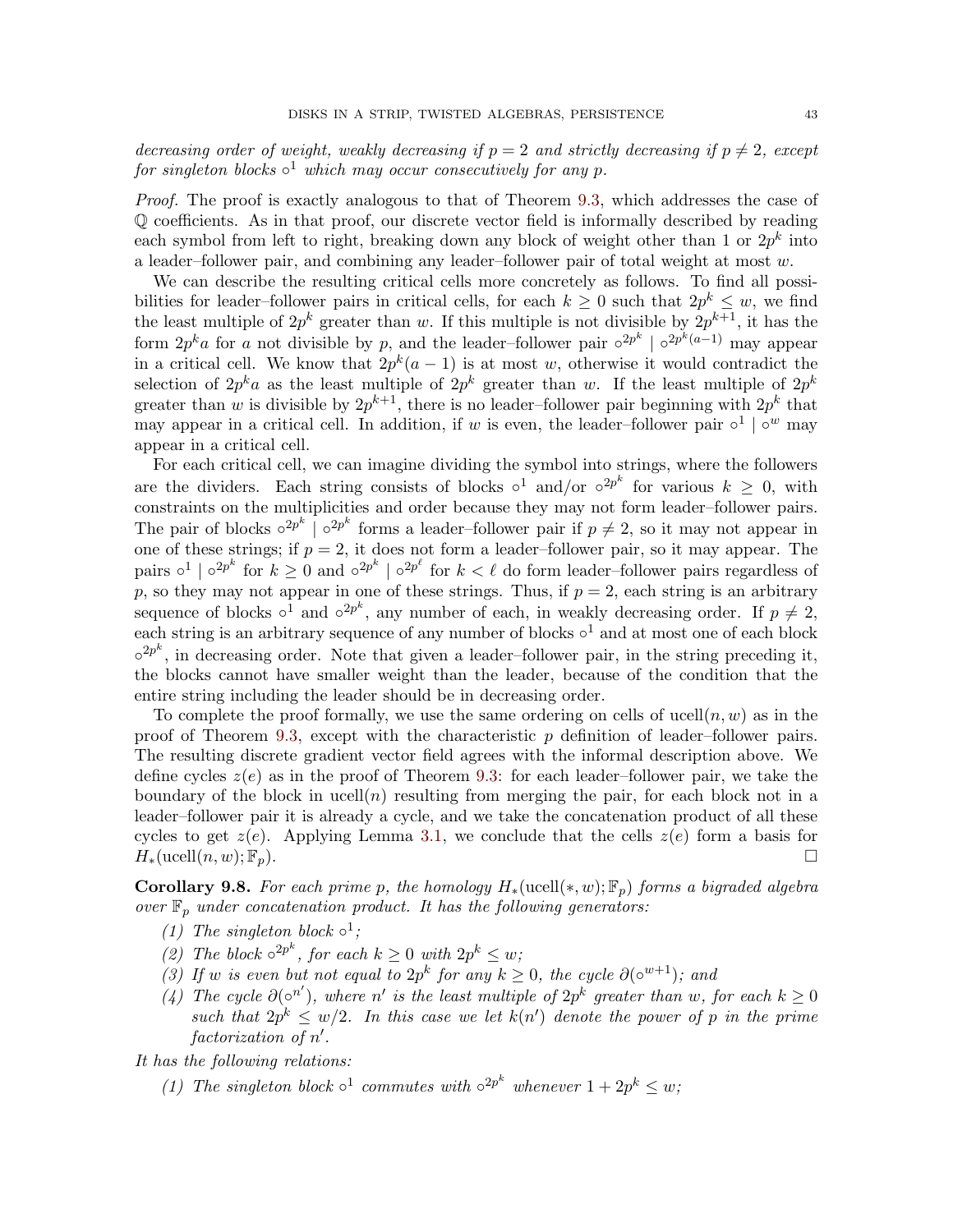#### 44 H. ALPERT AND F. MANIN

- (2) The singleton block  $\circ^1$  commutes with  $\partial(\circ^{n'})$  whenever  $1 + n' 2p^{k(n')} \leq w$ ;
- (3) If  $p \neq 2$ , then  $\circ^{2p^k}$  |  $\circ^{2p^k}$  is null-homologous whenever  $4p^k \leq w$ ;
- (4) We have  $\circ^{2p^{\ell}} \mid \circ^{2p^k} = -(\circ^{2p^k} \mid \circ^{2p^{\ell}})$  whenever  $2p^l + 2p^k \leq w$  and  $k \neq \ell$ ; and
- (5) The block  $\circ^{2p^{\ell}}$  commutes with  $\partial(\circ^{n'})$  whenever  $2p^{\ell} + n' 2p^{k(n')} \leq w$ .

Proof. The description of the basis shows that the specified generators do generate.

Relation (1) is true because the boundary of the cell  $\circ^{1+2p^k}$  mod p is  $-\circ^1 |\circ^{2p^k} + \circ^{2p^k} | \circ^1$ . All other faces have coefficients of 0, because  $\binom{p^k}{k'}$  $p^{\kappa}_{k'}$  = 0 mod p unless  $k'$  is 0 or  $p^k$ . Relation (2) comes from the relation  $\partial^2(\circ^{1+n'})=0$  on ucell $(n)$ ; expanding  $\partial(\circ^{1+n'})$  gives  $-\circ^1|\circ^{n'}+\circ^{n'}|\circ^1$ plus a sum of cells in ucell $(n, w)$ , so applying  $\partial$  again gives our desired homology relation. Relation (3) is true because  $\circ^{2p^k}$  |  $\circ^{2p^k}$  is the only face of  $\circ^{4p^k}$  with nonzero coefficient mod p when  $p \neq 2$ . (If  $p = 2$ , then  $\circ^{4p^k}$  is a cycle.) To see that relation (4) is true, if  $\ell < k$ the faces of  $\circ^{2p^{\ell}+2p^k}$  have coefficients  $\binom{p^{\ell}(1+p^{k-\ell})}{p^{\ell}p^{\ell}}$  $\binom{p^k+p^{k-\ell}}{p^\ell k'}\equiv \binom{1+p^{k-\ell}}{k'}$  $\binom{p^{k-k}}{k'}$  for various k'. The coefficients for  $k' = 1$  and  $k' = p^{k-\ell}$  are both 1 mod p and are the coefficients of  $\circ^{2p^{\ell}}$  |  $\circ^{2p^k}$  and  $\circ^{2p^k}$  |  $\circ^{2p^\ell}$ . The other coefficients are all 0 mod p, because the Pascal's triangle identity gives  $\binom{1+p^{k-\ell}}{k'}$  $\binom{p^{k-\ell}}{k'} = \binom{p^{k-\ell}}{k'-1}$  $\binom{p^{k-\ell}}{k'-1} + \binom{p^{k-\ell}}{k'}$  $\binom{k}{k'}$ , which is 0 mod p unless k' is 0, 1,  $p^{k-\ell} - 1$ , or  $p^{k-\ell}$ . Relation (5) comes from the relation  $\partial^2(\circ^{2p^{\ell}+n'})=0$ ; using similar reasoning to relation (4), we find that the only faces of  $\partial (\circ^{2p^{\ell}+n'})$  with nonzero coefficient have the form  $\circ^{k'} | \circ^{2p^{\ell}+n'-k'}$  where k' is congruent to either 0 or  $2p^{\ell}$  mod  $2p^k$ . Thus,  $\partial(\circ^{2p^{\ell}+n'})$  is  $\circ^{2p^{\ell}} \mid \circ^{n'} + \circ^{n'} \mid \circ^{2p^{\ell}}$  plus a sum of cells in ucell $(n, w)$ , and then we may apply  $\partial$  again, keeping in mind that the sign convention for the Leibniz rule gives a negative sign to the term  $\circ^{2p^{\ell}} \left[ \partial(\circ^{n^{\ell}}) \right]$ .

The relations are enough to transform an arbitrary product of generators so that consecutive non-follower blocks are in decreasing order, strictly decreasing if  $p \neq 2$ . The resulting cycle is in our basis.  $\Box$ 

Corollary 9.9. For fixed j, w, and prime p, the Betti numbers  $\beta_j(\text{ucell}(n, w); \mathbb{F}_p)$  as a function of n grow with an upper bound of  $O(n^q)$ , where  $q = \frac{j}{n}$  $\frac{j}{w-1}$ . If w is odd, the Betti numbers become eventually constant in n; if w is even and  $j \geq (w-1)(w-3)$ , the Betti numbers grow as  $\Theta(n^q)$ .

*Proof.* As in Corollary [9.5,](#page-40-0) we can delete non-leader singleton blocks  $\circ^1$  from each critical cell to form one of finitely many "skylines". To recover all critical cells with a given skyline, we insert singletons  $\circ^1$  either on the far right, or immediately preceding a leader–follower pair  $\circ^1$  |  $\circ^w$ , which can only exist if w is even. In this case, the maximum possible number of such pairs is  $q = \frac{j}{w}$  $\left| \frac{j}{w-1} \right|$ , so summing over all skylines, we find that the total Betti number is eventually equal to the number of skylines if w is odd, and is bounded above by  $O(n^q)$  if w is even.

In the case where  $j \geq (w-1)(w-3)$ , we can construct a skyline critical cell with q instances of  $\circ^1$  |  $\circ^w$  in exactly the same way as in Corollary [9.5.](#page-40-0) The existence of such a skyline implies that  $\beta_j(\text{ucell}(n, w); \mathbb{F}_p)$  grows with a lower bound of  $\Omega(n^q)$ , matching the upper bound.  $\Box$ 

## 10. Open questions and further directions

<span id="page-43-0"></span>(1) One generalization of the disks in a strip configuration spaces is the following. Let  $E \to B$  be a locally trivial bundle, and consider the configuration space of n distinct points in  $E$ , such that each fiber of the bundle may contain at most  $w$  of them. What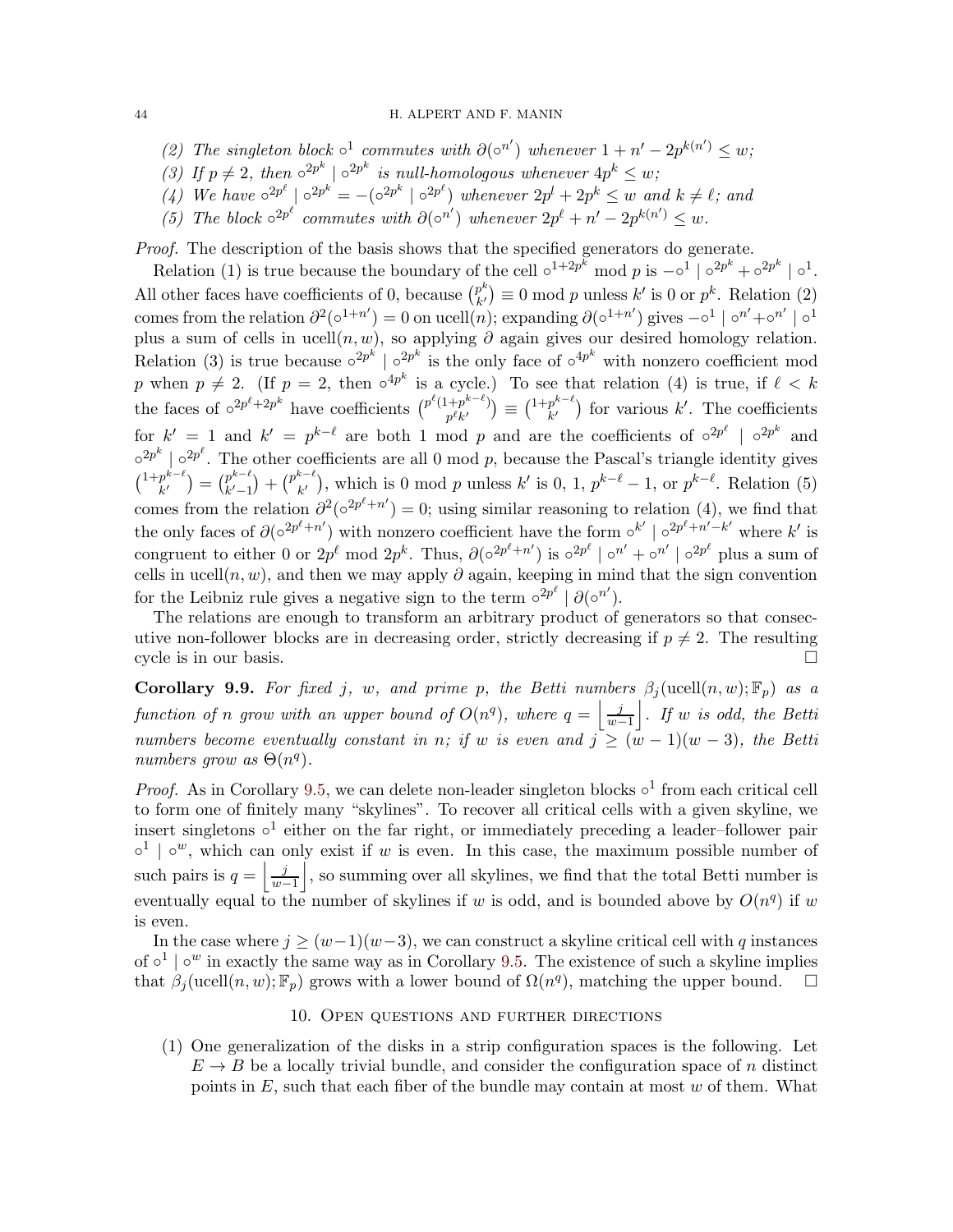do our methods say about the homology of this configuration space? We predict that if some neighborhoods in  $B$  are 1-dimensional, then the homology exhibits the same non-commutativity as that of disks in a strip, but that if  $B$  is everywhere at least 2-dimensional, then the homology of the configuration space is a finitely generated FI-module.

- (2) The representation stability properties of the configuration space of  $n$  points on a given manifold come in some sense from the special case where the manifold is Euclidean space; the special case can be considered a local model. In particular, when the manifold has an end, the homology of the manifold configuration space, considered for all  $n$  at once, is a module over the twisted commutative algebra given by the homology of the Euclidean configuration space. The algebra acts by inserting cycles near infinity in the end of the manifold. Does our disks in a strip configuration space act as a local model for other configuration spaces, for which the homology exhibits similar finite generation properties due to its being a module? For instance, what can we say about the homology of the configuration space of disks in the product of an interval with a non-compact 1-complex, such as the union of three rays with a common starting point?
- (3) Our proof that  $H_*(\text{config}(n, w))$  is finitely generated as a twisted non-commutative algebra relies on fully computing  $H_*(\text{config}(n, w))$  and exhibiting the generators. Is there a more abstract algebraic framework that would prove finite generation without computing the homology?
- (4) Having described  $H_*(\text{config}(n, w))$ , but not at all equivariantly, we can ask about its  $S_n$ -action by permuting the disk labels. In its decomposition into irreducible representations of  $S_n$ , how do the multiplicities grow in n? For finitely generated twisted noncommutative algebras in general, by what patterns can the multiplicities grow? In particular, can one use presentations by generators and relations as in §[8](#page-33-0) to recover this information?

# APPENDIX A. COMPUTER CALCULATIONS FOR SMALL  $n$

<span id="page-44-0"></span>In [\[AKM21\]](#page-44-4), the Betti numbers of config $(n, w)$  were computed for  $n \leq 8$  using off-theshelf software for computing persistent homology. This involved running the software on the complex cell(8), which has over 5 million cells. In general, cell(n) has  $2^{n-1}n!$  cells.

We wrote a Python script that harnesses Theorems [B](#page-3-0) and [C](#page-4-0) to compute the persistence diagram of  $H_*(\text{cell}(n,*))$ . Although the runtime still grows as n!, this is faster than the above method by an exponential factor; for  $n = 12$ , the script ran on a laptop in less than 90 minutes. Figures [13,](#page-45-2) [14,](#page-46-0) and [15](#page-47-7) show a graphical representation of the resulting persistence diagram. We would like to thank Matthew Kahle for making the first version of this series of figures.

#### <span id="page-44-1"></span>**REFERENCES**

- <span id="page-44-3"></span>[ABK<sup>+</sup>20] H. Alpert, U. Bauer, M. Kahle, R. MacPherson, and K. Spendlove, Homology of configuration spaces of hard squares in a rectangle, arXiv 2010.14480 [math.AT], to appear in Algebr. Geom. Topol.
- <span id="page-44-4"></span>[AKM21] H. Alpert, M. Kahle, and R. MacPherson, *Configuration spaces of disks in an infinite strip*, J. Appl. Comput. Topol. 5 (2021), no. 3, 357–390.
- <span id="page-44-2"></span>[Alp20] H. Alpert, Discrete configuration spaces of squares and hexagons, J. Appl. Comput. Topol. 4 (2020), no. 2, 263–280.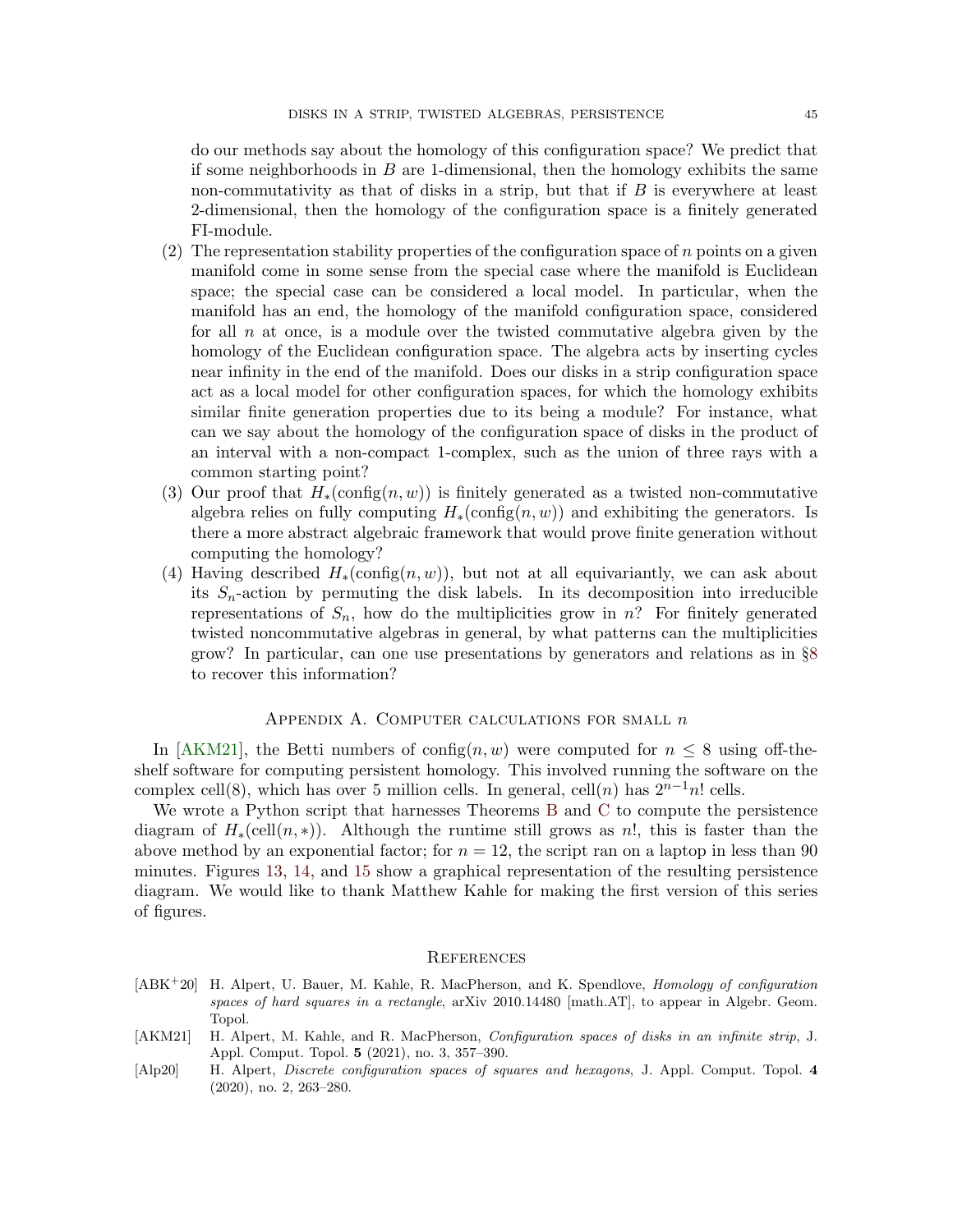<span id="page-45-2"></span>

FIGURE 13. The persistent homology for the configuration space of 12 disks of unit diameter in a strip of width w. The thickness of a bar in the barcode is proportional to the logarithm of the multiplicity, and the exact multiplicity is in the rightmost column.

- <span id="page-45-0"></span>[Arn69] V. I. Arnol'd, The cohomology ring of the colored braid group, Mathematical notes of the Academy of Sciences of the USSR 5 (1969), no. 2, 138–140.
- <span id="page-45-1"></span>[Bau21] U. Bauer, Ripser: efficient computation of Vietoris-Rips persistence barcodes, J. Appl. Comput. Topol. 5 (2021), no. 3, 391–423.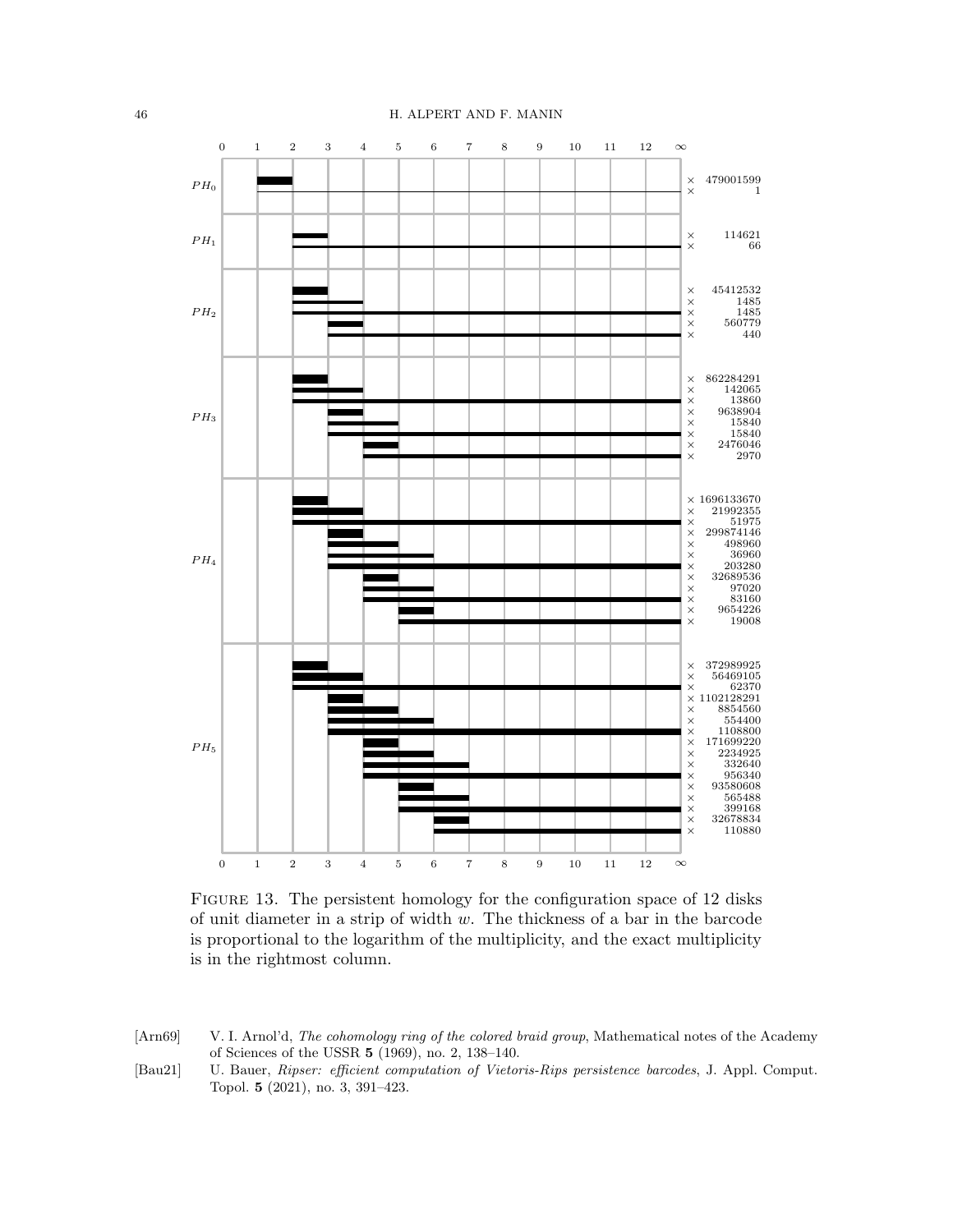<span id="page-46-0"></span>

FIGURE 14. The persistent homology for the configuration space of 12 disks of unit diameter in a strip of width  $w$ . The thickness of a bar in the barcode is proportional to the logarithm of the multiplicity, and the exact multiplicity is in the rightmost column.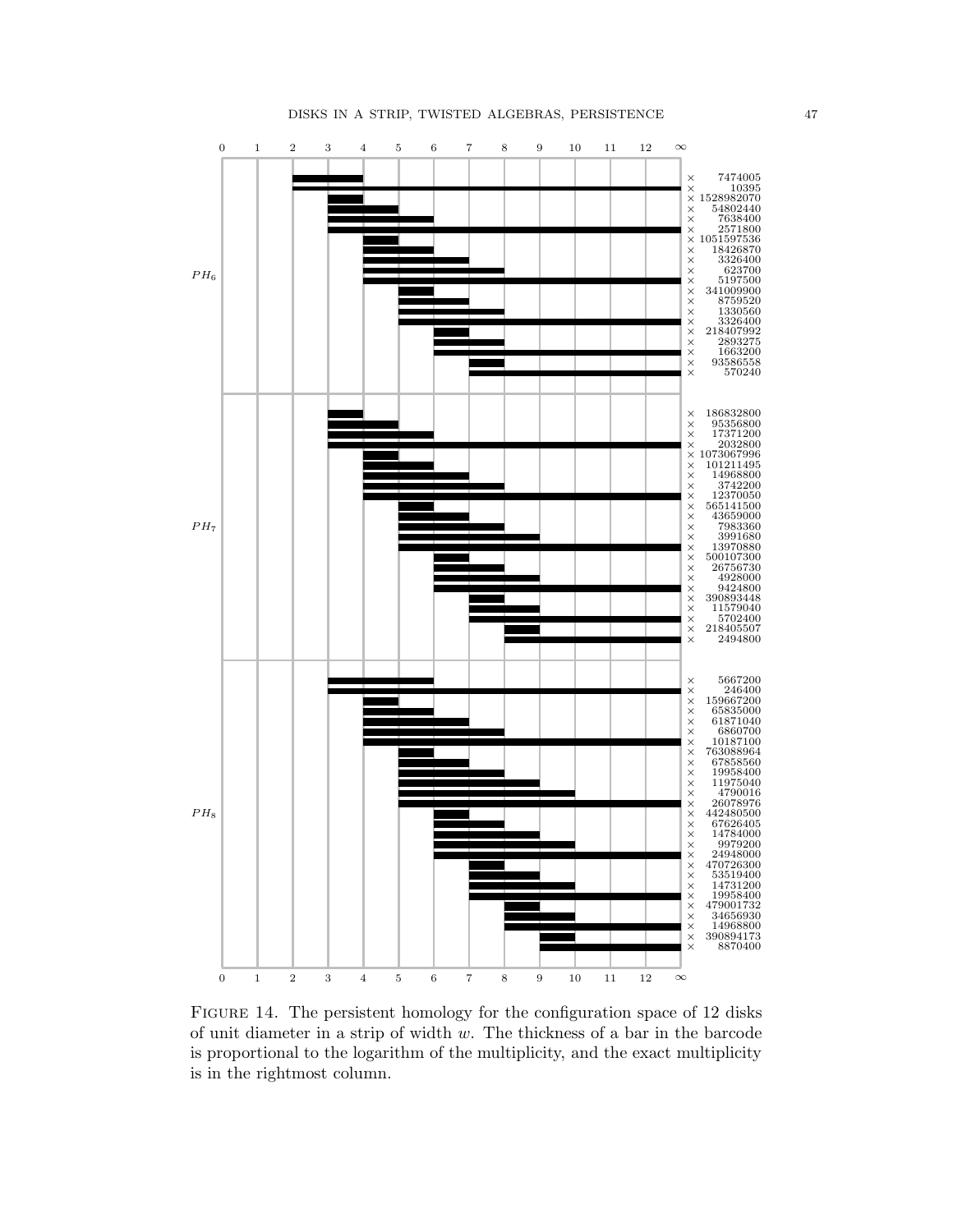<span id="page-47-7"></span>

FIGURE 15. The persistent homology for the configuration space of 12 disks of unit diameter in a strip of width  $w$ . The thickness of a bar in the barcode is proportional to the logarithm of the multiplicity, and the exact multiplicity is in the rightmost column.

- <span id="page-47-2"></span>[BBK14] Y. Baryshnikov, P. Bubenik, and M. Kahle, Min-type Morse theory for configuration spaces of hard spheres, Int. Math. Res. Not. IMRN 9 (2014), 2577–2592.
- <span id="page-47-5"></span>[Bjö08] A. Björner, Random walks, arrangements, cell complexes, greedoids, and self-organizing libraries, Building bridges, Bolyai Soc. Math. Stud., vol. 19, Springer, 2008, pp. 165–203.
- <span id="page-47-4"></span>[BW95] A. Björner and V. Welker, The homology of "k-equal" manifolds and related partition lattices, Adv. Math. 110 (1995), no. 2, 277–313.
- <span id="page-47-6"></span>[BZ14] P. Blagojević and G. Ziegler, Convex equipartitions via equivariant obstruction theory, Israel J. Math. 200 (2014), no. 1, 49–77.
- <span id="page-47-3"></span>[CGKM12] G. Carlsson, J. Gorham, M. Kahle, and J. Mason, Computational topology for configuration spaces of hard disks, Phys. Rev. E 85 (2012), 011303.
- <span id="page-47-0"></span>[CLM76] F. R. Cohen, T. J. Lada, and J. P. May, The homology of iterated loop spaces, Lecture Notes in Mathematics, Vol. 533, Springer, 1976.
- <span id="page-47-1"></span>[Dia09] P. Diaconis, The Markov chain Monte Carlo revolution, Bull. Amer. Math. Soc. (N.S.) 46 (2009), no. 2, 179–205.